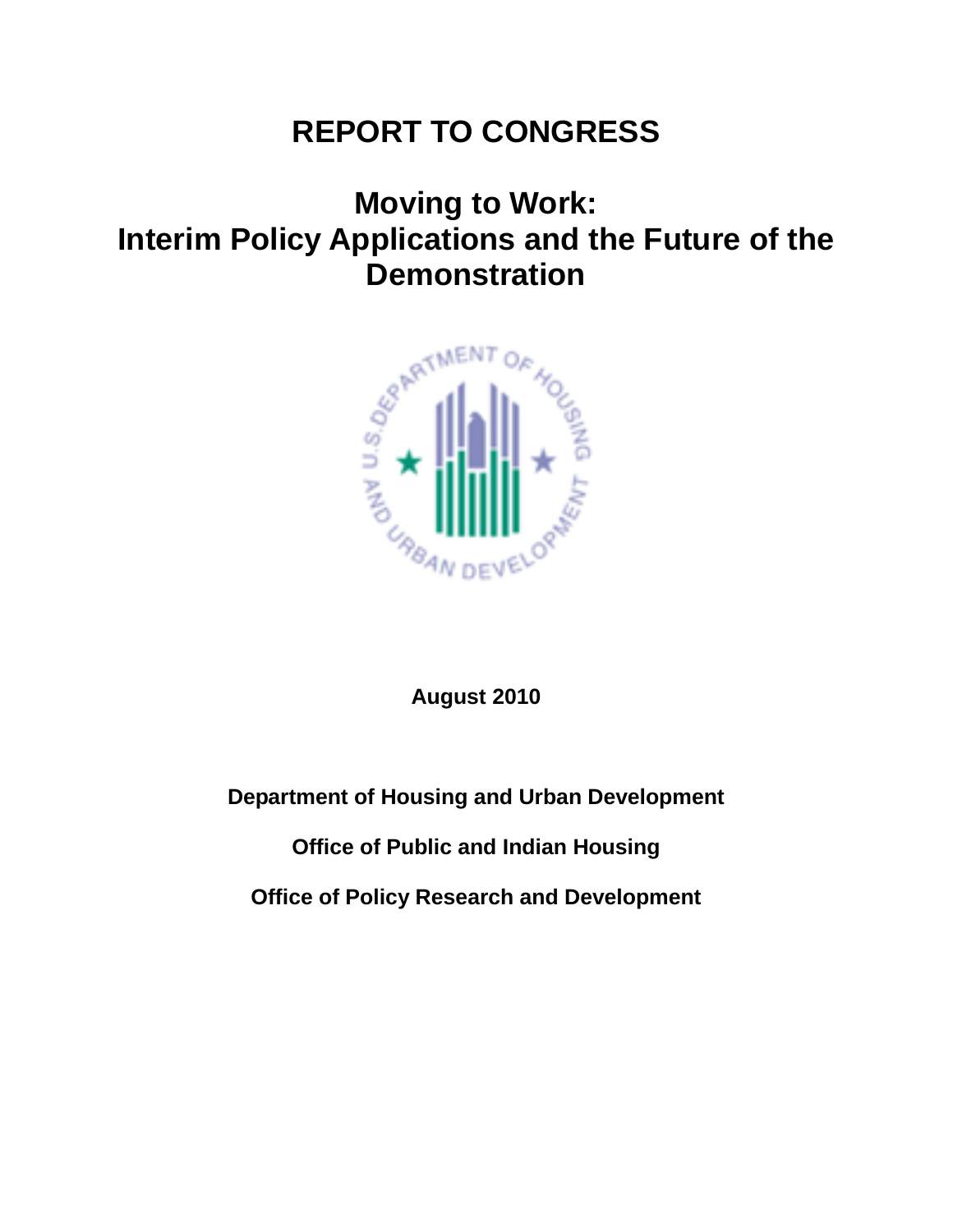## **Prepared for**

## Congress

## **Prepared by**

Emily Cadik Department of Housing and Urban Development Office of Public and Indian Housing

Amanda Nogic Department of Housing and Urban Development Office of Policy Development and Research

### **August 2010**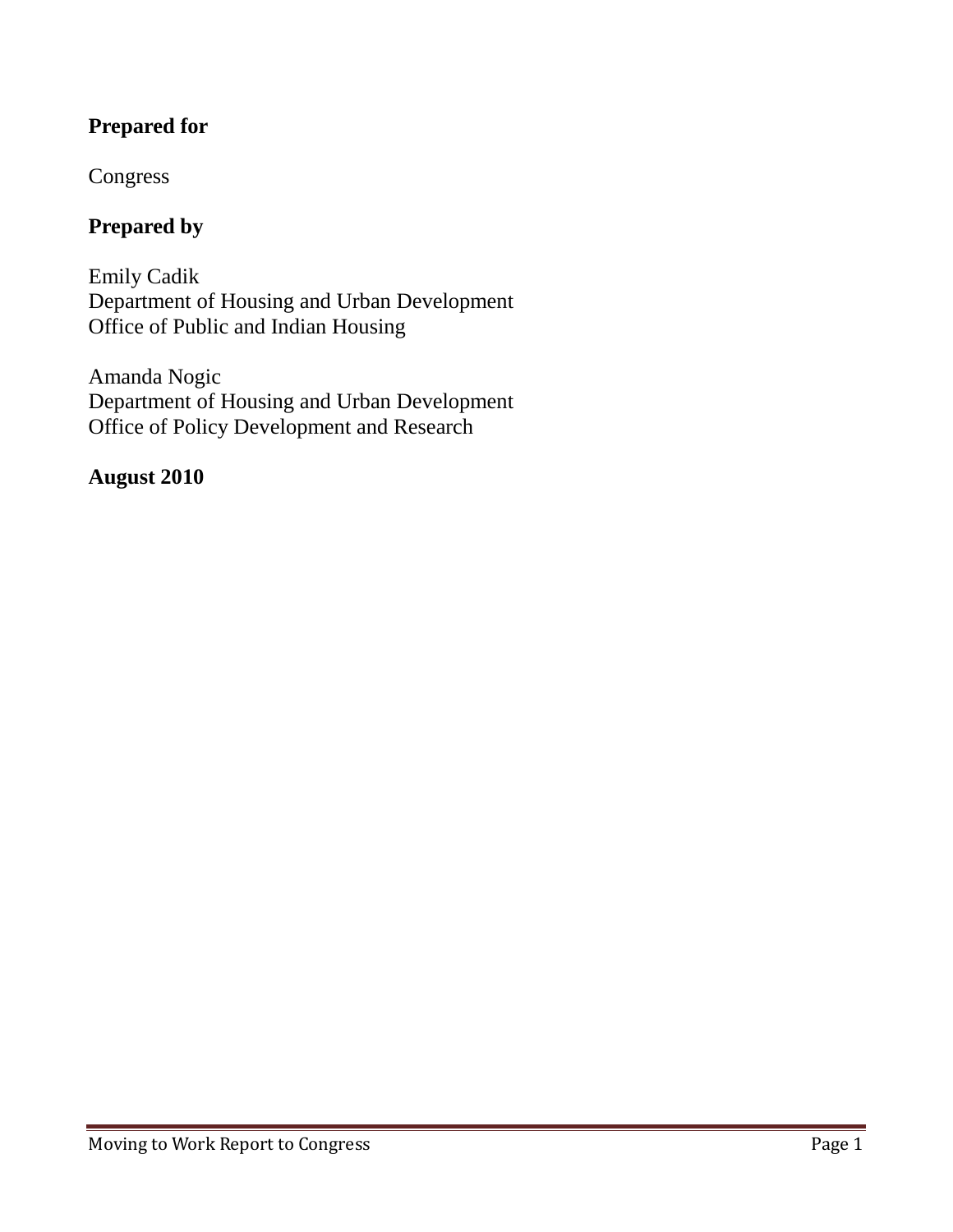## **Table of Contents**

| Streamlining Housing Assistance: Using MTW to Increase Cost-Effectiveness of Federal              |  |
|---------------------------------------------------------------------------------------------------|--|
|                                                                                                   |  |
| Rent Reform: Streamlining and Encouraging Self-Sufficiency through Alternative Rent Structures 39 |  |
|                                                                                                   |  |
|                                                                                                   |  |
|                                                                                                   |  |
|                                                                                                   |  |
|                                                                                                   |  |
|                                                                                                   |  |
|                                                                                                   |  |
|                                                                                                   |  |
|                                                                                                   |  |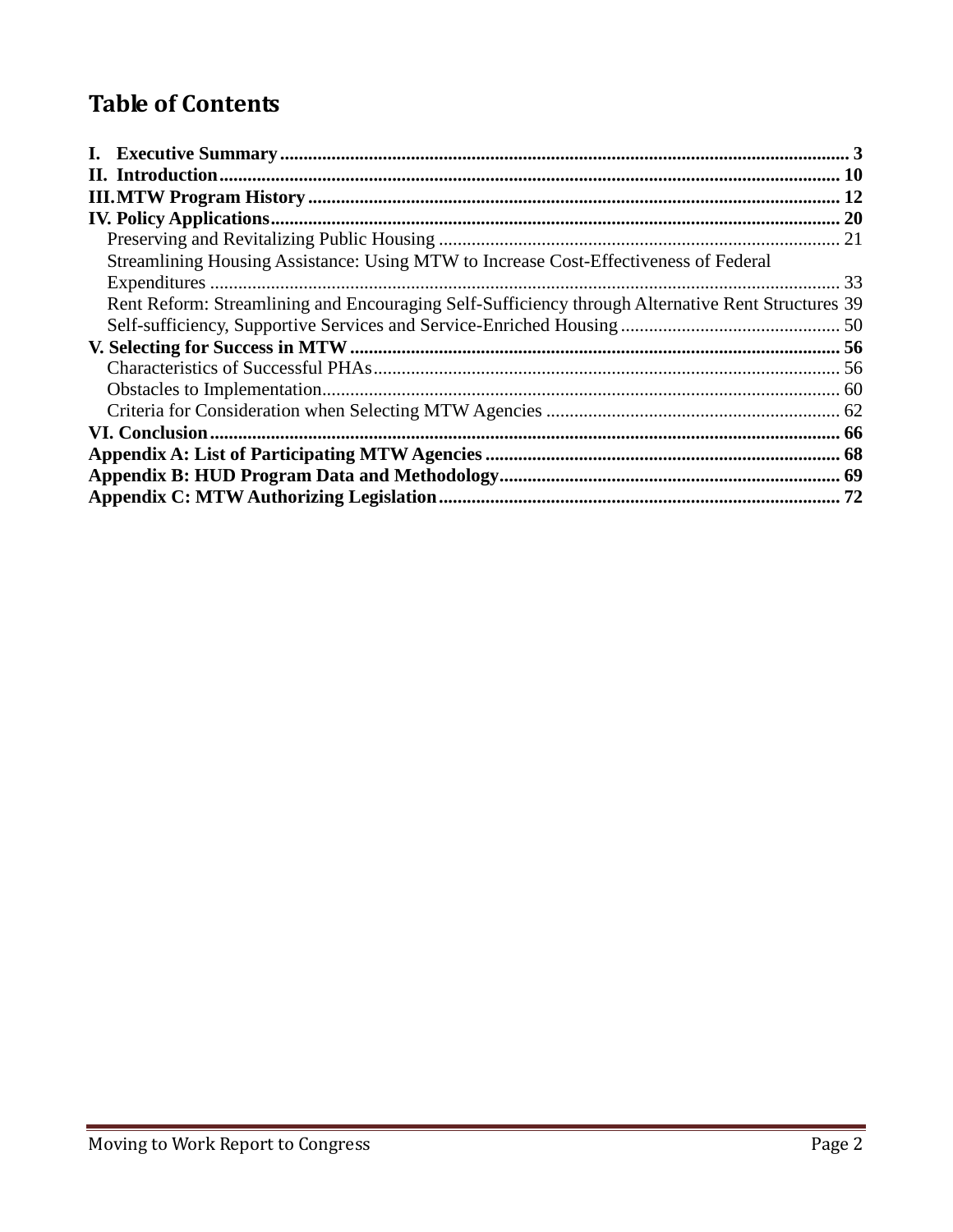## **I. Executive Summary**

The Moving to Work (MTW) demonstration was established to give public housing authorities  $(PHAs)^{1}$  and HUD flexibility to design and test various approaches for providing and administering housing assistance that:

- 1) Reduce cost and achieve greater cost effectiveness in Federal expenditures;
- 2) Give incentives to families with children where the head of household is working, seeking work, or is preparing for work by participating in job training, educational programs, or programs that assist people to obtain employment and become economically self-sufficient; and
- 3) Increase housing choices for low-income families.

The 33 current MTW agencies<sup>2</sup> manage over 11% of all public housing units and near 13% of all vouchers. Combined, they receive roughly \$2.7 billion in voucher funding, \$730 million in public housing operating funds and \$380 million in capital funds.

MTW was legislated in 1996<sup>3</sup>, implemented in 1999 and is set to run until the end of each participating agency's 2018 fiscal year. Over ten years into the demonstration, it is an opportune time to assess lessons learned from the early years of the demonstration in order to shape the coming years.

The Consolidated Appropriations Act of  $2010<sup>4</sup>$  specified that, "of the amounts made available for research, evaluation and program metrics and program demonstrations, the Secretary shall include an evaluation of the Moving-to-Work demonstration program." Each MTW agency implements a distinct set of activities with unique outcome measures, making the effects of MTW difficult to generalize. HUD is currently working to procure a contractor to conduct an independent, third-party evaluation of MTW, but, prior to this evaluation, the individual experiences of MTW agencies can, in many cases, already inform housing policy. With this challenge acknowledged, this interim report will address two questions:

- 1. How can MTW inform major policy debates, such as rent reform and streamlining housing authority operations, based on the data available?
- 2. What have we learned about participating agencies' abilities to implement MTW activities, in order to help inform selection of future MTW participants?

MTW provides unprecedented insight into alternative methods of providing housing assistance. By prolonging the demonstration and doubling the number of participating agencies, the housing industry stands to learn even more from this unique resource.

## **Policy Applications**

This report summarizes how MTW informs each of four key policy areas by examining case examples and existing research. While this report does not attempt to synthesize and analyze all available data

 <sup>1</sup> The terms "PHA" and "agency" are used interchangeably throughout this report.

<sup>2</sup> See Appendix A: List of Participating MTW Agencies.

<sup>3</sup> See Appendix C: MTW Authorizing Legislation.

<sup>4</sup> Public Law No: 111-117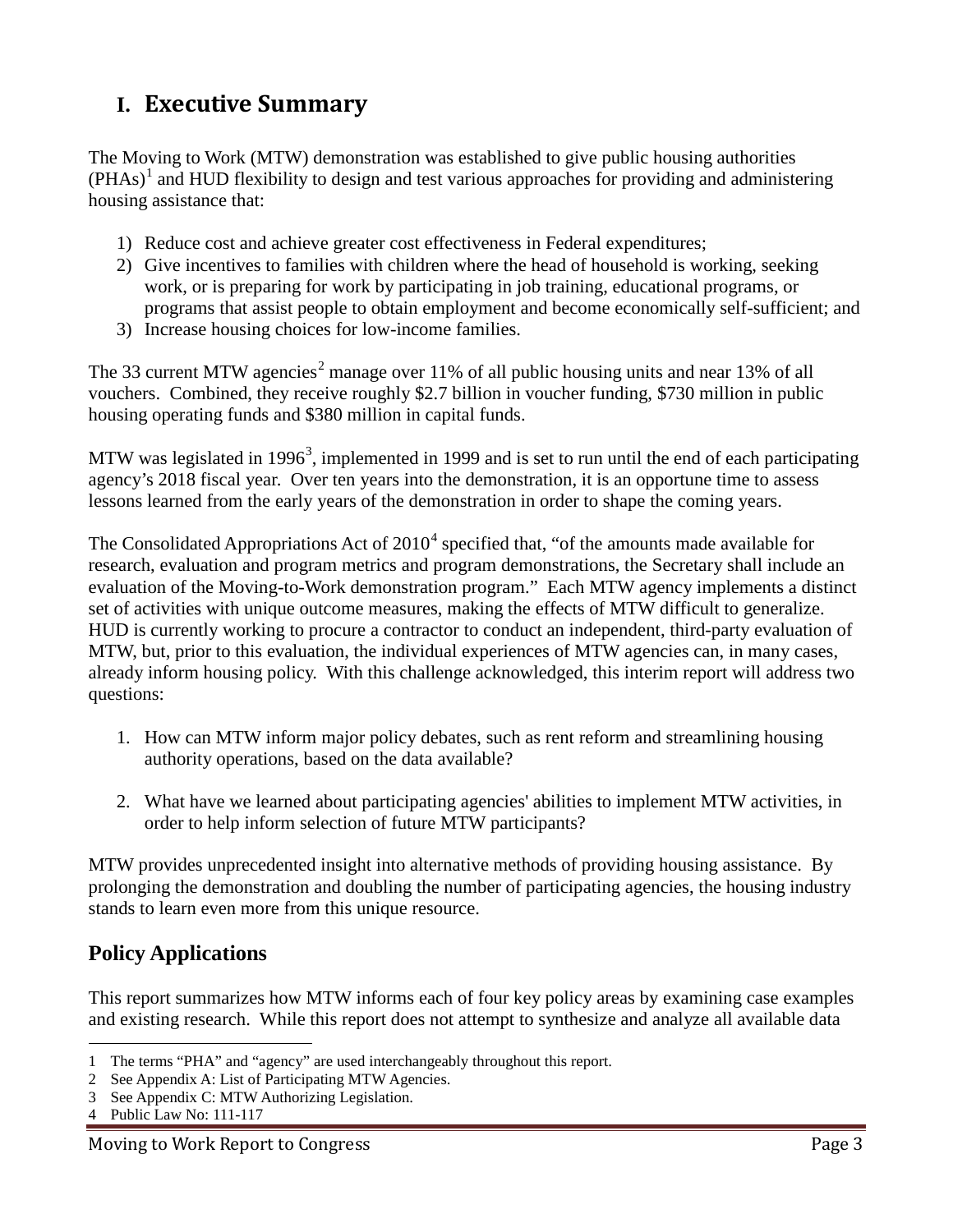and the examples and research provided are by no means considered exhaustive, this report identifies promising policies and practices, as well as concerns raised, based on the information available.

#### *Preserving and Revitalizing Public Housing*

Several MTW agencies have used MTW flexibilities to preserve public housing and replace decaying housing stock with modernized, mixed-income communities. These agencies have been able to improve the physical landscapes of their communities while providing more housing options for lowincome families by:

- *Pursuing greater capital development and portfolio goals with funding flexibility.* MTW agencies have been able to pursue more ambitious development activities and engage in more strategic long-term capital planning as a result of MTW funding flexibility.
- *Developing localized mobility policies to increase housing choice for recipients of rental assistance.* The preexisting deconcentration statute for all traditional PHAs<sup>5</sup> has proven difficult and expensive to administer. MTW PHAs have been able to adapt locally-informed resident choice and opportunity policies, which are streamlined to more effectively transform and revitalize their communities.
- *Preserving public housing with project-based assistance.* MTW agencies have leveraged considerable funds to preserve and maintain public housing by converting their public housing units to project-based assistance. Their experiences inform the Preservation, Enhancement, and Transformation of Rental Assistance Act (PETRA), <sup>6</sup> which would support a streamlined conversion to longer-term project-based contracts similar to the project-based vouchers that MTW agencies use.

Though the flexibility afforded to MTW agencies allows them respond quickly to portfolio needs and local market conditions, the relocation of residents and the stability of leveraged funding sources should be taken into consideration.

#### *Streamlining Housing Assistance: Using MTW to Increase Cost-Effectiveness of Federal Expenditures*

While conclusive impacts of many MTW activities, particularly as they relate to residents, cannot yet be known, some of the most compelling MTW results to date are those regarding housing authority operations. MTW housing authorities have been able to more efficiently allocate resources and engage in strategic long-term planning by:

• *Allowing agencies to combine funds.* MTW agencies do not receive an allocation of funds by virtue of participating in MTW; rather, they receive funds from the traditional three primary funding sources (Housing Choice Voucher, public housing capital and public housing operating funds) and are able to allocate the funds interchangeably for activities approved under MTW. Combined funds are easier to manage and provide an opportunity to explore development and other activities that may require sizable initial investments. HUD would need to further explore how combined funds would function in accordance with other federal requirements and institute

 $\overline{a}$ 5 Section 16(a)(3)(B) of the 1937 Act as added by QHWRA of 1998 and 24 CFR 903.2

<sup>6</sup> http://portal.hud.gov/portal/page/portal/HUD/fy2011budget/signature\_initiatives/transforming\_rental\_assistance/ documents/ PETRABillText%202010-05-11.pdf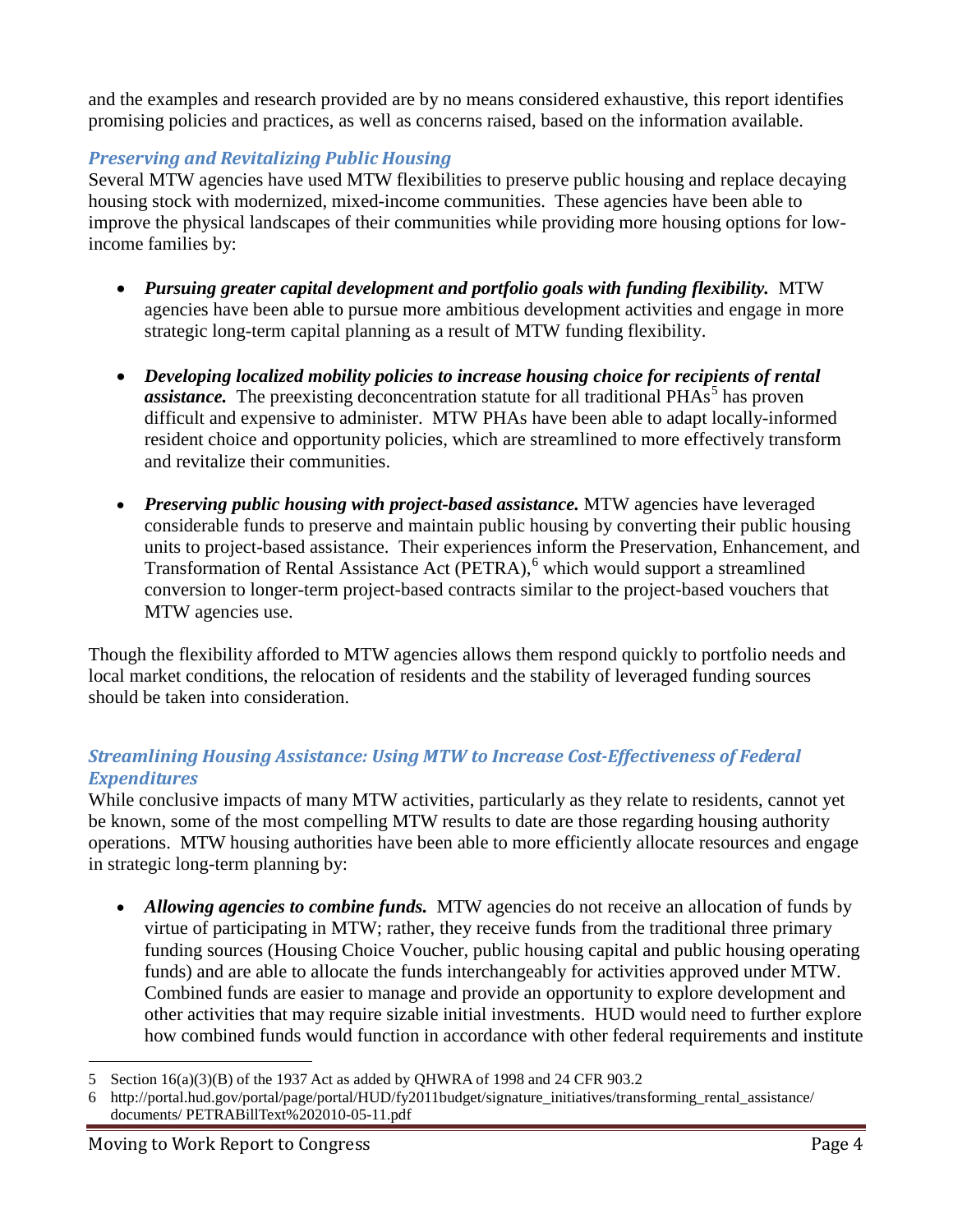protections to ensure that PHAs are serving as many or more families when they combine funds, before cautiously expanding this authority to other PHAs.

The primary concern regarding combined funds is whether housing authorities continue to serve the same number of families when they are permitted to use funds for purposes other than housing assistance. While there is a risk of relatively low utilization rates and high levels of reserves, most MTW agencies have actually served substantially more families than they would have been able to serve without MTW by streamlining operations and using accumulated funds to administer new assisted housing units.

- *Streamlining housing authority operations.* MTW agencies have utilized a host of administrative flexibilities to reduce unnecessary costs and labor for both residents and PHA staff. Many of these flexibilities have significantly reduced administrative burden and allowed participating agencies to more efficiently provide housing assistance. Some of the most promising streamlining flexibilities include:
	- o *Simplifying Housing Quality Standard (HQS) inspection protocols.* Outside of MTW, all HCV units must be inspected prior to occupancy by tenants and before the anniversary of the occupancy date in each subsequent year. PHAs devote considerable resources to inspecting units that regularly adhere to HQS standards, and have no flexibility to cluster inspections efficiently. MTW offers agencies a number of flexibilities designed to streamline the HQS inspection process, including targeting higher-risk units with risk-based inspections, allowing landlords to self-certify that units meet inspections and modifying inspection dates to allow for efficient groupings. These policies have resulted in considerable administrative and cost savings for agencies.
	- o *Developing local wait list policies.* MTW agencies are permitted to merge wait lists between developments and programs, create special-purpose and additional site-based waiting lists, and develop localized tenant selection procedures. These flexibilities enable them to adapt their waitlists to their portfolios and to more efficiently transition tenants off of waitlists and into unoccupied units.

These represent only two of many possible ways to streamline housing authority operations. Further exploration would likely reveal many ways in which more operations could be streamlined to reduce costs for the agency without negatively impacting residents. However, if streamlining flexibilities were to be expanded to other housing authorities, it would be important to explore the compatibility of these reforms with other programs so that housing authorities do not take on greater administrative burden to administer parallel systems with streamlined procedures for some families and traditional procedures for others.

#### *Rent Reform: Streamlining and Encouraging Self-Sufficiency through Alternative Rent Structures*

The experiences of MTW agencies have demonstrated that streamlining the rent calculation process may help alleviate administrative burden on housing authorities and residents without adversely impacting residents by: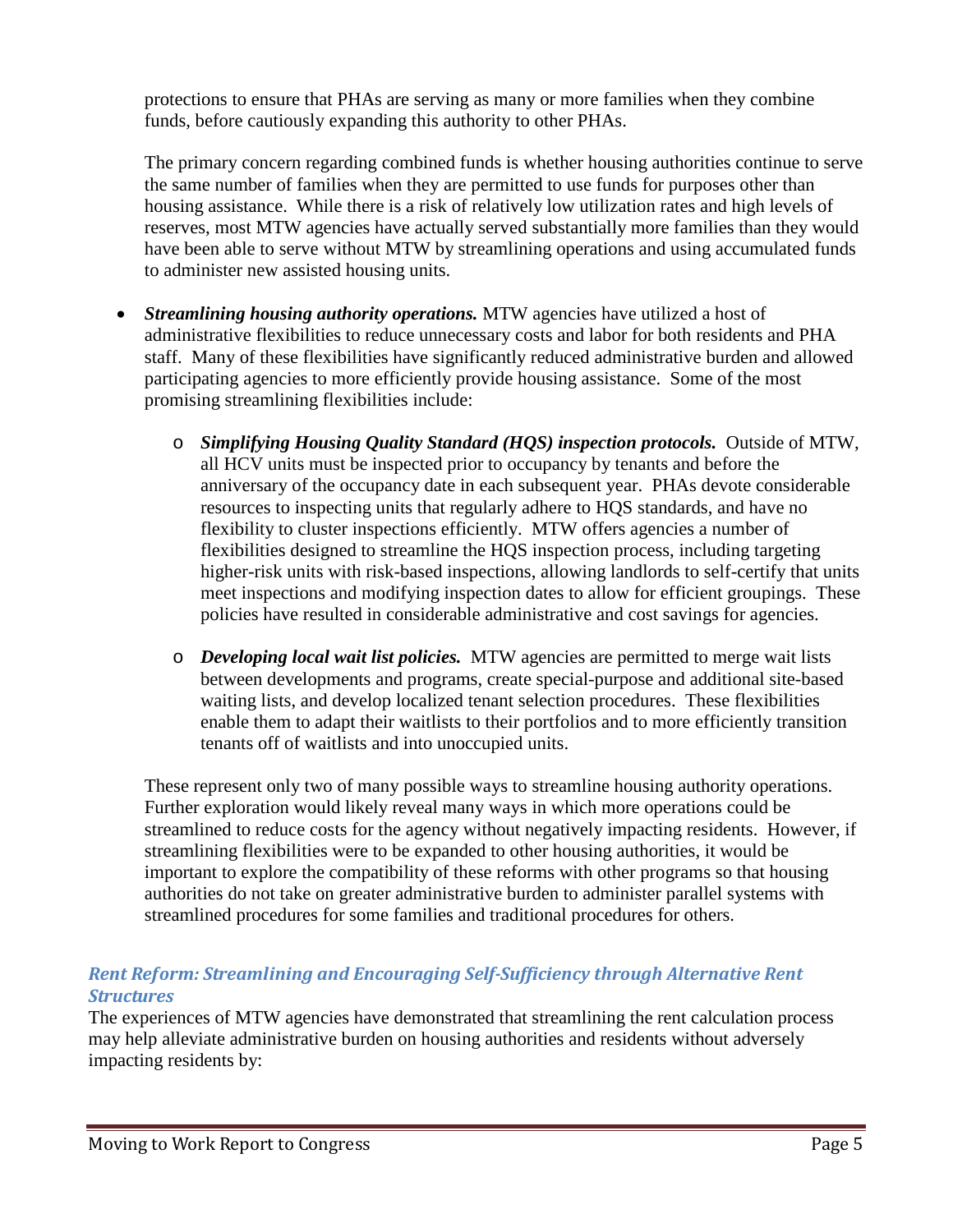• *Reducing recertification frequency for fixed-income households.* For elderly and disabled households living on fixed incomes, the only annual adjustment to income is typically the cost of living adjustment, which can be easily calculated by the PHA without administering the entire recertification process. MTW agencies have found that recertifying these households every two or three years, with only an automated cost of living adjustment in interim years, substantially reduces administrative burden.

HUD has already issued related guidance by requiring use of the Enterprise Income Verification (EIV) system in all assisted housing programs (including MTW). EIV has saved hundreds of thousands of federal dollars by increasing the accuracy and efficiency of income and rent determinations and reducing incidents of under- and unreported household income. Reducing recertifications for fixed-income households would allow PHAs to further realize the benefits of automating income recertifications where possible.

- *Eliminating or simplifying the earned income deduction*. The current disregard policy<sup>7</sup> has imposed a significant administrative and financial burden on agencies that attempt to implement it. Income exclusion policies that encourage self-sufficiency can be simplified while keeping the original goals intact in order to prevent unnecessary burden on the PHA and residents.
- *Ignoring some or all of asset income.* Asset income refers to non-earned income, such as interest, dividends, or income derived from other investments. These sums are small, if they exist at all, and are extremely difficult to verify in a timely and cost effective way. The exclusion or limitation of asset income in tenant rent calculations allows agencies to save considerable time and labor costs without significantly altering the amount of rental income they receive from residents.
- *Replacing medical and child care deductions with a standard deduction.* These deductions require extensive documentation and verification, which is time-consuming and labor-intensive for PHAs and residents, and often provide only minimal savings for the tenant. A standard deduction set at a sufficient level and coupled with a hardship policy potentially reduces or eliminates the need for obtaining this documentation.

MTW has shown that alternative rent structures may have positive self-sufficiency outcomes for residents. However, because the rent reforms implemented under MTW vary greatly and were not implemented with a controlled experimental methodology, further exploration is needed to determine which aspects of these rent reforms could be recommended for all PHAs. Any potential rent model should attempt to encourage self-sufficiency and accurate reporting of income, but also ensure that tenants are not unduly burdened. Research suggests that a hybrid rent structure, which combines streamlining efforts with a form of flat rent and a form of income-based rent, may be most promising. These models have the potential to better encourage self-sufficiency in residents and produce muchneeded cost-savings in the administration of public housing and Housing Choice Voucher programs. The Cambridge Housing Authority's tiered rents, in which a flat rent is set at 30 percent of adjusted income at the lower end of each of several income bands, is an example of this model.

Even with further research, it may still be difficult to determine one single rent structure that functions best in all housing authorities. Providing housing authorities with a limited menu of rent flexibilities

 <sup>7</sup> 24 CFR 960.255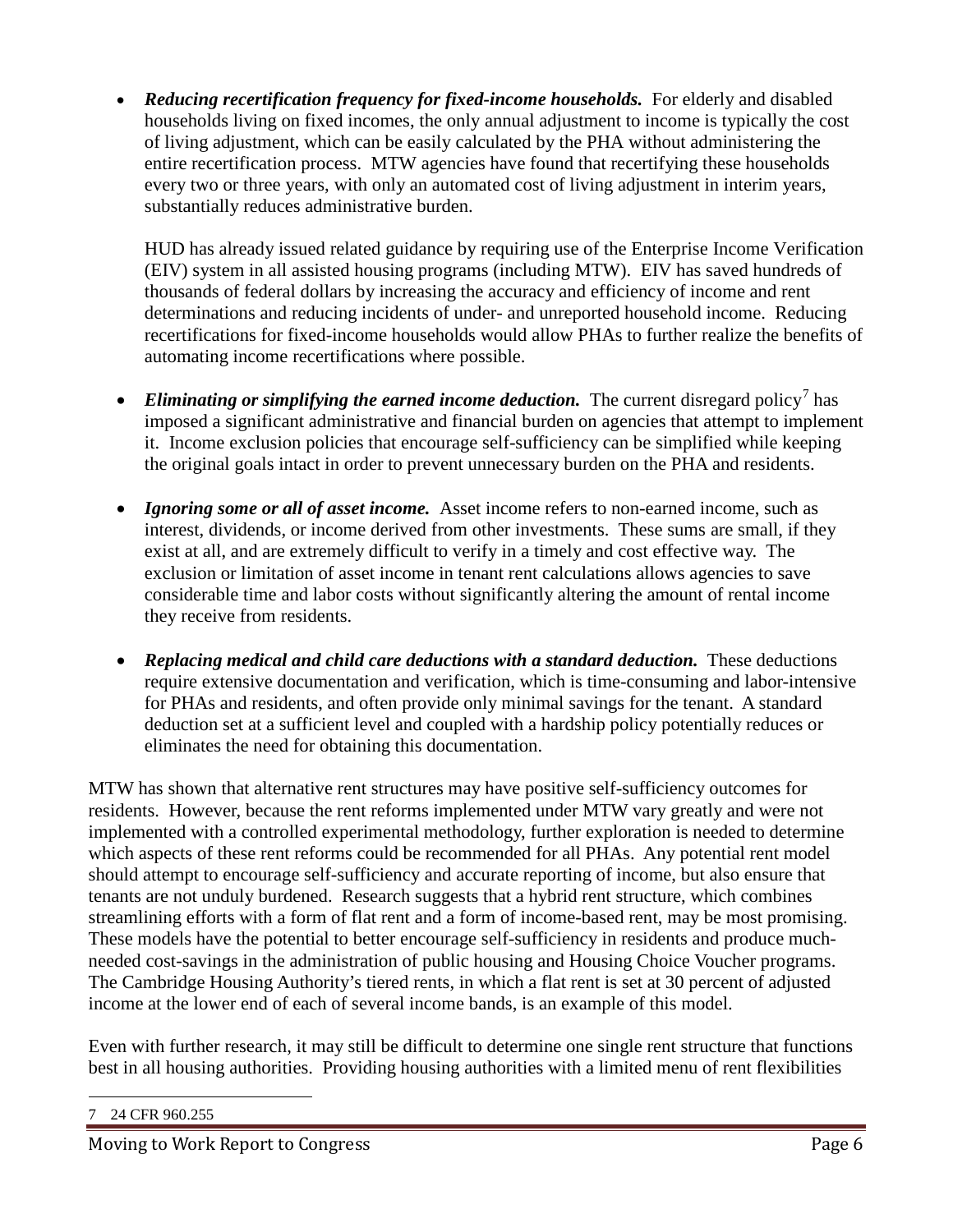similar to those provided in MTW, with protections to limit resident burden, could allow PHAs to better adapt their rent structures to their communities.

### *Self-sufficiency, Supportive Services and Service-Enriched Housing*

MTW PHAs have used their flexibility to provide a more holistic approach to housing assistance, which combines rental subsidy with supportive services. MTW PHAs have shown that the ability to streamline operations, to combine funds between programs and to go beyond traditional public housing and voucher models of resident services can allow PHAs to more effectively encourage self-sufficiency by:

- *Building stronger partnerships with other community organizations.* As a result of their funding flexibility and leveraging ability, MTW PHAs have an enhanced ability to collaborate with local community partners and capitalize on existing community resources to formulate precise, tailored self-sufficiency programs that most effectively serve their local needs. MTW agencies can leverage their funding flexibility to supplement housing authority resources with community resources, ultimately providing more comprehensive services for residents.
- *Developing local self-sufficiency programs.* Although the current HUD self-sufficiency programs have shown signs of success, they are limited in funding and scope and provide a uniform approach to serving many distinct communities. MTW PHAs have developed ways to better incentivize self-sufficiency in residents by tailoring their self-sufficiency activities to their local community needs.
- *Providing service-enriched housing.* MTW agencies have used their project-based assistance flexibilities in partnership with local community organizations to provide service-enriched housing for homeless or other high-risk individuals and families. These populations often require extensive services in conjunction with housing assistance, but neither housing authorities nor community organizations are well positioned to provide both of these on their own.

While pairing housing assistance with supportive services may help housing authorities serve more family types (e.g., homeless and special needs families) and reduce the need for public assistance by helping residents become self-sufficient, it is important to recognize trade-offs between providing services and providing housing assistance. Without additional funding sources, the funds directed towards the provision of services may in some cases require a PHA to house fewer families. If the ability to develop locally tailored self-sufficiency programs is extended to all PHAs, it is important to consider how to ensure that the same number of families is housed. The ability of PHAs to partner with community organizations is especially important in this consideration, as leveraging community funds can allow PHAs to provide more services to residents while still maintaining the same level of rental subsidies.

## **Selecting for Success in MTW**

While definitive outcomes of specific MTW reforms are still unclear, there is abundant qualitative data regarding the implementation of MTW programs. This report analyzes the data to determine characteristics of 'successful' MTW PHAs in terms of implementation, defined as those with the ability to make significant changes and to report on their outcomes in a way that is instructive to HUD, local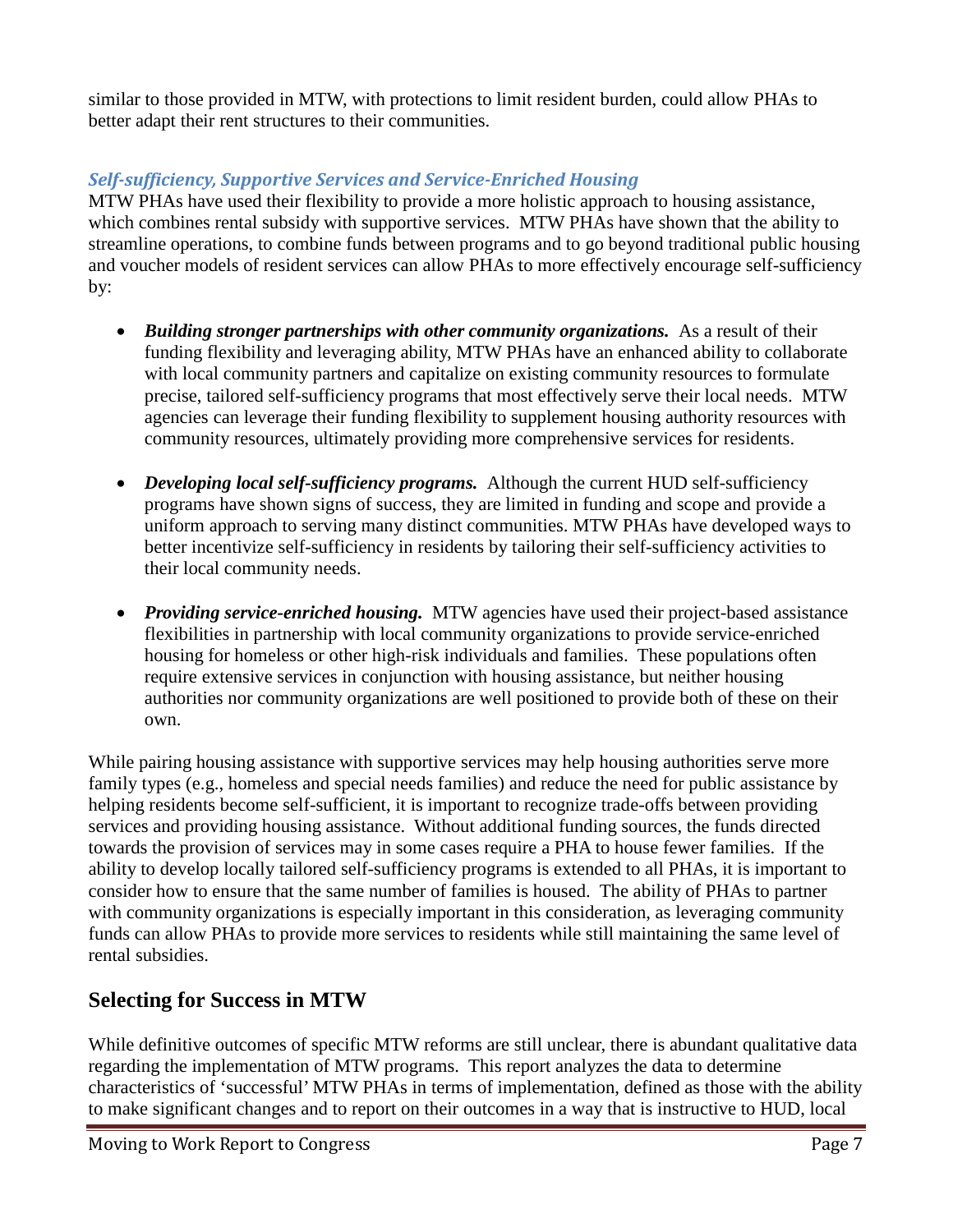housing agencies and housing policy-makers. These characteristics were found to be resident, community and stakeholder support; responsiveness to community needs; strong leadership and committed staff; innovation and openness to change; and evaluation capacity. Obstacles to 'successful' implementation of MTW include a lack of stakeholder support and buy-in; unrealistic goals; deep systemic issues; limited vision and staff capacity; and difficulty evaluating activities. Based on these attributes, it is possible to develop more precise selection criteria for potential MTW agencies:

- **High Performance:** While some troubled agencies have benefited from MTW, achieving high performer status in HUD reporting systems and complying with other HUD requirements are predictors of ability to effectively implement and report on MTW activities. In particular, incoming MTW agencies should have stringent financial controls so as to effectively report on combined funds.
- **Evaluation Strategy and Capability:** Incoming agencies should have demonstrated evaluation capacity, a rigorous evaluation strategy, and a commitment, as a part of the MTW demonstration, to implementing a controlled study relating to at least one policy priority.
- **Demonstrated Innovation:** Incoming agencies should be able to demonstrate that they have exceeded HUD requirements and accessed optional HUD programs that help them better serve their communities.
- Local Support: Resident, community, local stakeholder and local political support are necessary for successful implementation of MTW, especially when introducing new and potentially controversial reforms. Incoming agencies should provide evidence of this support.
- **Identification of Community Needs:** Incoming agencies should be able to articulate specific local needs and how MTW would be used to address community goals.
- **Balanced Distribution of MTW PHAs:** The demonstration could be strengthened by a more representative distribution of housing authorities in the program, in terms of both size and geographical location.

Expanding MTW up to twice its current size (or roughly 60 agencies) with the use of strategic selection criteria and program implementation can help demonstrate the impacts of MTW on a broader scale, with the ultimate objective of applying the most successful approaches nationwide. However, program expansion should only proceed if the newly admitted PHAs structure their programs for high quality evaluations that permit lessons learned to be generalized beyond the single PHA experience. Altering the scope of the demonstration for new participants by mandating controlled studies and other more rigorous evaluation methodologies would lend insight into a variety of areas of interest. For example, by selecting agencies committed to testing a particular rent reform or other innovation in combination with a rigorous evaluation, the addition of new agencies can help HUD learn about specific areas of interest as they arise. Moreover, by requiring improved data collection methods and evaluation strategies from the outset, incoming MTW agencies will be better positioned to significantly strengthen the existing body of data on MTW.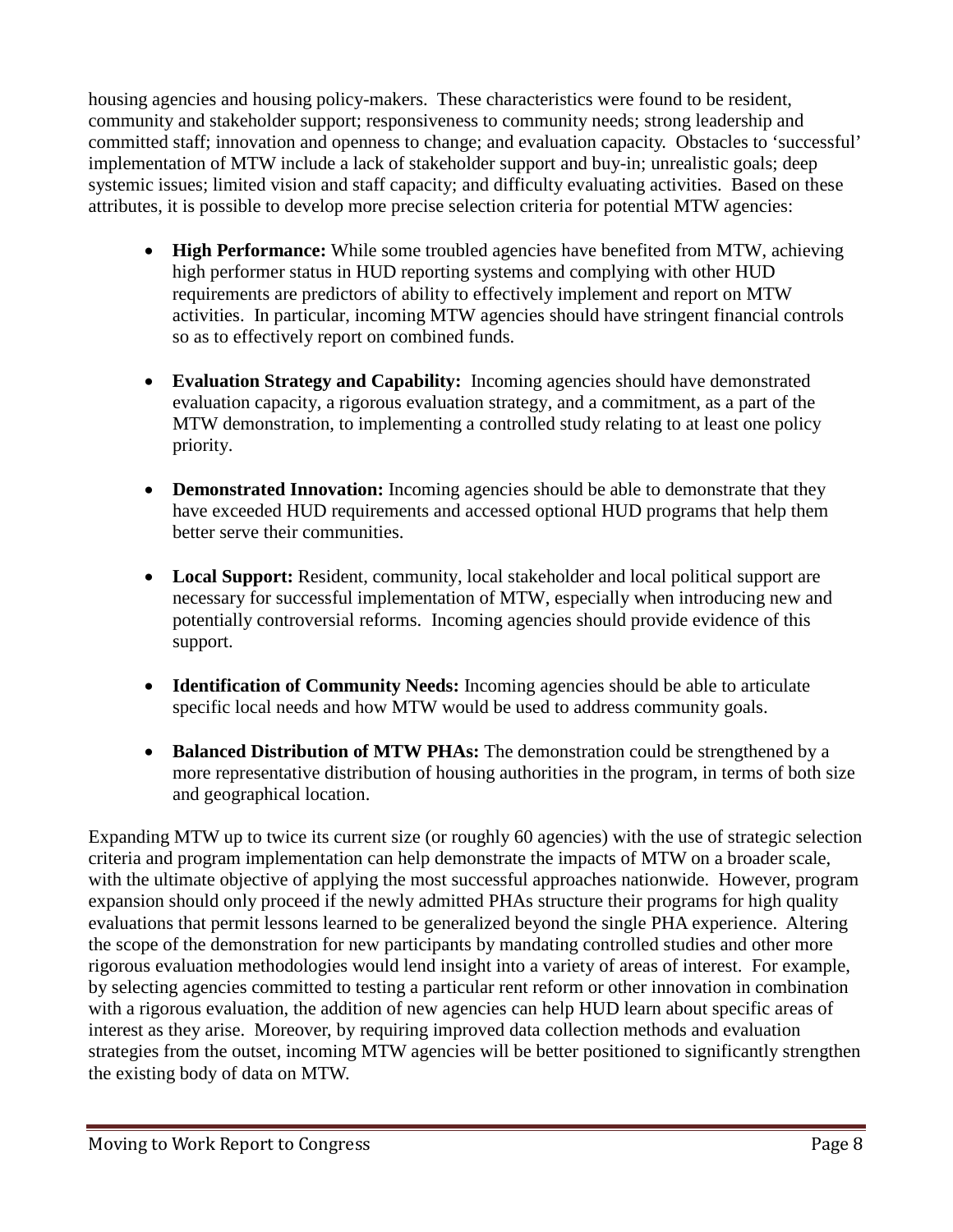MTW was designed as a demonstration program and a response to the ongoing need for a sustainable public housing platform. While MTW can continue to inform the housing industry about the outcomes of various approaches, a more extensive overhaul of the public housing laws would allow all public housing authorities to experience the benefits available to MTW agencies.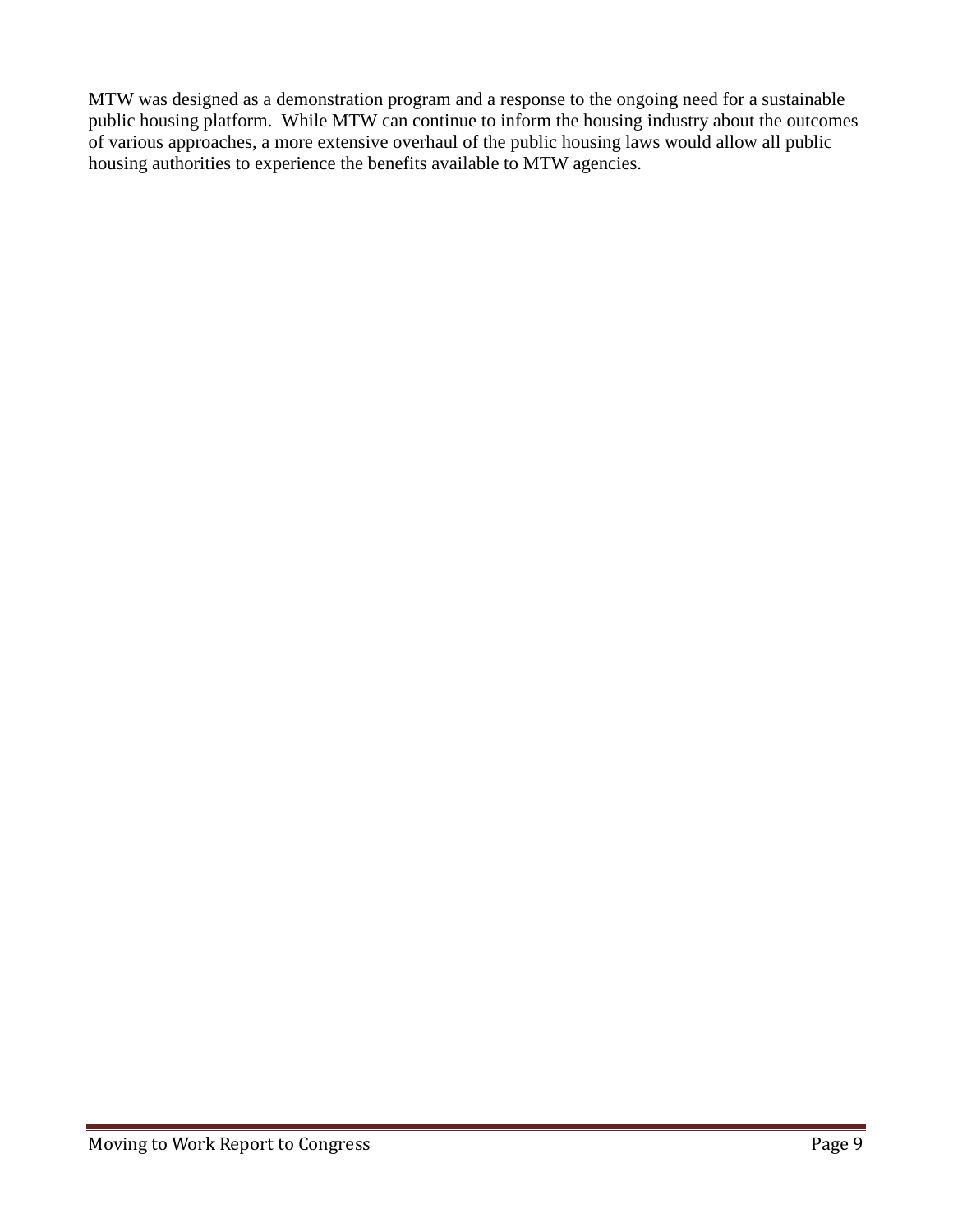## **II. Introduction**

Moving to Work (MTW) is a demonstration program that allows public housing authorities (PHAs) to design and test innovative, locally-designed strategies in pursuit of the national goal of delivering rental assistance more efficiently. MTW PHAs are permitted to seek exemption from many existing public housing and Housing Choice Voucher (HCV) program rules found in the United States Housing Act of 1937 in pursuit of the three MTW statutory objectives<sup>8</sup>:

- Reduce cost and achieve greater cost effectiveness in Federal expenditures;
- Give incentives to families with children where the head of household is working, seeking work, or is preparing for work by participating in job training, educational programs, or programs that assist people to obtain employment and become economically self-sufficient; and
- Increase housing choices for low-income families.

MTW serves as a laboratory for efforts to alter or streamline how public housing and HCV rental assistance is distributed nationally, regionally, and locally. MTW agencies are expected to use the opportunities presented by MTW to inform HUD and the housing industry about better ways to address local community needs. While MTW agencies are responsible for reporting the outcomes of their activities, it is HUD's responsibility to synthesize information from MTW agencies into lessons that can be applied nation-wide.

In order to discern the effects of any systemic changes to how these programs are implemented and managed at the city-, county- or state-level, it is important to properly evaluate the effects that MTW has on PHAs, PHA residents, local communities and federal expenditures. The Urban Institute completed the first formal evaluation of the entire stock of MTW agencies in 2004, but in the early years of MTW, rigorous evaluation strategies were not required and program data was inconsistent. The 2004 evaluation was thus largely descriptive and qualitative, and a more thorough combined quantitative and qualitative evaluation is needed. In 2008, HUD began requiring that MTW agencies provide more rigorous outcome measures of their MTW activities. HUD is in the process of securing another third-party evaluator of MTW to begin an evaluation of the program in FY 2011 based on the new data available, as required by the Standard MTW Agreement.

The Consolidated Appropriations Act of  $2010<sup>9</sup>$  specified that "of the amounts made available for research, evaluation and program metrics and program demonstrations, the Secretary shall include an evaluation of the Moving-to-Work demonstration program." This report responds to this request, acknowledging that while the outcomes of specific activities will not be fully known until the pending third-party evaluation is complete, MTW agencies have provided a wealth of descriptive data and outcome measures on a number of activities that can be used in a preliminary evaluation. Thus, while this report does not attempt to synthesize and analyze all available data and the examples and research provided are by no means considered exhaustive, this report will identify promising policies and practices, as well as concerns raised, based on the information available.

 $\overline{a}$ 8 Omnibus Consolidated Rescissions and Appropriations Act of 1996 (Public Law 104-134, 110 Stat 1321)

<sup>9</sup> Public Law No: 111-117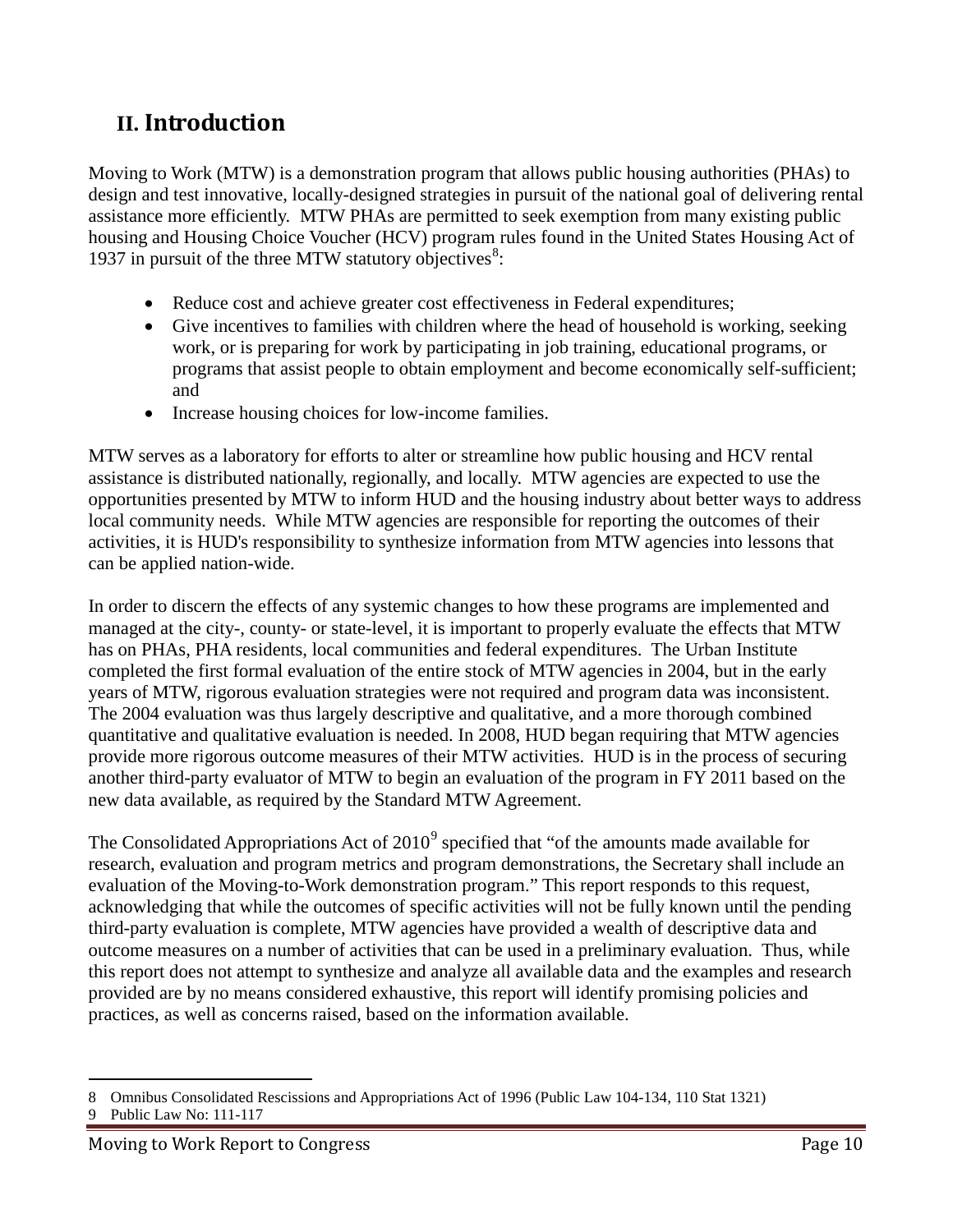This report addresses the following two questions:

- 1. How can MTW inform major policy debates, such as rent reform and streamlining housing authority operations, based on the data available?
- 2. What have we learned about participating agencies' abilities to implement MTW activities, in order to help inform selection of future MTW participants?

This report explores four key policy areas, using case examples from MTW housing authorities and existing research and literature, in order to answer questions about how MTW can inform these policy debates, which MTW activities can likely be successfully implemented at all PHAs, and what should be further explored. The report also analyzes the agency features that have facilitated successful implementation, which have presented obstacles, and how these lessons can be synthesized into selection criteria for future MTW agencies. The investigation of these two questions leads to a discussion of larger themes, including the role of the MTW program in HUD and in informing the housing industry.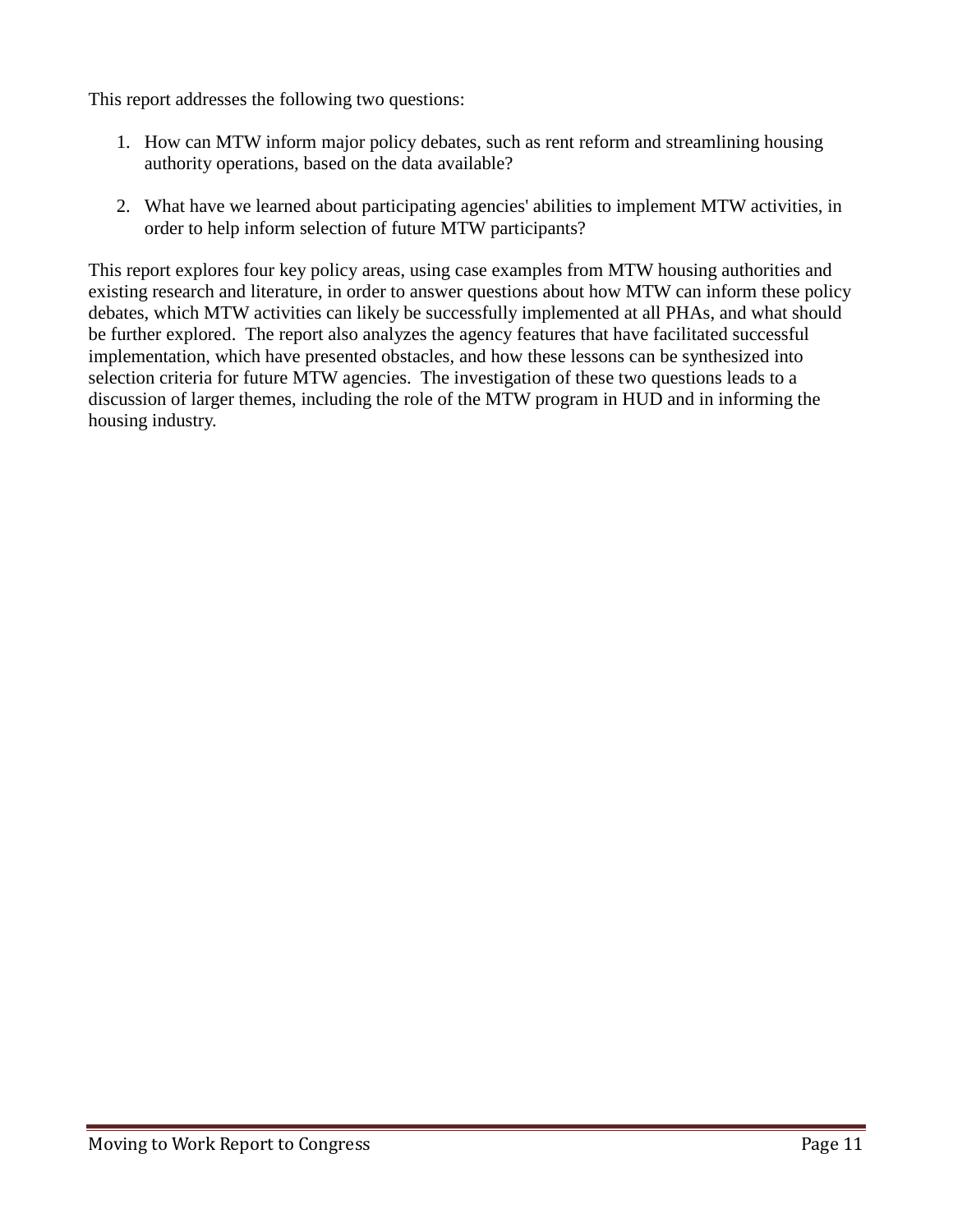## **III. MTW Program History**

The Moving to Work demonstration program arose as a response to two philosophical debates of the mid-1990s – one regarding deregulation of public housing authorities, and one regarding selfsufficiency and employment among recipients of public assistance. At the time, HUD was looking to privatize many of its functions and reduce the number of HUD programs as an attempt to streamline HUD's operations. Housing practitioners at both housing authorities and at HUD were increasingly frustrated with what they saw as excessive regulation. Complaints about the regulatory environment and the non-market approach to providing housing assistance have persisted since the formation of public housing, and growing frustration with federal regulations, paired with desires to streamline and privatize programs and to cut costs in federal programs, made deregulation an attractive option to explore.

At the same time, the dialogue surrounding welfare reform in the 1990s emphasized the need for recipients of public assistance to obtain employment and become self-sufficient. Many of the initiatives developed during the wave of related domestic policy reforms were locally-driven, with programs that conformed to the circumstances and needs of the communities served. A demonstration like MTW, designed to encourage local strategies of encouraging self-sufficiency, was timely and compatible with these nationwide efforts.

Moving to Work was a confluence of these two ideas – on one hand, it would allow HUD to learn what housing authorities could accomplish if they were relieved from significant regulatory burden, while also giving PHAs the flexibility to experiment with ways to help residents become self-sufficient. These purposes are reflected in the three statutory objectives of MTW – to reduce cost and achieve greater cost effectiveness in Federal expenditures; to give incentives to families to obtain employment and become self-sufficient; and to increase housing choices for low-income families. By confining MTW to a demonstration program, policymakers and HUD could see the impacts of the demonstration on these goals before committing to a full overhaul of the nation's public housing laws.

#### *Authorizing Statute*

The Omnibus Consolidated Rescissions and Appropriations Act of  $1996<sup>10</sup>$  (Public Law 104-134, 110) Stat 1321), dated April 26, 1996, authorized the Moving to Work demonstration program. The statute establishes the purpose of the demonstration:

> "The purpose of this demonstration is to give public housing agencies and the Secretary of Housing and Urban Development the flexibility to design and test various approaches for providing and administering housing assistance that: reduce cost and achieve greater cost effectiveness in Federal expenditures; give incentives to families with children where the head of household is working, seeking work, or is preparing for work by participating in job training, educational programs, or programs that assist people to obtain employment and become economically self-sufficient; and increase housing choices for low-income families."

 <sup>10</sup> See Appendix C: MTW Authorizing Legislation.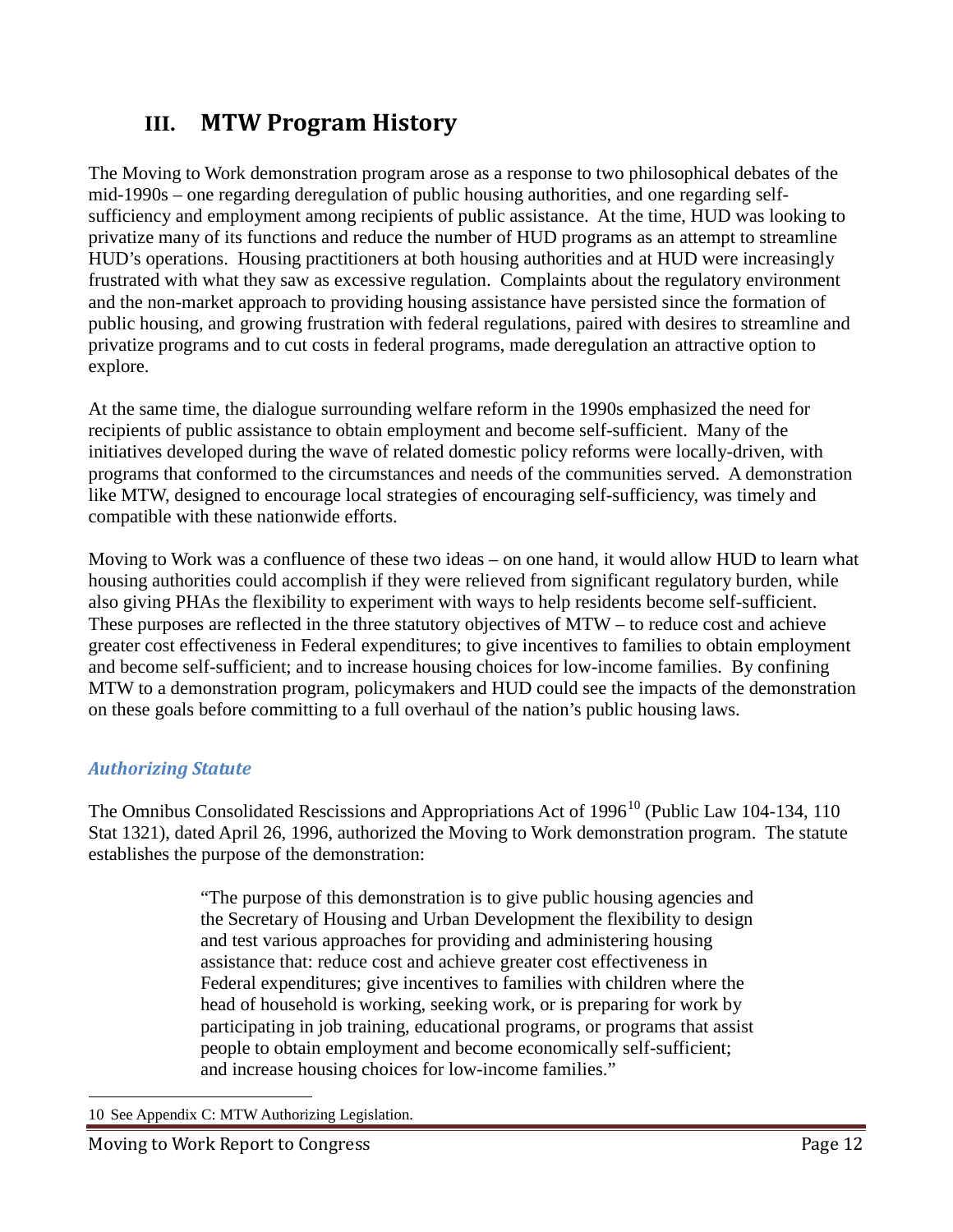In pursuit of these objectives, MTW agencies may be granted exceptions to many portions of the 1937 Housing  $Act<sup>11</sup>$  and combine funds received for the Housing Choice Voucher and Public Housing Capital and Operating Funds to use interchangeably, similar to a block grant. The authorization left many of the details of the program and the criteria for selection of agencies to the discretion of the Secretary, but specifies that participating agencies must:

- Ensure that at least 75 percent of families admitted are very low-income.
- Establish a reasonable rent policy designed to encourage self-sufficiency and employment.
- Continue to assist substantially the same number and mix of low-income families that would have been served had the agency not participated in MTW.
- Ensure that housing provided under the demonstration meet housing quality standards determined by the Secretary.
- Continue to abide by Sections 12 (regarding labor standards and community service requirements) and 18 (regarding demolition and disposition) of the United States Housing Act.
- Receive no less funding than they would have had they not participated in MTW.
- Collect and make available to the Secretary and Comptroller General data regarding their activities.

The remaining details of the program have been developed through evolving agreements with participating agencies, subsequent legislation and HUD guidance.

#### *Agency Selection*

The first round of applications for MTW designation was solicited in a December 18, 1996 HUD Notice and Invitation to Apply. Agencies were evaluated based on housing authority performance, capability, quality and feasibility of the MTW Plan, the extent to which the Plan was likely to promote resident self-sufficiency, resident and community support and involvement, and local and national impact. Forty-five agencies applied and twenty-four were selected.

The scoring and selection process was not straightforward. The application reviewers recommended that several high scoring agencies not join the demonstration based on factors like limited program scope, a lack of proposed innovation, or activity proposals that would not be permissible under MTW. Three applications that were not the highest scoring, on the other hand, were recommended for participation in the demonstration based on proposal for activities related to areas that HUD was eager to explore. These three – the San Diego Housing Commission, the Vancouver Housing Authority and the Minneapolis Public Housing Authority – were all subsequently selected.

An additional six slots were filled through the Jobs-Plus Initiative  $12 - a$  demonstration program with compatible goals but a more limited scope. It allowed ten housing authorities to implement locally-

 $\overline{a}$ 11 MTW Agencies can only waive specific portions of the United States Housing Act of 1937. All other federal rules and regulations, including the Fair Housing Act, the Civil Rights Act, Davis-Bacon Act wage requirements, procurement guidelines, environmental rules, demolition and disposition procedures and relocation regulations still apply. In the case that a waiver of the 1937 Act conflicts with one of these statutes or regulations, an MTW agency must still defer to the statute or regulation outside of the 1937 Act.

<sup>12</sup> The December 18, 1996 HUD Notice and Invitation to Apply specified that "up to 10 of the 30 HAs will be selected for MTW through a separate competition under the Jobs-Plus initiative described in Section IV of this notice."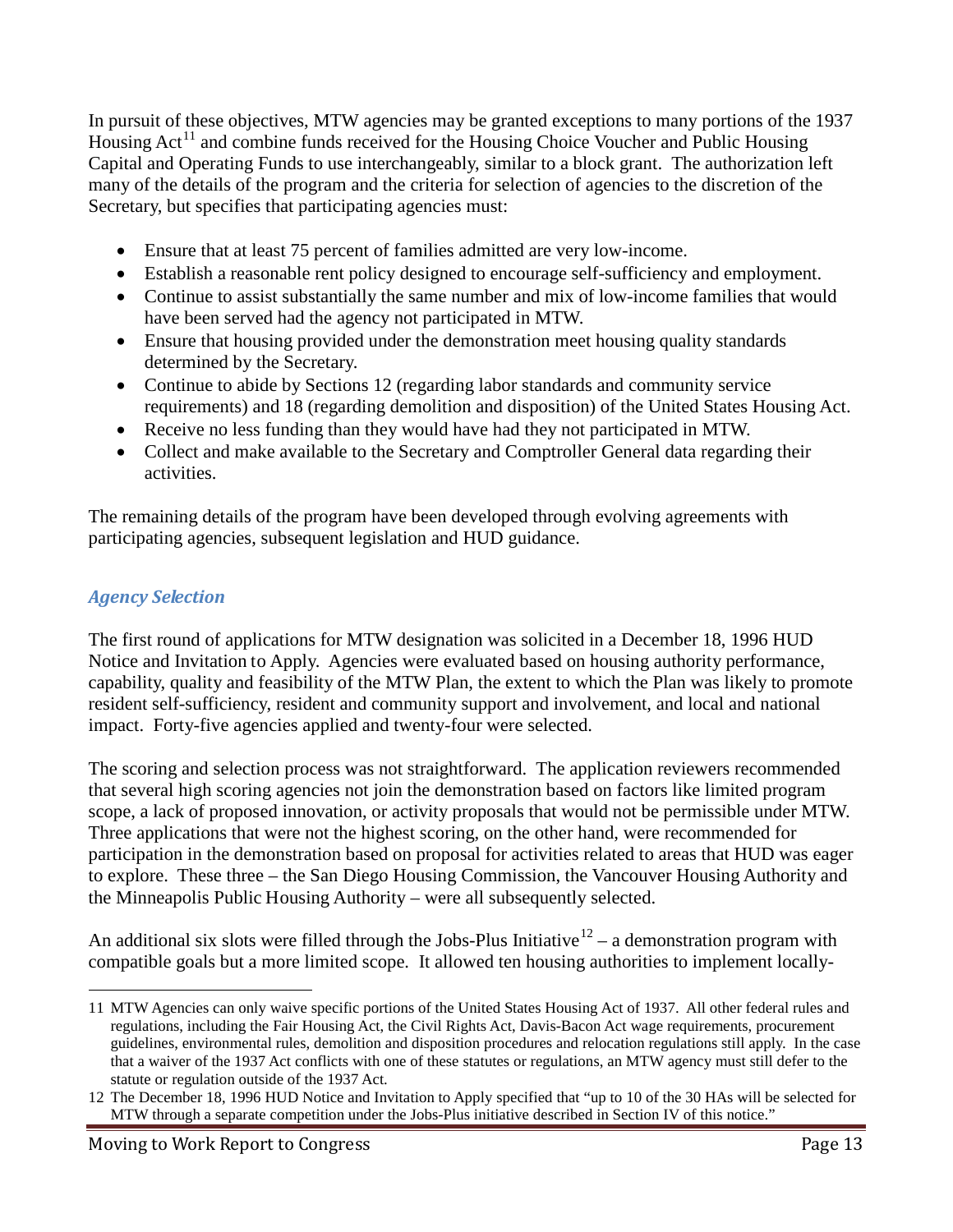based approaches to providing employment opportunities to residents in selected public housing developments. The Jobs-Plus sites occupied slots available for the MTW demonstration, but Jobs-Plus sites were not necessarily fully participating MTW sites. Jobs-Plus agencies were permitted, but not required, to bring their entire housing portfolio into the MTW program. Only six agencies were eventually chosen to participate in Jobs-Plus, and only two of those (the Housing Authority of Baltimore City and the Seattle Housing Authority) eventually became MTW agencies.

Five of the twenty-four MTW agencies selected from the 1996 Notice and one of the six originally selected Jobs-Plus sites declined participation. Some of these agencies found that the 1998 Quality Housing and Work Responsibility Act (QHWRA)<sup>13</sup> legislation provided them with the deregulation that they had sought with MTW, and some grew frustrated with HUD over negotiated agreements that did not provide them with the flexibilities originally requested in their applications. This left twentyfour slots filled, and six slots remaining, by the end of 1999.

Beginning in 1999, a series of HUD Appropriations bills have authorized the participation of additional agencies in MTW. Two MTW PHAs – the Charlotte Housing Authority and the Housing Authority of the City of Pittsburgh – were specifically named and authorized in the 1999 Appropriations Act to join the demonstration, bringing the capacity of the demonstration to thirty-two sites.

In 2000, six more MTW PHAs were selected from an invitation to apply under Public and Indian Housing (PIH) Notice 2000-52 to fill the remaining six slots. PIH Notice 2000-52 solicited applications from large PHAs (defined as having more than 2,500 public housing units) who were undertaking or planning to undertake a substantial transformation of their public housing stock and management systems. The Chicago Housing Authority was also specifically selected to participate in MTW in 2000 with the intent of using MTW to aid in their Plan for Transformation.

In 2003, the Jobs-Plus demonstration had run its course and the participation of the Jobs-Plus sites in the demonstration was completed and terminated. One of the Jobs-Plus sites, however – the Housing Authority of Baltimore City – returned as a full MTW agency. In 2004, the participation of three of the original twenty-four MTW sites was also completed and terminated based on the terms of their MTW agreements, but one of them – the San Diego Housing Commission – returned in 2008.

Several years later, Congress authorized the addition of several new agencies. The 2008 Appropriations Act specifically named and authorized four housing authorities to join the MTW demonstration: the Alaska Housing Finance Corporation, the Housing Authority of the County of San Bernardino, and the Housing Authorities of the City of San Jose and the County of Santa Clara. This brought the total count to thirty participating MTW agencies.

The 2009 Appropriations Act authorized the addition of three more MTW agencies, provided that the agencies were High Performers in HUD's Public Housing Assessment System (PHAS) with current HOPE VI grants and no more than 5,000 units. This marked the first time since 2000 that HUD administered a competitive selection process. Under these criteria, sixteen agencies were eligible to apply, eight submitted applications as a response to a solicitation for applications found in PIH Notice 2009-29, and three were selected in 2010. The three selected were the Orlando Housing Authority, the Tacoma Housing Authority, and the Housing Authority of Champaign County, bringing the total count to thirty-three MTW agencies.

 <sup>13</sup> Public Law No.: 105-276, Title V.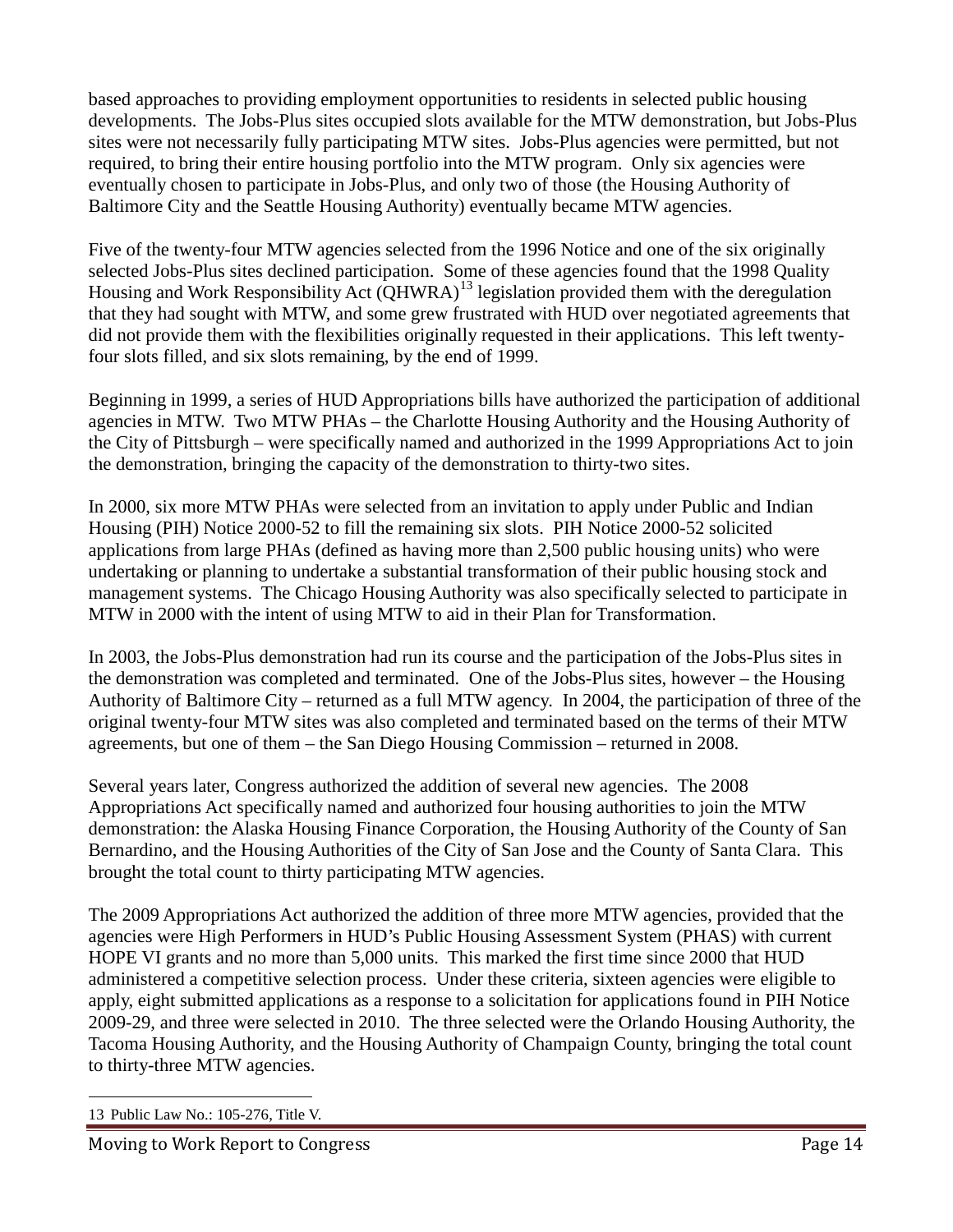The 2010 Appropriations Act authorized the HUD Secretary to add another three agencies to the demonstration, provided the agencies are High Performers with no more than 5,000 units. Over 1,500 agencies are eligible to apply based on these two criteria alone. On July 30, 2010, HUD issued PIH Notice 2010-29 to solicit applications that will require incoming MTW agencies to commit to testing departmental priorities and to meet more rigorous performance criteria in order to be considered eligible to apply.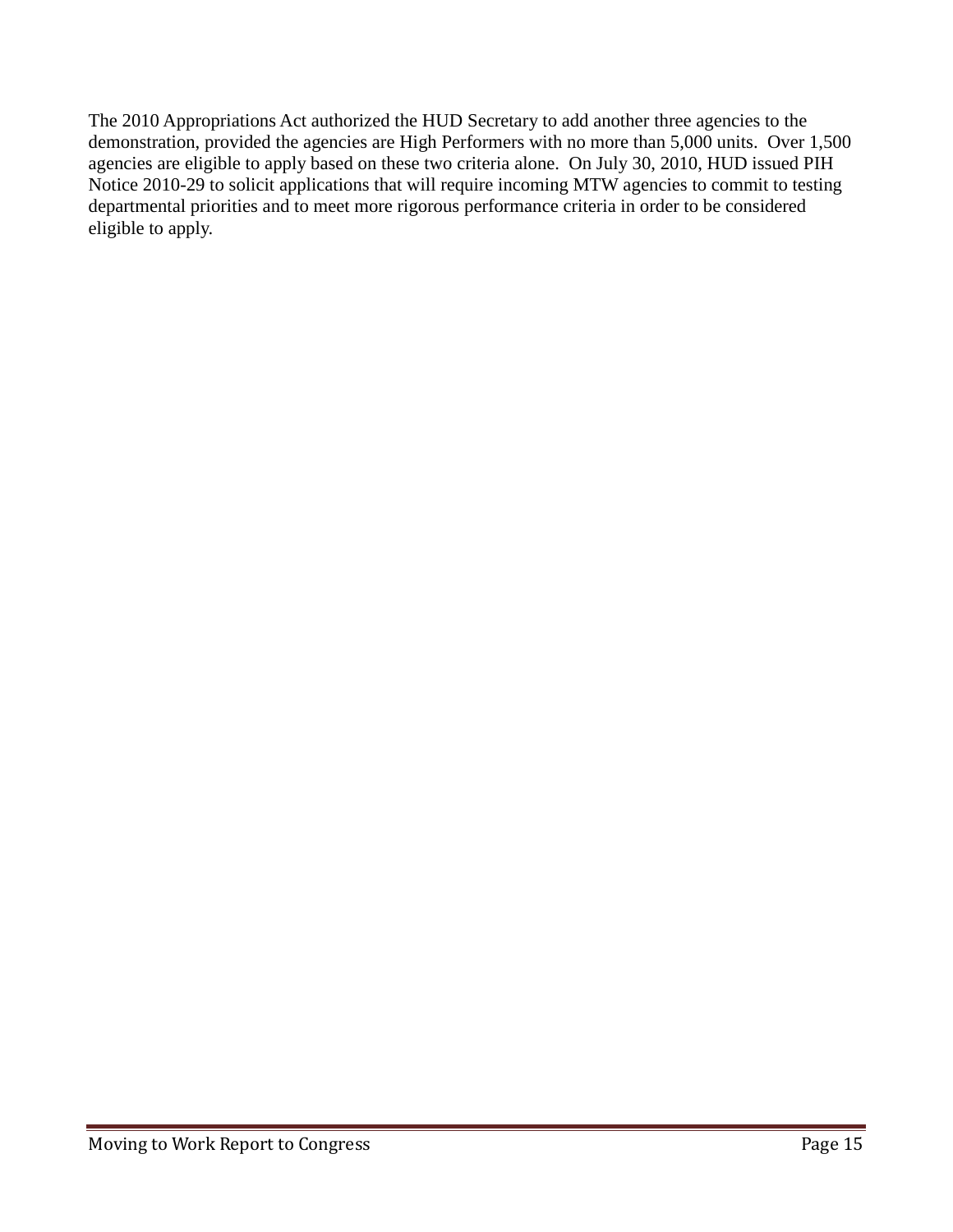| <b>History of MTW Agency Selection</b> |                                                            |                                                                                                                                                                                                                                                                |                                                                                                                                                                                                                                                                                                                                                         |  |  |
|----------------------------------------|------------------------------------------------------------|----------------------------------------------------------------------------------------------------------------------------------------------------------------------------------------------------------------------------------------------------------------|---------------------------------------------------------------------------------------------------------------------------------------------------------------------------------------------------------------------------------------------------------------------------------------------------------------------------------------------------------|--|--|
| Year                                   | No. of<br><b>PHAs</b><br><b>Added or</b><br><b>Removed</b> | <b>How MTW Slots Were Filled/Vacated</b>                                                                                                                                                                                                                       | <b>PHAs Added/Removed</b>                                                                                                                                                                                                                                                                                                                               |  |  |
| 1996                                   | $+30$                                                      | 30 MTW PHAs authorized by the Omnibus<br><b>Consolidated Rescissions and Appropriations</b><br>Act of 1996 (Public Law 104-134, 110 Stat<br>1321), dated April 26, 1996.<br>24 MTW PHAs selected from December 18,<br>1996 HUD Notice and Invitation to Apply. | Birmingham, Cambridge, Cherokee Nation,<br>Delaware, Greene, High Point, Keene, Lawrence-<br>Douglas County, Lincoln, Los Angeles County,<br>Louisville, Massachusetts, Minneapolis, Portage,<br>Portland, San Antonio, San Diego, San Mateo<br>County, Seattle (also Jobs-Plus), Stevens Point,<br>Tampa, Tulare County, Utah Consortium,<br>Vancouver |  |  |
|                                        |                                                            | 6 slots filled through Jobs-Plus Initiative.                                                                                                                                                                                                                   | Jobs Plus Only: Baltimore City, Chattanooga,<br>Cuyahoga, Dayton, Los Angeles, St. Paul                                                                                                                                                                                                                                                                 |  |  |
| 1999                                   | $-6$                                                       | 5 agencies selected in 1996 NOFA do not sign<br>MTW agreements; 1 Jobs-Plus selectee does<br>not sign agreement.                                                                                                                                               | Birmingham, Cherokee Nation, Los Angeles<br>County, Stevens Point, Tampa                                                                                                                                                                                                                                                                                |  |  |
| 1999                                   | $+2$                                                       | 2 MTW PHAs specifically named and<br>authorized in 1999 Appropriations.                                                                                                                                                                                        | Charlotte, Pittsburgh                                                                                                                                                                                                                                                                                                                                   |  |  |
| 2000                                   | $+6$                                                       | 6 MTW PHAs selected in PIH Notice 2000-52.                                                                                                                                                                                                                     | Atlanta, District of Columbia, King County, New<br>Haven, Oakland, Philadelphia                                                                                                                                                                                                                                                                         |  |  |
| 2000                                   | $+1$                                                       | 1 MTW PHA added as authorized by 1996<br>statute.                                                                                                                                                                                                              | Chicago                                                                                                                                                                                                                                                                                                                                                 |  |  |
| 2003                                   | $-6$                                                       | 5 Jobs-Plus sites' participation in<br>demonstration completed and terminated; 1<br>withdrew.                                                                                                                                                                  | Baltimore City, Chattanooga, Cuyahoga<br>(withdrew), Dayton, Los Angeles, St. Paul                                                                                                                                                                                                                                                                      |  |  |
| 2004                                   | $-3$                                                       | Participation in demonstration completed and<br>terminated for 3 MTW PHAs.                                                                                                                                                                                     | Greene, High Point, San Diego                                                                                                                                                                                                                                                                                                                           |  |  |
| 2008                                   | $+1$                                                       | 1 MTW PHA added as authorized by 1996<br>statute.                                                                                                                                                                                                              | Baltimore City (slot available from Job-Plus)                                                                                                                                                                                                                                                                                                           |  |  |
| 2008                                   | $+1$                                                       | 1 former MTW PHA returned to demonstration. San Diego                                                                                                                                                                                                          |                                                                                                                                                                                                                                                                                                                                                         |  |  |
| 2008                                   | $+4$                                                       | 4 MTW PHAs specifically named and<br>authorized in 2008 Appropriations.<br>29 Agencies execute Standard Agreement,<br>extending participation to 2018.                                                                                                         | Alaska, San Bernardino, San Jose, Santa Clara                                                                                                                                                                                                                                                                                                           |  |  |
| 2009                                   | $+3$                                                       | 3 PHAs added through PIH Notice 2009-29.                                                                                                                                                                                                                       | Champaign County, Orlando, Tacoma                                                                                                                                                                                                                                                                                                                       |  |  |
| 2010                                   | Pending                                                    | HUD will add 3 MTW PHAs pursuant to 2010<br>Appropriations.                                                                                                                                                                                                    |                                                                                                                                                                                                                                                                                                                                                         |  |  |
| <b>TOTAL</b>                           | 33                                                         |                                                                                                                                                                                                                                                                |                                                                                                                                                                                                                                                                                                                                                         |  |  |

## *Initial MTW Agreements*

When MTW was first implemented, it took several years for each PHA to negotiate a unique contract with HUD, known as its MTW Agreement, regarding the conditions of its participation and the exceptions to the United States Housing Act that it was permitted to invoke. In consultation with the HUD Office of General Counsel, HUD provided agreements that listed the specific portions of the Act that each agency could waive (as opposed to the portions that participating agencies could not waive), based on PHA requests for specific flexibilities. Some agencies had more restrictive agreements, while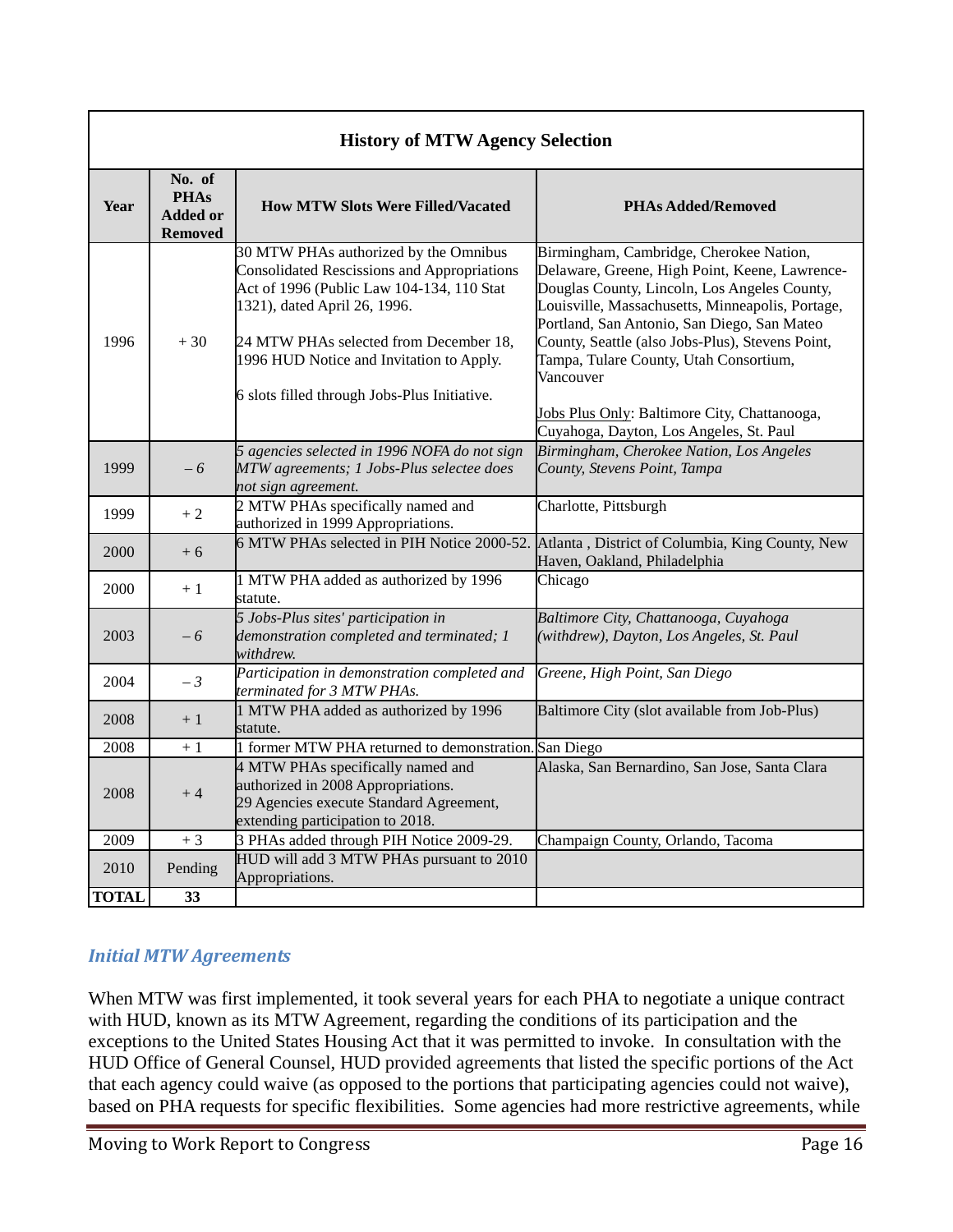some were much more permissive, complicating administration of the program and comparisons between participating sites. Of the original group of agencies, twelve proposed systemic changes to their programs and operations (only half of which utilized the combined funding approach), and the remaining agencies proposed changes that affected only a small portion of the agency's housing stock.

The original agreements had terms of varying lengths; some ran for as little as three years and others as long as seven years. Amendments to prolong participation<sup>14</sup> and add additional exceptions and flexibilities were common, which made long-term planning difficult for both HUD and participating agencies. Many agencies expressed that they were hesitant to make substantial changes to policies, operations or systems when they were unsure if and when the changes would have to be undone and whether they would have to return to the traditional method of administering public housing and HCV programs.

#### *Early Evaluation Strategy*

Though the MTW demonstration was intended to inform HUD and the housing industry, the ability to report on outcomes was limited by fluctuating evaluation requirements and strategies. The MTW statute required an evaluation at the end of the demonstration, though the end date was not clearly defined. The initial monitoring of the demonstration relied heavily on HUD systems that were not fully operational, and on contractor support, meaning that many agencies were not collecting their own data. These issues made it even more difficult to evaluate a demonstration in which each site was implementing a different set of activities and collecting its own data. MTW agencies in the early years were not required to rigorously monitor activities; as a result, many did not.

#### *Standard Agreement*

The shortcomings of the original agreements became apparent in early evaluations of the MTW program. A 2004 congressionally-mandated evaluation of MTW by the Urban Institute<sup>15</sup> concluded that the main impediments to using MTW to inform the public housing industry were the agencies' prohibitively short terms of participation in MTW, the lack of a programmatic research design, and limitations on data collection. In 2005, the HUD Inspector General also reported<sup>16</sup> that the MTW program was not equipped to collect data independent of existing HUD reporting systems, and lacked statistical evidence of the outcomes of MTW activities. The report concluded that HUD should develop a means to collect performance data on MTW, as well as provide better oversight and monitoring.

To address the concerns raised, HUD made the decision in 2006 to amend and restate the original MTW agreements to incorporate many of the existing elements, but also to expand and standardize the reporting requirements and authorizations granted to MTW PHAs. Though there is some variation in funding calculations and there are some local authorizations given to certain agencies, the

 $\overline{a}$ 14 Both HUD and Congress made extensions to the duration of participation.

<sup>15</sup> "Testing Public Housing Deregulation: A Summary Assessment of HUD's 'Moving to Work' Demonstration," Martin Abravanel, Robin Smith, Margery Turner, Elizabeth Cove, Laura Harris and Carlos Manjarrez, The Urban Institute, 2004. http://www.urban.org/UploadedPDF/311009\_TestingPublicHousingDeregulation.pdf.

<sup>16</sup> "Inspector General Reports on HUD's Moving To Work Demonstration Raise Serious Questions," Will Fischer and Barbara Sard, Center on Budget and Policy Priorities, 2006. http://www.cbpp.org/cms/index.cfm?fa=view&id=486.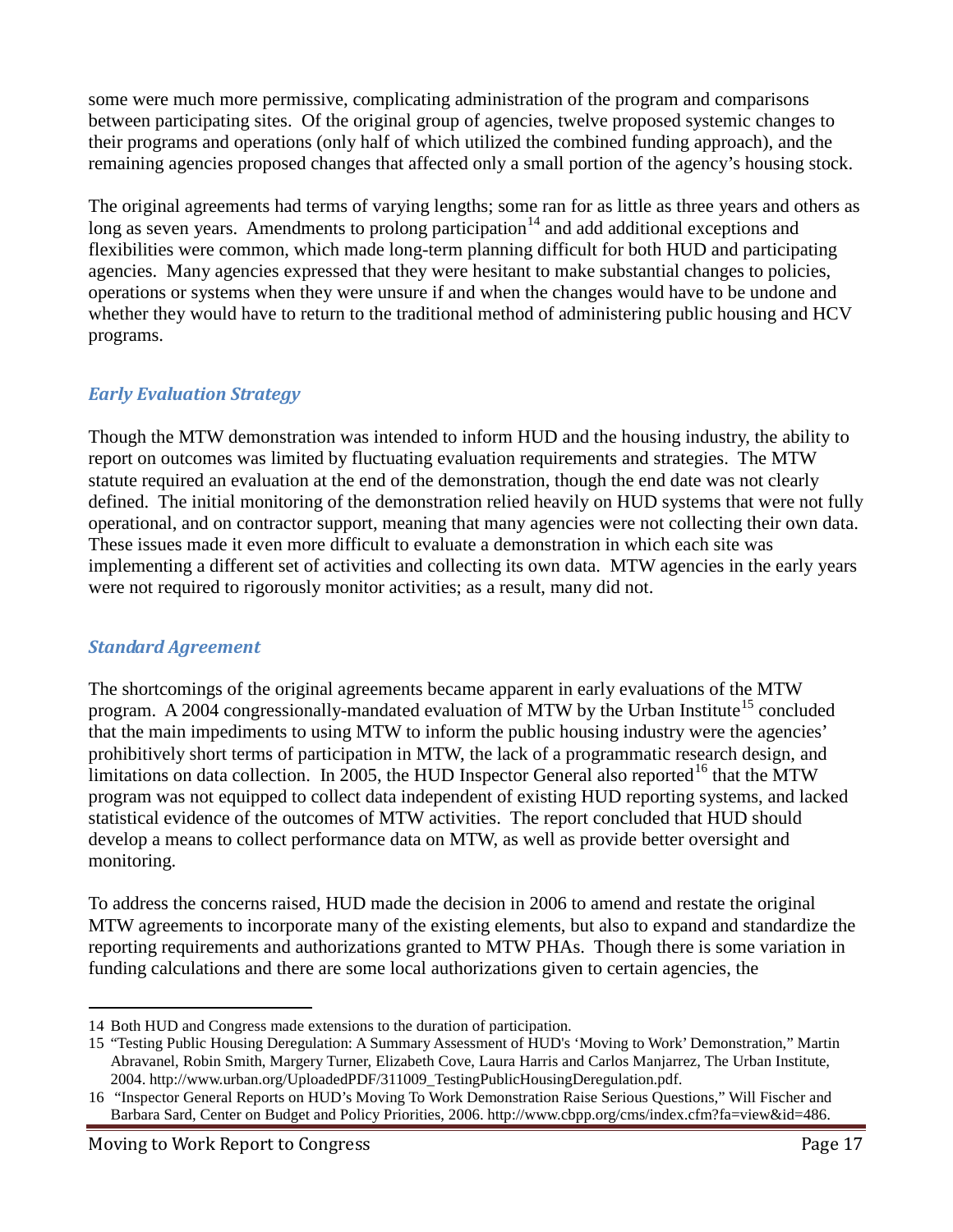authorizations granted and reporting requirements are now generally consistent between agencies. The Standard Agreement also extended participation in MTW to the end of each agency's 2018 fiscal year, giving the agencies more time and flexibility to test innovative policies and engage in long-term strategic planning with MTW.

With the earlier agreements, MTW agencies were permitted to implement any activity authorized under their MTW Agreements without further HUD approval. Under the Standard Agreement, MTW agencies must include any new MTW initiatives in an Annual MTW Plan and have the Plan approved by HUD prior to implementation – a change that increases HUD oversight of MTW agencies' activities. Agencies must also provide descriptions of the anticipated impacts and evaluation metrics in their Annual MTW Plans. In their Annual MTW Reports, they must report on the outcomes of all ongoing MTW activities.

Twenty-nine of the thirty MTW agencies participating in MTW prior to 2010 have executed the Standard Agreement. The remaining agency has the option of signing the Standard Agreement in order to continue participation in MTW beyond 2010. All new agencies joining the demonstration, including those selected in 2010, only have the option of signing the Standard Agreement.

Though some agencies have had considerable difficulty adapting to the new reporting requirements, they are generally appreciative of the longer terms of participation and, for many, to have more authorizations made available than in their original MTW Agreements. The reporting challenges are particularly acute for the original MTW agencies that have only recently begun reporting on activities implemented up to eleven years ago. However, the newer agencies have encountered less difficulty reporting on outcomes when their measures are better defined from the outset, and it is expected that all incoming MTW agencies will outline more rigorous evaluation methodologies prior to program implementation.

#### *HUD and Agency Collaboration*

In the early years of MTW, responsibility for oversight and administration of MTW shifted between several HUD offices, none of which had staff devoted full-time to MTW. In 2006, renewed interest in the potential of MTW at HUD and within Congress prompted the Assistant Secretary to create an MTW Core Team, marking the first time that the MTW demonstration had centralized, full-time management. With centralized, dedicated staff at HUD Headquarters and a Standard Agreement that ensures consistency and continuity of MTW participation, more efforts have been made to foster collaboration and information-sharing among MTW agencies and between HUD and the MTW agencies.

HUD hosted the first Annual MTW Conference in 2008, giving MTW agencies an unprecedented opportunity to share success stories and challenges, brainstorm, network and receive technical assistance from HUD. The conference has given agencies a venue to learn from one another, allowed HUD to understand how to improve the demonstration, and provided HUD an opportunity to deliver more uniform guidance regarding MTW.

The MTW Office has also held several program-wide trainings in recent years on topics including rent reform, evaluation, and the transition to the Standard Agreement. These trainings were designed to provide a centralized venue to familiarize MTW agencies with the Department's goals and expectations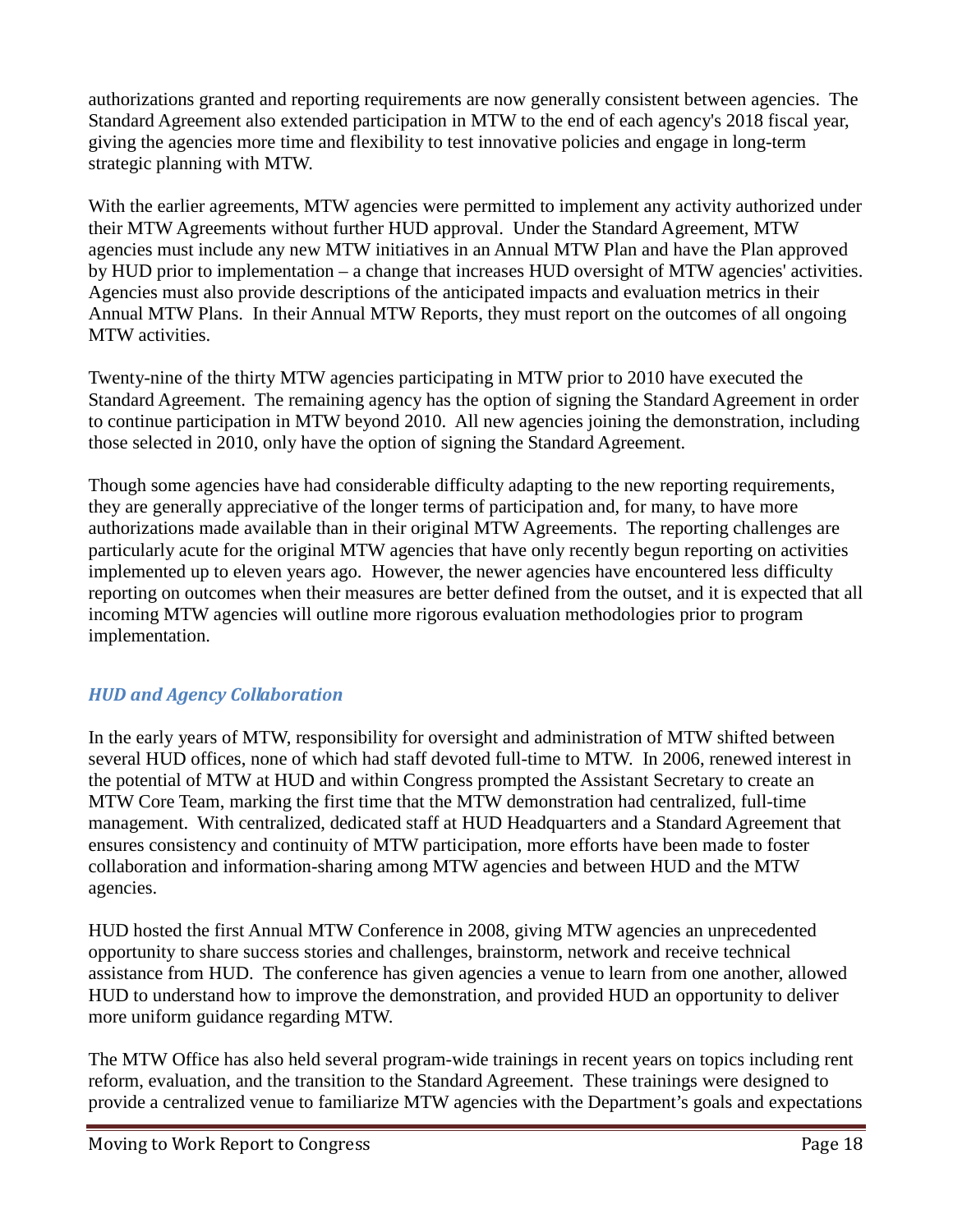while giving them an opportunity to ask questions and provide feedback.

#### *Continuing Progress*

Though HUD has addressed many of the most significant challenges that have faced the MTW demonstration, more remain:

- Several of HUD's primary reporting systems still require revisions in order to accommodate data from MTW agencies in a clear, analyzable way. The fact that MTW agencies may combine funding sources into a single-fund budget, serve families outside of the traditional public housing and Housing Choice Voucher programs and develop alternate rent calculations, for example, makes MTW incompatible with some existing HUD reporting systems.
- Though MTW agencies are now required to provide data on all MTW activities, there is no data collection portal to facilitate comparisons between agencies and years. The MTW Office is determining the specific unique elements needed from MTW agencies in order to consolidate information collected over the course of the demonstration in order to aid evaluators and to facilitate cross-site comparisons, but it remains difficult to standardize the information received from MTW agencies when each site is implementing a unique set of MTW flexibilities.
- MTW oversight responsibilities have been jointly shared by both the MTW Core Team at HUD Headquarters and the HUD Field Offices. In 2010, the Office of Public Housing Investments and the Office of Field Operations drafted a memorandum of understanding to increase collaboration between offices in the oversight of MTW agencies, to more clearly assign roles and to ensure consistent provision of services. However, the implementation of the new plan has just begun.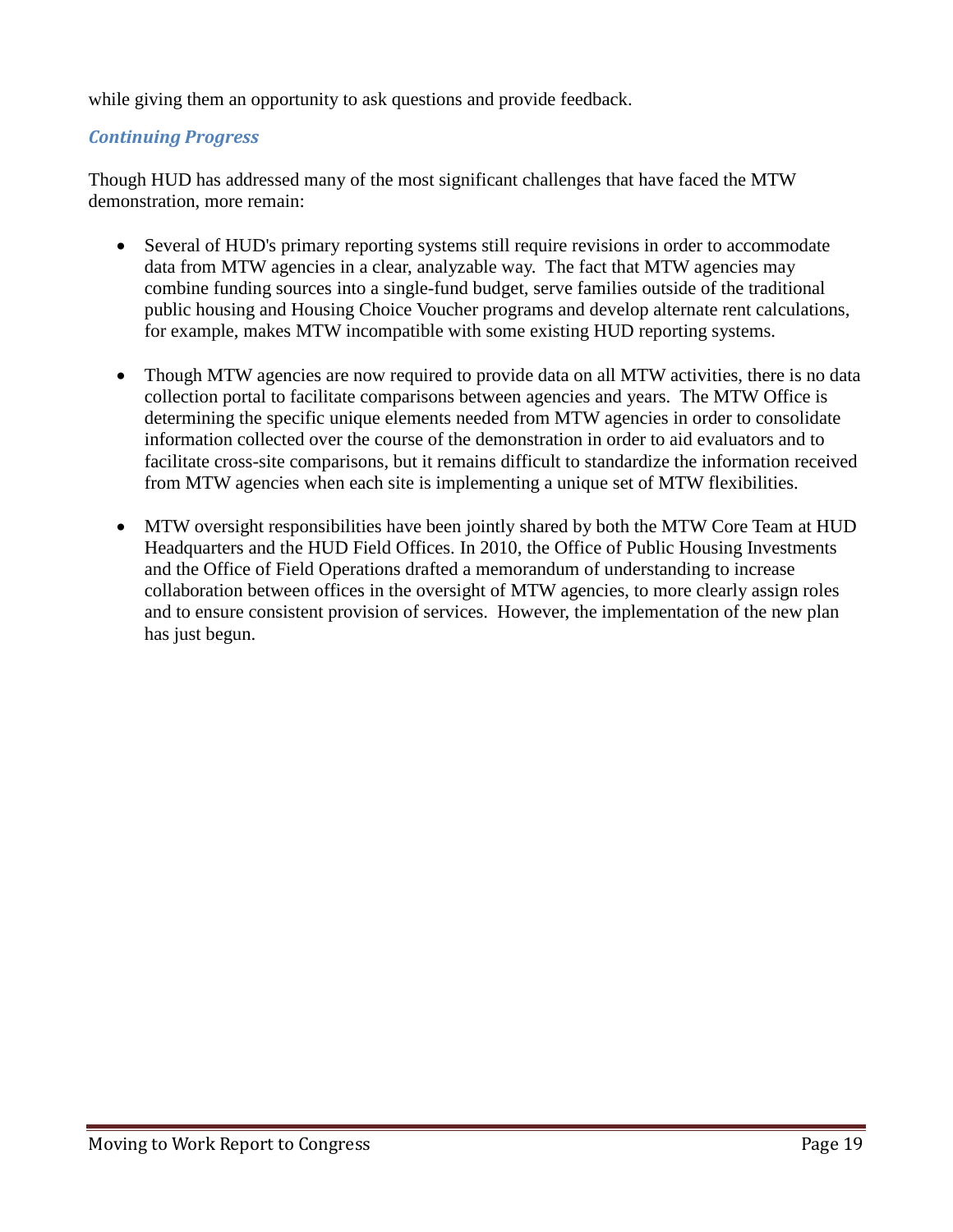## **IV. Policy Applications**

Over ten years have passed since MTW was first implemented. While the outcomes of specific MTW activities have not yet been compared between agencies in a way that would enable general conclusions about the impact of MTW, there is still a substantial amount of evidence that can inform current policy debates.

The following four policy areas were selected as ones that MTW agencies are uniquely positioned to enlighten, and that align with statutory objectives of MTW:

- Preserving and Revitalizing Public Housing
- Streamlining Housing Authority Operations
- Rent Reform: Streamlining and Encouraging Self-Sufficiency through Alternative Rent **Structures**
- Self-sufficiency, Supportive Services and Service-Enriched Housing

Each topic is supported with examples of housing authority experiences and, where applicable, existing literature and research. While the examples do not represent the full range of MTW agencies and their activities, they are provided to demonstrate the variety of possibilities available with MTW.

In some of these areas, such as streamlining housing assistance, best practices have already emerged. In other areas, like rent reform, MTW agencies can only offer insight on several of many possible approaches, and further research is needed before industry-wide recommendations can be made. Areas of concern have emerged as well, and are noted throughout the report.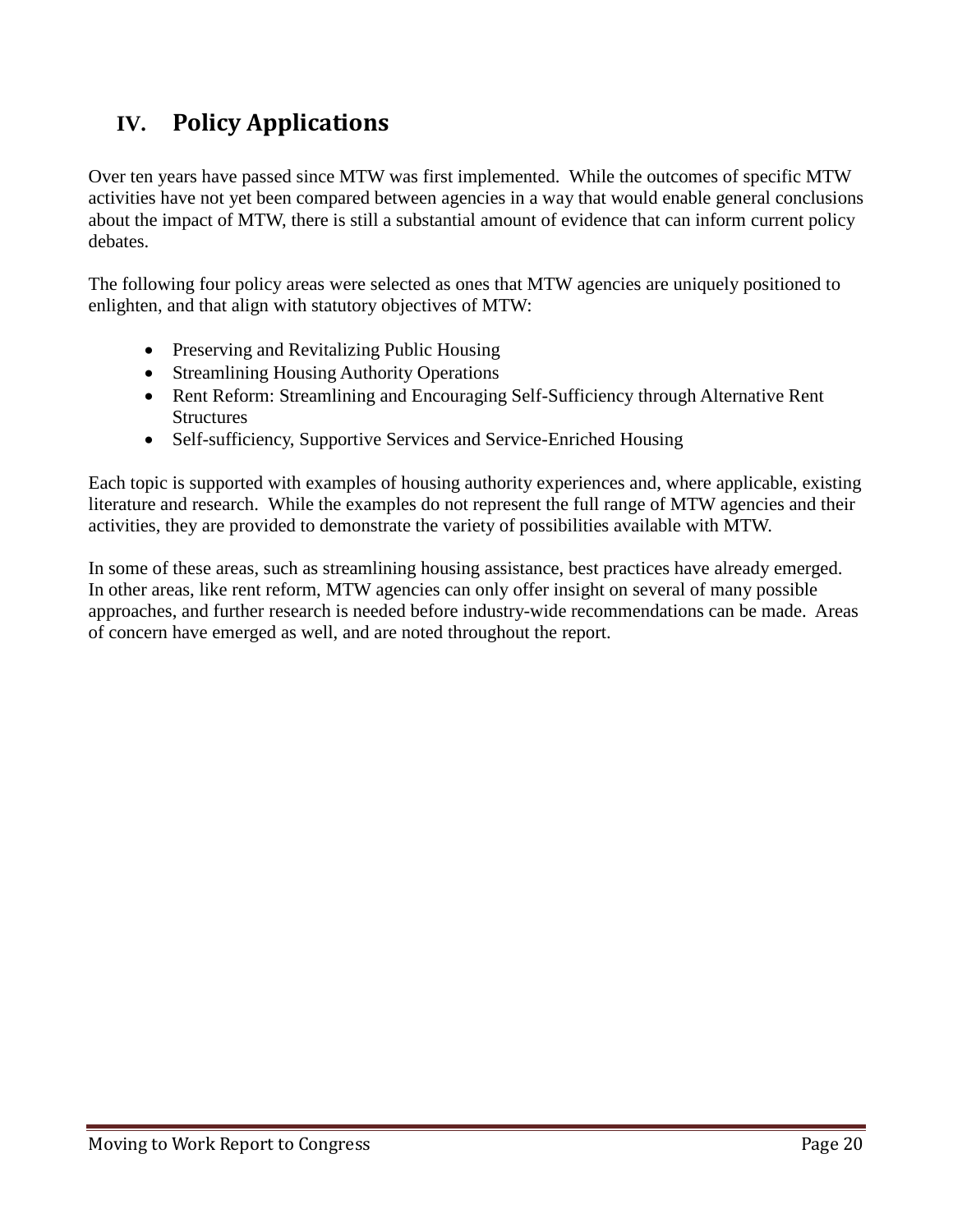## *Preserving and Revitalizing Public Housing*

Over the past fifteen years, 150,000 public housing units have been demolished and disposed of because of poor quality. A 1998 study based on inspections of a nationwide sample of public housing developments estimated that \$22.5 billion was needed to modernize and preserve the current public housing stock,  $17$  but public housing authorities only receive funds for these improvements in small increments that are not adequate to undertake extensive modernization. Without the necessary capital repairs, the units will continue to deteriorate and more may be lost.

Public housing assistance in the United States has traditionally been administered through funding from HUD allocated to state and local PHAs. Over time, this model has become fraught with "administratively burdensome federal reporting requirements"<sup>18</sup> which have limited local autonomy and which require high capital and operating costs. The MTW demonstration was born out of this context, with a "gradual shift in sentiment among policy makers and housing practitioners in favor of adopting more market-based strategies for providing housing assistance," as well as the need to tune into more local market needs.<sup>19</sup>

The nature of the public housing stock in the United States has changed in light of these urban revitalization policies, particularly within MTW agencies. With the statutory focus on increasing housing choice for low-income residents, MTW enables these selected PHAs to give more housing opportunities to residents living in concentrations of poverty and to revitalize and preserve their public housing stock without the administrative burdens that traditional PHAs face.

#### *Public Housing Prior to MTW*

Public housing began appearing in the United States in the late 1930s after the passage of the United States Housing Act of 1937, which authorized the federal government to issue subsidies to local government entities to provide and rent housing to low-income families. There have been several revisions to the concept of rental assistance over time, including the 1969 Brooke Amendment's limitation on income paid toward rents for assisted households, the U.S. Housing and Community Development Act of 1974<sup>20</sup> that authorized Section  $8^{21}$  rental assistance, and the Quality Housing and Work Responsibility Act of 1998 (QHWRA)<sup>22</sup>.

Throughout the 1940s and 1950s, local government entities responded to a growing confluence of issues, such as the need for workforce housing and housing for veterans returning from World War II, by ensuring the availability of affordable housing. This resulted in the creation of mostly large, high-

 $\overline{a}$ 17 "Capital Needs of the Public Housing Stock in 1998: Formula Capital Study," Abt Associates, Inc., 2000. http://www.abtassociates.com/reports/ES-20008744720691.pdf

<sup>18</sup> "Testing Public Housing Deregulation: A Summary Assessment of HUD's 'Moving to Work' Demonstration," Martin Abravanel, Robin Smith, Margery Turner, Elizabeth Cove, Laura Harris and Carlos Manjarrez, The Urban Institute, 2004. http://www.urban.org/UploadedPDF/311009\_TestingPublicHousingDeregulation.pdf.

<sup>19</sup> *Ibid.*

<sup>20</sup> Public Law No.: 93-383.

<sup>21</sup> Section 8 was the program authorized under the U.S. Housing and Community Development Act of 1974; HCV is the successor program to Section 8. Both terms are often used interchangeably to describe the functions of the HCV program today.

<sup>22</sup> Public Law No.: 105-276.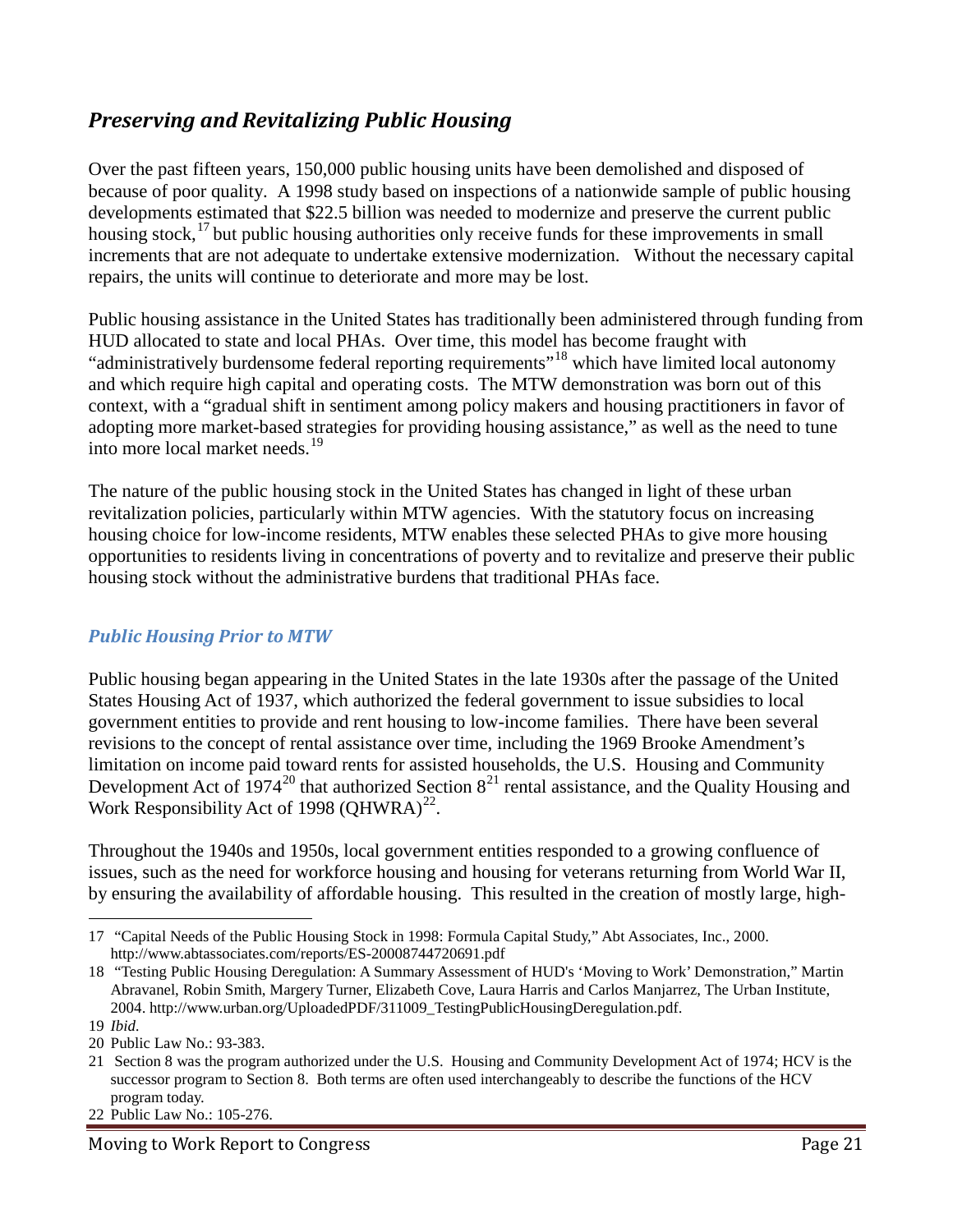rise public housing or workforce housing complexes, generally concentrated in older, industrial large cities in the Northeast and Midwest United States.

Over time, the quality of this housing stock declined due to increasing capital needs that were not matched by an increase in federal dollars. Housing experts generally agree that these large-scale highrise public housing complexes in dense urban areas often "exacerbated the problems of concentrated poverty"<sup>23</sup> and crime in these areas. Public housing faced the dual problems of dire capital needs and the concentration of poverty.

In the 1970s and 1980s, practitioners and scholars began noting the effects of concentrated poverty and dilapidated housing stock on neighborhoods and families. Of particular significance, William Julius Wilson's 1987 landmark work *The Truly Disadvantaged* noted that the high concentration of lowincome, poorly-educated individuals in neighborhoods has high negative effects on all residents.<sup>24</sup> The concentration of poverty was often viewed as a disadvantage per racial lines as well; because of this, there were growing issues of fair housing concern.

This concern was reflected in a major legal battle at the time (Gautreaux v. Chicago Housing Authority). In a 1976 Supreme Court case, residents claimed that the CHA used "racially discriminatory policies in the administration of the Chicago low-rent housing program."<sup>25</sup> The residents' court victory resulted in the awarding of Section 8 vouchers to CHA's public housing residents to move to the mostly white, affluent suburbs surrounding Chicago in what is known as the Gautreaux program. Over 7,000 families participated from 1976 through 1998, with placement counselors assisting them in their moves.<sup>26</sup>

Although born out of regrettable circumstances, the Gautreaux program provided an opportunity to witness how the surrounding neighborhood affected the ability of assisted households to become more self-sufficient. Indeed, the families that moved to more highly-educated neighborhoods were more likely to leave welfare assistance over time than their counterparts who remained in neighborhoods of concentrated poverty and limited educational opportunities.<sup>27</sup>

The results of Gautreaux demonstrated that neighborhoods did seem to have some effect upon the wellbeing and self-sufficiency of assisted households. There was a growing notion that 'neighborhoods matter' and that greater income and educational integration of neighborhoods was needed. HUD took steps to test some of these effects as well, through the Moving to Opportunity  $(MTO)^{28}$  demonstration from 1994 through 1998. This demonstration sought to replicate some of the similar yet unintended designs of the Gautreaux program by providing vouchers to experimental groups in five major urban  $\arccos^{29}$  with distressed public housing. The final outcomes of the longitudinal study will provide greater insight into whether the impacts of relocation provide net positive or negative outcomes for

 $\overline{a}$ 23 "Deconcentrating Poverty with Housing Programs," Kirk McClure, Journal of the American Planning Association, 2008. 24 *The Truly Disadvantaged*, William Julius Wilson, University of Chicago Press, 1987.

<sup>25</sup> "Is Housing Mobility the Key to Welfare Reform?: Lessons from Chicago's Gautreaux program," James E. Rosenbaum and Stephanie DeLuca, The Institute for Policy Research , Northwestern University and The Brookings Institution, 2000.

<sup>26</sup> *Ibid*.

<sup>27</sup> *Ibid*.

<sup>28&</sup>quot; Moving to Opportunity for Fair Housing Demonstration Program: Interim Impacts Evaluation," U.S. Department of Housing and Urban Development, 2003.

<sup>29</sup> MTO was implemented in Baltimore, Boston, Chicago, Los Angeles and New York City. Both Baltimore and Chicago are also home to MTW PHAs.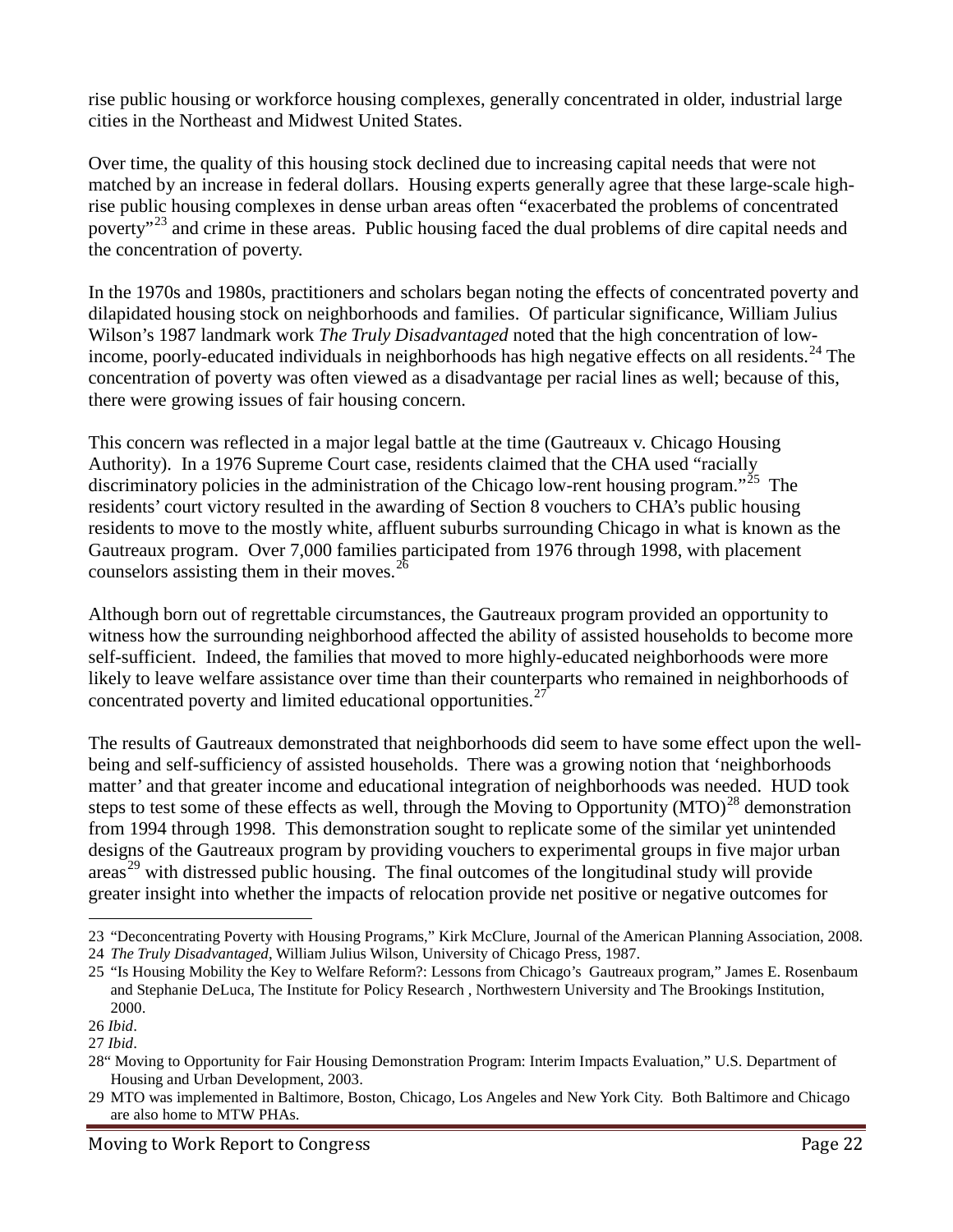families, but interim evaluations showed improved outcomes for the experimental group on a number of indicators. 30

With a recognition of the importance of the quality and location of housing assistance, and an increasingly deteriorating and unaffordable public housing stock, MTW agencies structured interventions to deal with these two looming issues.

#### *Increasing Resident Mobility and Opportunity with MTW*

One of the purposes of MTW was to provide PHAs with flexibility to administer housing assistance in a way that "increase[s] housing choices for low-income families."31 Although there is no clear definition of exactly what 'housing choice' should mean for residents, the policy environment at the advent of MTW has lead to an interpretation of 'housing choice' as providing opportunities for residents to live in low-poverty areas or promote mixed income living, to live in safe and affordable housing stock, and to provide additional units of assistance where funding permits.

The most substantial changes to agencies' portfolios comes through the ability to use MTW funding flexibility to allocate funds for the development of new units. In addition, MTW agencies may also streamline investment policies, develop local deconcentration policies, provide incentives for underutilized developments, simplify the development and redevelopment process, streamline the demolition and disposition process, enter into commercial business ventures and develop local Total Development Cost (TDC) limits.

Often MTW PHAs that pursue ambitious development activities partner with other organizations and utilize other funding sources, like HOPE VI grants and the low-income housing tax credit (LIHTC), in mixed-finance transactions that allow the agencies to function more like private-sector businesses. MTW PHAs are also able to waive the complex development approval processes to which traditional PHAs are subject, and to utilize a streamlined process that enables MTW PHAs to be more responsive to local market conditions and opportunities.

MTW PHAs have responded to their precise local needs, and have repaired or demolished segments of their declining housing stocks, in order to provide residents with housing options in lower-poverty areas. The following PHAs have been particularly innovative and successful in reinventing their public housing portfolios.

### *Chicago Housing Authority: The Plan for Transformation*

The Chicago Housing Authority (CHA) signed its initial MTW agreement in February 2000, one year after introducing its ambitious Plan for Transformation. The Plan formalizes CHA's intent to demolish 'severely distressed' housing and redevelop or revitalize 25,000 units. CHA calls it "an ambitious plan that called for the demolition of notorious high-rise developments, the comprehensive rehabilitation of all the other scattered-site, senior and lower-density family properties, and the construction of new mixed-income/mixed-finance developments."<sup>32</sup> CHA joined the MTW demonstration after the Plan for

 <sup>30</sup> Interim impacts from 2003 showed that the MTO experimental group demonstrated improved housing, neighborhood conditions, and safety, as well as increased health measures for both children and adults, and less delinquency for girls. An increase in behavioral problems, however, was noted for boys of ages 15 – 19.

<sup>31</sup> Public Law No.: 104-134 §204(a)

<sup>32</sup> Chicago Housing Authority, http://www.thecha.org/pages/about\_cha/18.php.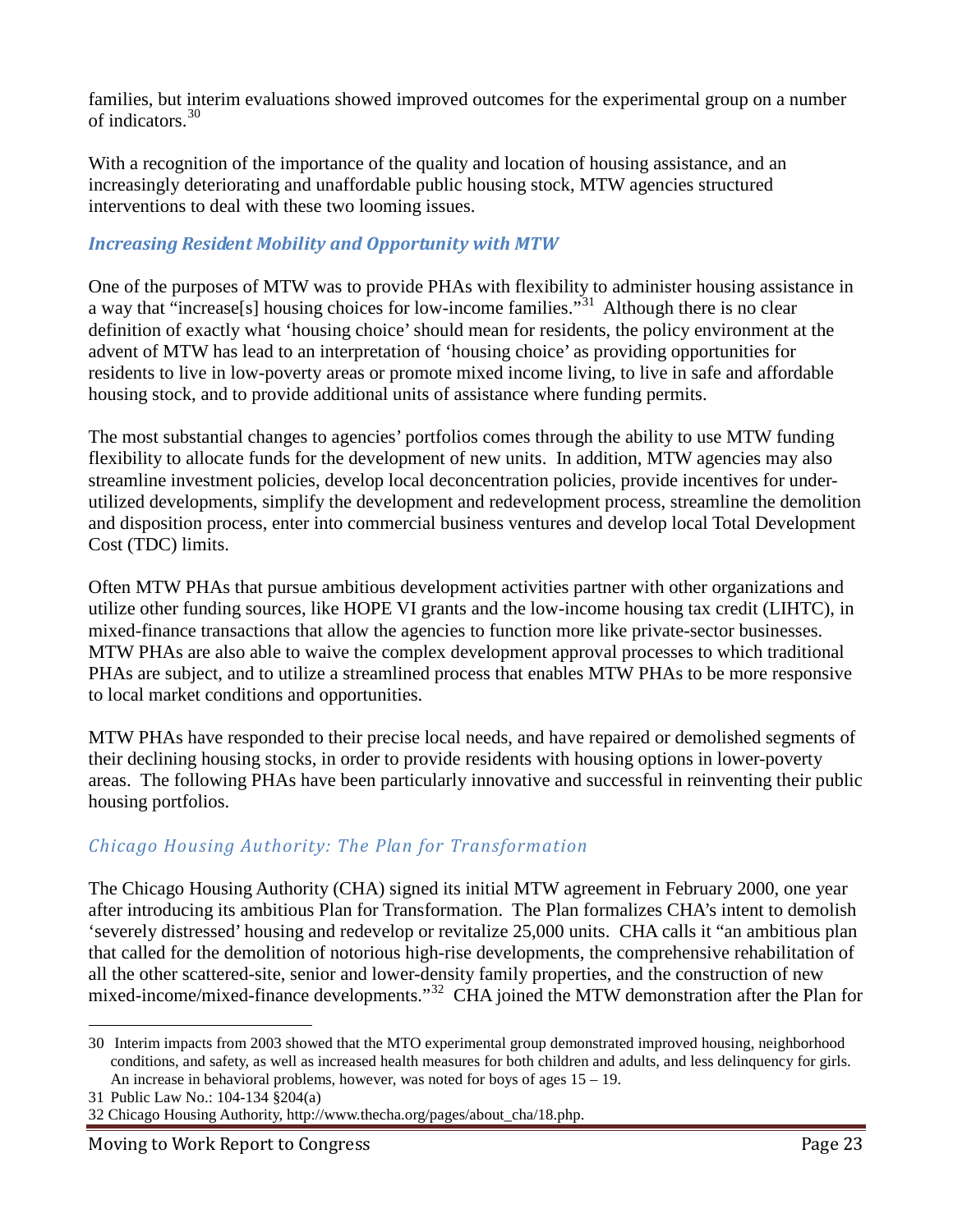Transformation was already underway, with the goal of using the MTW flexibility to combine funds in order to redirect funding towards these capital-intensive projects.

Through the Plan for Transformation, CHA has relocated thousands of families from their previous public housing units with Housing Choice Vouchers – some temporarily and others permanently. As a result, CHA's public housing portfolio has been permanently and visibly altered. Of the 25,000 units to be replaced or renovated through the Plan, a total of 7,704 family public housing rental units will be in mixed-income communities, representing over 30% of the units to be replaced or renovated. As of the end of FY 2009, CHA has completed 17,812 units of the 25,000 unit goal, or 71.25% of the overall delivery,<sup>33</sup> and is on track to complete the Plan Transformation by the end its 2015 fiscal year.

A 2010 Urban Institute study on the outcomes for families relocated from one of Chicago's largest developments found that "most former residents live in better housing and safer neighborhoods and report lower levels of anxiety." <sup>34</sup> However, some research claims that the majority of CHA families leaving public housing actually relocate to other high-poverty neighborhoods, and that CHA did not provide adequate social services for these families in transition.<sup>35</sup> In addition, as the nation's third largest housing authority, the scale of movement was large and concerns were raised regarding the transition for residents. In 2003, after a lawsuit was initiated, CHA made a more conscious and deliberate effort to "build capacity and ensure that these goals are met."<sup>36</sup> Advocates continue to recommend more realistic pacing of relocation, as well as effective relocation counseling and the provision of social services.<sup>37</sup> CHA has been working to build greater capacity and to provide services for their residents while in transition during the transformation.

The outcomes of the Plan for Transformation as they relate to residents will not be known for some time, as the Plan had just completed its tenth year in practice in FY 2009 and the transformation is not yet complete. Further research will be an important component of assessing the real impact of the Plan. However, the Plan for Transformation has already undeniably changed the physical landscape of Chicago and provided more housing choices for low-income families.

#### *Atlanta Housing Authority: Developing Mixed-Income Communities*

The Atlanta Housing Authority (AHA) has also undertaken a significant transformation of its public housing portfolio, with the goal of providing housing in mixed-income communities. Atlanta has been working toward this goal since 1994, when it began its "'blueprint' for providing affordable-housing opportunities in amenity-rich, mixed-income communities where people from all walks of life can live, learn, work and play."<sup>38</sup> AHA has continually been at the forefront of the development of mixedincome co-located with rental assistance units; in 1996, AHA created "the financial and legal model for mixed-income, mixed-finance transactions that include public-assisted housing as a component," which was later utilized by the HOPE VI program.<sup>39</sup>

 $\overline{a}$ 33 FY 2009 Annual Report, Chicago Housing Authority, 2010.

<sup>34</sup> "CHA Families and the Plan for Transformation," The Urban Institute, 2010. http://www.urban.org/housing/Transforming-Public-Housing-in-Chicago.cfm

<sup>35</sup> "Chicago Public Housing Transformation: A Research Report," Sudhir Alladi Venkatesh et al, The Center for Urban Research and Policy, Columbia University, 2004.

<sup>36</sup> *Ibid*.

<sup>37</sup> *Ibid*.

<sup>38</sup> FY 2009 Annual Report, Atlanta Housing Authority, 2010.

<sup>39</sup> "What we do," Atlanta Housing Authority. http://www.atlantahousing.org/profile/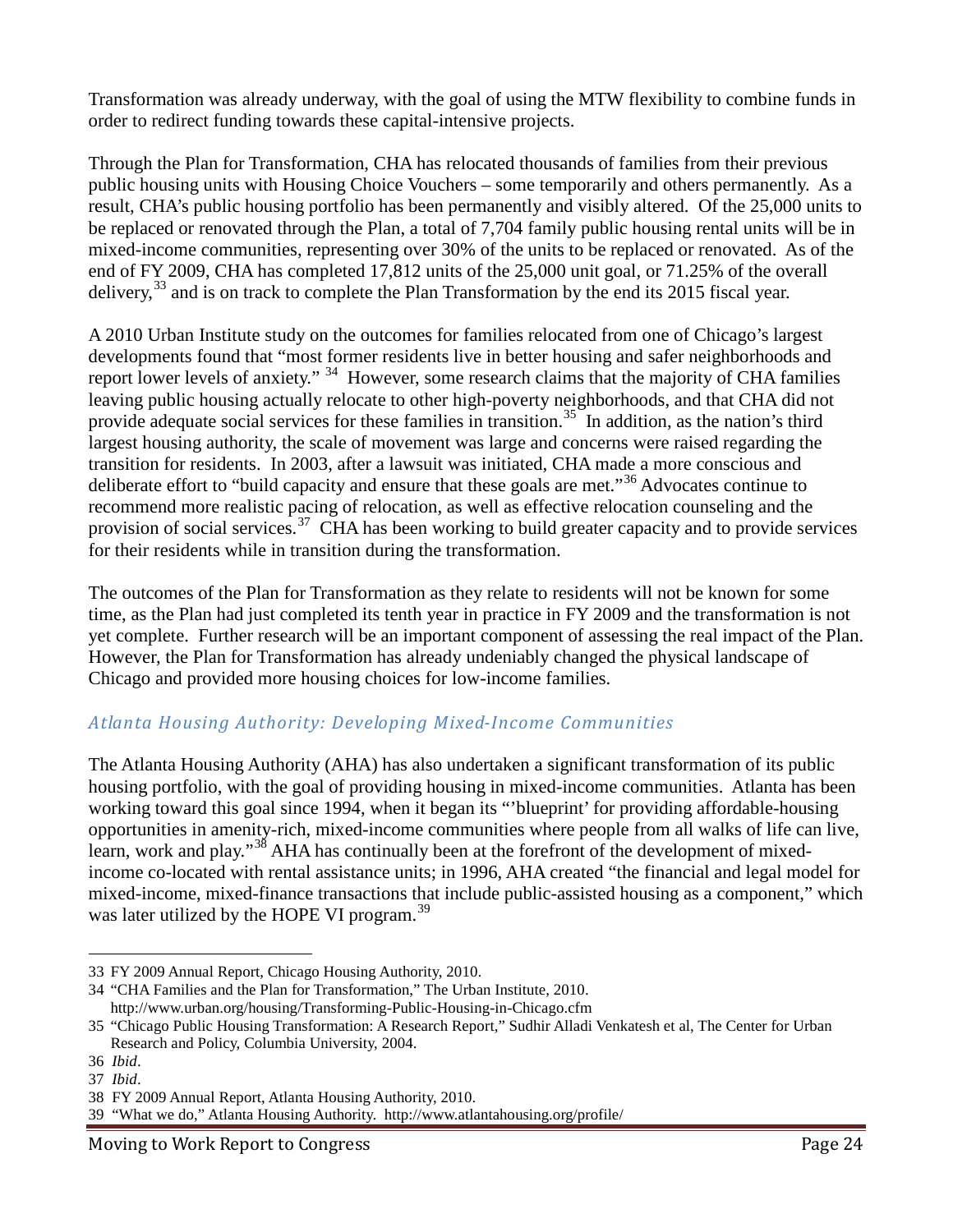AHA became an MTW agency in 2003, and had a distressed public housing stock in some ways similar to Chicago's. AHA cited the use of MTW block granting flexibilities as the 'relief' to this systemic problem. AHA also implemented a Revitalization Program, in which AHA "is able to develop and adopt its own policies and procedures to determine and control major development decisions, to include replacing HUD's Total Development Cost (TDC) limits."<sup>40</sup> As of June 30, 2009, or the end of their 2009 fiscal year, AHA had produced or revitalized the following:

- 966 market rate rental units
- 442 Tax Credit rental units
- $\blacksquare$  1,160 Public Housing w/Tax Credit units
- **915 Tax Credit with PBRA units**
- 114 Market Rate for-sale homes
- $\blacksquare$  115 Affordable for-sale homes<sup>41</sup>

AHA would have been limited in its ability to develop the above units without MTW – particularly the ability to combine funds and the exemption of TDC limits. As such, MTW has enabled AHA to respond more dynamically to a large and still expanding metropolitan area's need to retain affordable housing for its residents. AHA has, however, been criticized because a low number of the original residents have returned to occupy the revitalized HOPE VI developments.

#### *Using Project-Based Assistance to Preserve Public Housing*

MTW agencies have flexibilities that allow them to preserve public housing developments and leverage long-term, stable funding to maintain and improve properties while allowing tenants to remain in place by converting public housing to a project-based assistance model. Several MTW PHAs have undertaken or begun this conversion, and their experiences indicate that while there are potential obstacles, converting public housing to project-based assistance can help housing authorities secure more sustainable funding streams to preserve affordable housing.

#### *Project-Based vs. Tenant-Based Vouchers*

Prior to passage of QHWRA, PHAs relied predominantly on tenant-based vouchers, meaning that once a tenant was awarded a voucher, he or she could use the rental subsidy to help pay for rent in any eligible private market unit. QHWRA expanded and clarified the ability to use project-based vouchers – in which a rental subsidy is tethered to a specific building or unit. Congress further refined the program in 2000, and the final rule on project-based vouchers was established in 2005.<sup>42</sup> Typically, a PHA signs a contract with the owner of a privately-owned building for up to fifteen years in exchange for the owner's agreement to rent all or a portion of the units to low-income tenants. Eligible tenants are referred by a housing authority to the owner, and the owner signs a lease with the tenant.

Project-based vouchers have different contract requirements from tenant-based vouchers beyond the mobility aspect. For instance, with project-based vouchers PHAs may pay higher rent levels for these

 <sup>40</sup> *Ibid*.

<sup>41</sup> FY 2009 Annual Report, Atlanta Housing Authority, 2010.

<sup>42</sup> Federal Register / Vol. 70, No. 197 / Thursday, October 13, 2005 / Rules and Regulations, Department of Housing and Urban Development, 24 CFR Part 983. [Docket No. FR–4636–F–02] RIN 2577–AC25. http://edocket.access.gpo.gov/2005/pdf/05-20035.pdf.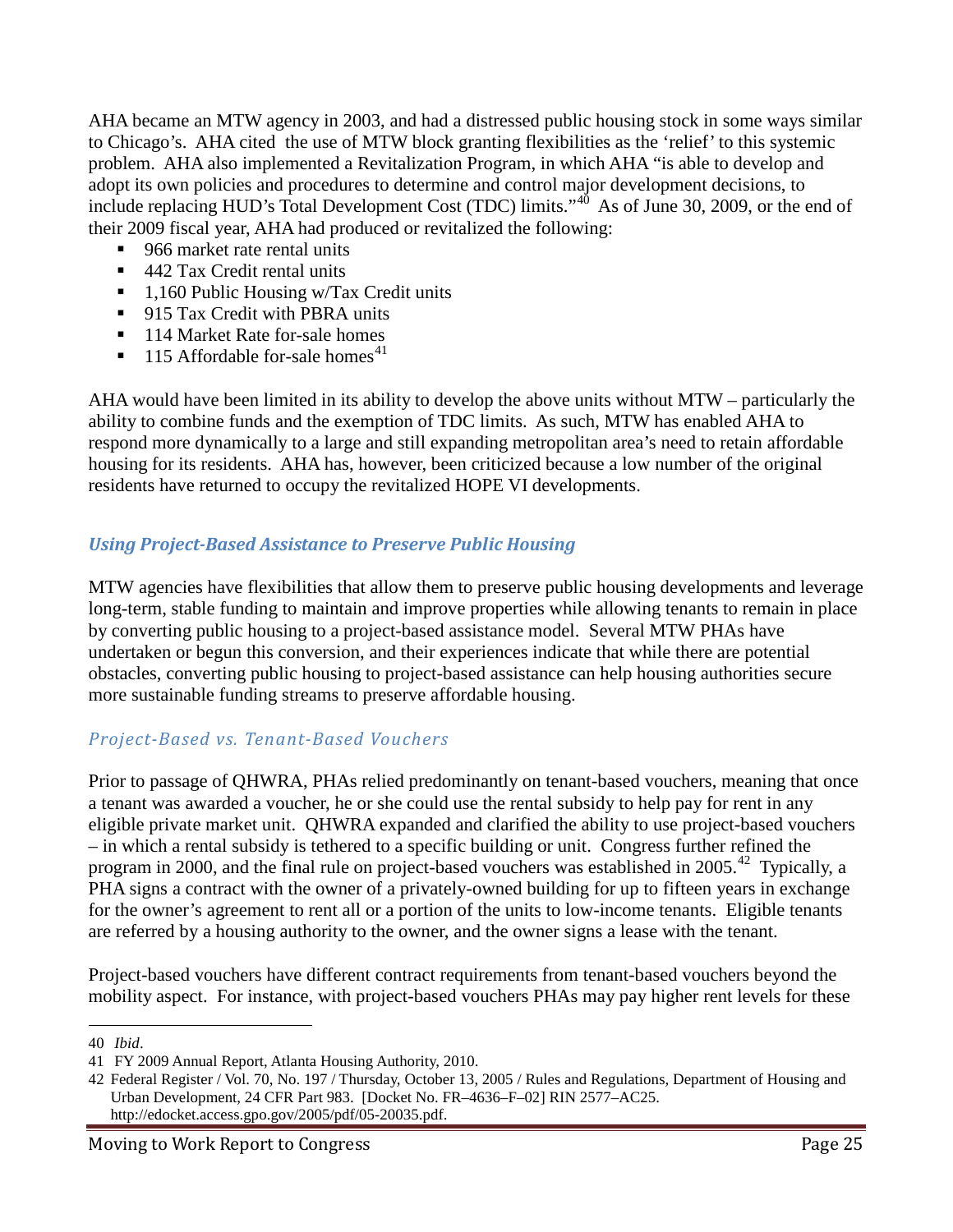units, make vacancy payments under certain circumstances, and enter into initial contracts of up to ten years with the possibility of extensions to achieve long-term affordability – none of which are possible with tenant-based vouchers. There are also restrictions that limit the number of project-based vouchers per property and per agency in order to avoid concentrations of poverty; PHAs can only project-base 20% of the vouchers they administer, and can only project-base 25% of units in a single development.<sup>43</sup>

#### *Project-Based Vouchers vs. Public Housing*

Project-based assistance is seen as a more lucrative, reliable and streamlined option than public housing. The Public Housing Authority Directors Association (PHADA) articulates a widespread industry position on the benefits of utilizing this form of project-based assistance as opposed to public housing in that it:

- 1. Provides more funding per unit than operating and capital subsidies.
- 2. Has been a traditionally more reliable funding source than public housing. Public housing faces deep annual prorations, declining capital awards and disappearance of certain program funding streams. Project-based assistance, on the other hand, has always received close to 100 percent of its annual funding.
- 3. Operates under a simpler regulatory framework than public housing.

Because project-based vouchers allow PHAs to continue to use public housing developments while leveraging the benefits of private market housing and capital, some view project-based assistance as a more stable, long-term alternative to public housing. In April 2009, PHADA concluded that HUD should pursue policy changes to facilitate converting public housing to project-based vouchers, as it would generate extra revenue that could be used as debt service to leverage private investment for capital improvements at the properties.<sup>44</sup> Of the three forms of assistance currently available to MTW agencies – tenant-based vouchers, project-based vouchers and public housing – project-based assistance may be the best option for developments that need significant infusions of funding for capital repairs.

#### *MTW Project-Basing Flexibilities*

MTW agencies must abide by many of the existing project-basing regulations, including demolition/disposition regulations, Fair Housing requirements and subsidy layering review rules. They do, however, have several important flexibilities relating to project-based assistance that give them the option of making substantial, unprecedented transformations to their housing portfolios, including:

• **Exceeding the limit that specifies that no more than 20% of a share of an agency's Housing Choice Vouchers can be project based***.* MTW agencies can project-base a greater share of their portfolio, which allows them to convert their entire public housing stock to project-based assistance if they so choose.

 <sup>43</sup> PHAs may project-base more than 25 percent of units in a single development if the development is a single-family property or is specifically made available for households comprised of elderly families, disabled families, and families receiving supportive services.

<sup>44</sup> "Convert Portion of Public Housing to Project-Based Model." PHADA. April 28, 2009. http://www.phada.org/pdf/Convert%20Portion%20of%20Public%20Housing%20to%20Project-Based%20Model.pdf.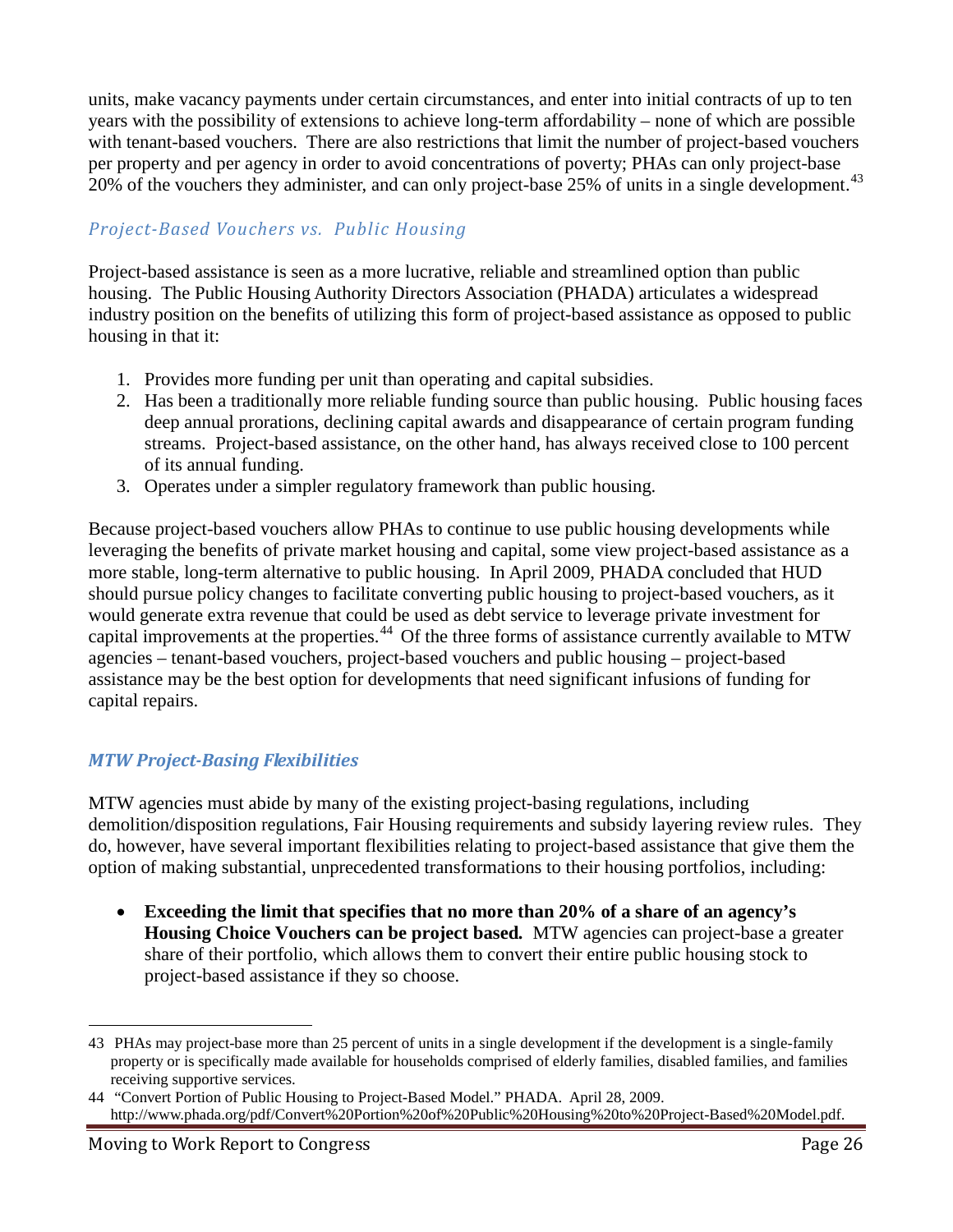- **Exceeding the limit that specifies that no more than 25% of units in a property can be project based.** MTW agencies can project-base as large a portion of a building as they see fit, which allows them to convert entire public housing developments to project-based assistance without displacing residents and to create entire project-based buildings for special-needs populations.
- **Adopting local alternative standards and competitive processes for determining the location of properties to receive project-based assistance.**MTW PHAs can streamline the arduous competition process or utilize an existing alternate competitive process, which is especially beneficial when they want to project-base vouchers at their own developments.
- **Project-basing Section 8 assistance at properties owned directly or indirectly by the Agency that are not public housing.**This allows MTW agencies to project-base vouchers at public housing developments that have been disposed to non-profit affiliates.

Many MTW agencies have used these and other MTW project-basing flexibilities to meet specific community needs. The Cambridge Housing Authority, for instance, increased the proportion of project-based vouchers to secure affordable units in a tight housing market with a decreasing supply of affordable rental units, and the Seattle Housing Authority used their project-basing flexibility to increase their supply of three-plus bedroom units to meet waiting list demands. Several others have used project-based vouchers in service-enriched housing in coordination with local non-profit services and properties to create units that serve underserved and vulnerable populations.

#### *Moving to Vouchers in MTW*

Over the course of the demonstration, MTW agencies have begun to administer more of their housing assistance as vouchers instead of public housing. While PHAs nationwide saw a 10 percentage point shift in the share of their units administered as public housing to vouchers from 1998 – 2010, MTW agencies saw a 24 percentage point shift.

|                               |                   | <b>Program Type</b><br>(percent) |            |
|-------------------------------|-------------------|----------------------------------|------------|
|                               |                   | PH                               | <b>HCV</b> |
| <b>All MTW</b><br><b>PHAs</b> | 1998<br>(Pre-MTW) | 53%                              | 47%        |
|                               | 2009              | 29%                              | 71%        |
| <b>All PHAs</b>               | 1998              | 44%                              | 56%        |
|                               | 2009              | 34%                              | 66 %       |

#### **Share of Public Housing vs. Voucher Assistance<sup>45</sup>**

MTW agencies have more flexibility in changing the composition of their housing stock than non-MTW PHAs, and the trend in administering a greater share of assistance as vouchers suggests that agencies may prefer this option.

 $\overline{a}$ 

<sup>45</sup> Data was taken from PIC administrative data for the last year in which a PHA was not under the MTW designation to the most recent PIC extract from July 2010.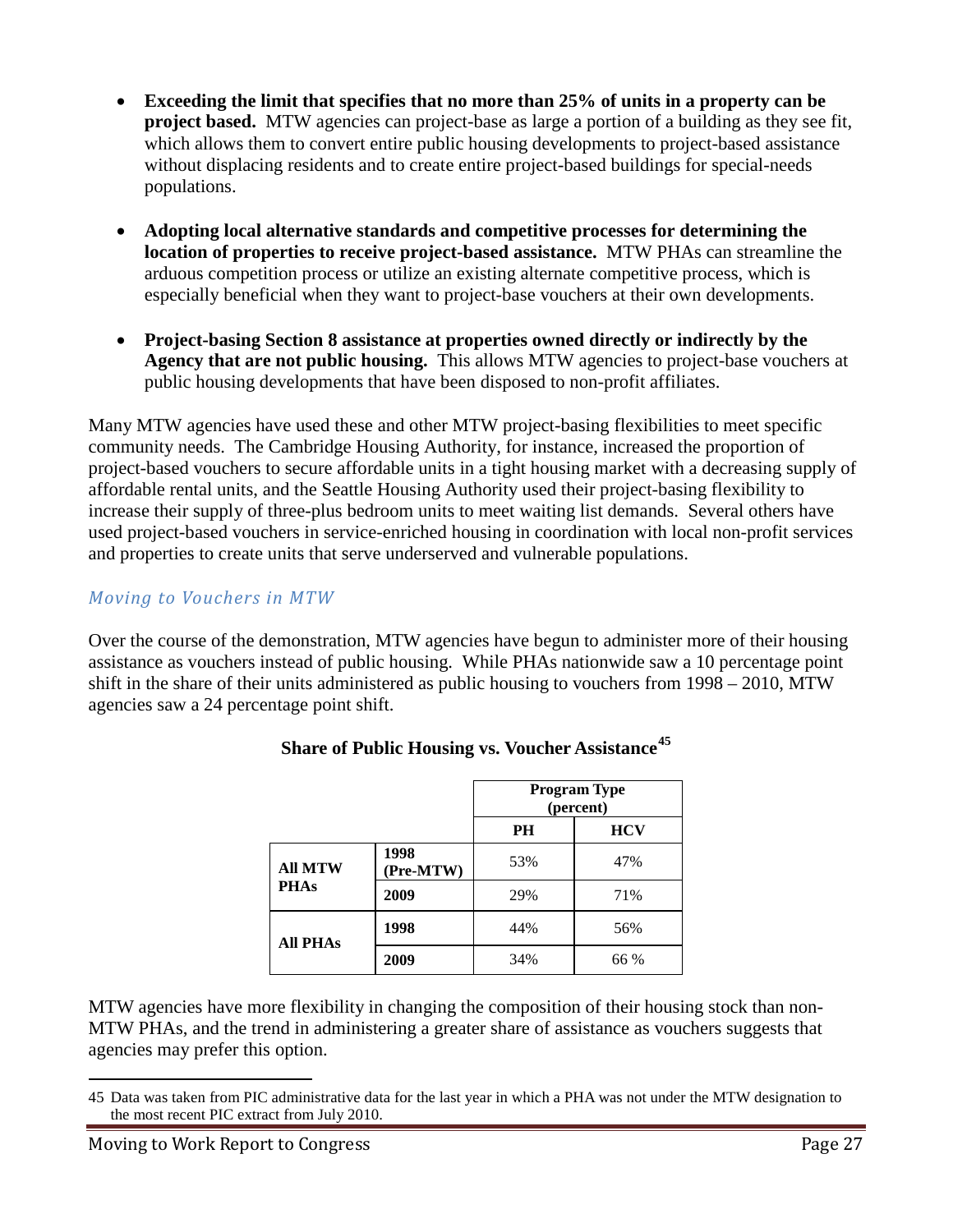#### *Converting Public Housing to Project-Based Assistance under MTW*

In recent years, several MTW PHAs have undertaken unprecedented reforms by disposing of all or substantial portions their public housing inventory and project-basing vouchers at the former public housing sites. Their experiences provide the first glimpses of the process of converting public housing to project-based assistance, along with its possibilities and shortcomings.

The PHAs undergoing this conversion first submit an application for conventional Section 18 disposition and transfer of the units to a non-profit affiliate, which is typically owned by the housing authority. Subsequent to the disposition, the property is no longer considered public housing, and is therefore no longer eligible for the public housing operating subsidy or allocations from the Capital Fund Program. As part of the disposition, the PHA receives an allocation of tenant protection vouchers for all occupied units, which it then project-bases at the former public housing site, either as a simple replacement of subsidy, as part of a tax-credit development, or as a piece of a leveraged finance package.

#### *Keene Affordable Housing Project: Portfolio-Wide Conversion*

The Keene Housing Authority (KHA) was the first MTW agency to complete the conversion of its entire public housing portfolio to project-based assisted developments. Of KHA's 228 public housing units, fifteen were sold and the remaining 213 were transferred to Monadnock Affordable Housing Corporation (MAHC), a 501(c)(3) nonprofit affiliate of KHA, in a 2009 disposition. KHA then project-based the replacement vouchers it received in the majority of these units as part of the Keene Affordable Housing Project, with the remaining vouchers project-based in other LIHTC properties whose owners and managers partner with KHA. Rehabilitation of the Keene Affordable Housing properties began in April of 2009 and continues through 2010.

To begin the process, KHA first sold the properties to MAHC. The fact that KHA had a stream of project-based assistance allowed MAHC to secure a traditional mortgage to buy the properties, and the funds from the sale were used by KHA to do the capital improvements. The project-based subsidy and tenant rent will pay back the mortgage over time and allow KHA to save for future capital repairs. The sale of the units to KHA's nonprofit affiliate altered the funding for the properties in a way that allowed KHA to leverage \$5,000,000 of private funds to make capital improvements to the properties – amounting to nearly fifteen years' worth of capital funds invested in KHA's properties in one year.

In order to ensure that residents were accommodated throughout the process, KHA hired a relocation specialist to work with any residents who needed to be relocated because of capital improvements. All residents were given the choice of receiving a tenant-based voucher and leaving the program, or using a project-based voucher in one of the modernized project-based units. Only twelve residents chose to leave the program.

KHA did encounter several hurdles throughout the transition. The original budget for the project relied on a combination of LIHTC funding and the issuance of additional vouchers. However, the original LIHTC investor withdrew in the midst of economic downturn and KHA had to modify its initial funding request to HUD and secure a conventional mortgage from a local bank. Delays in the timing of the closing also resulted in increased vacancy loss and relocation expenses. KHA originally planned to use low income housing tax credits, and used this as a justification for the Section 18 disposition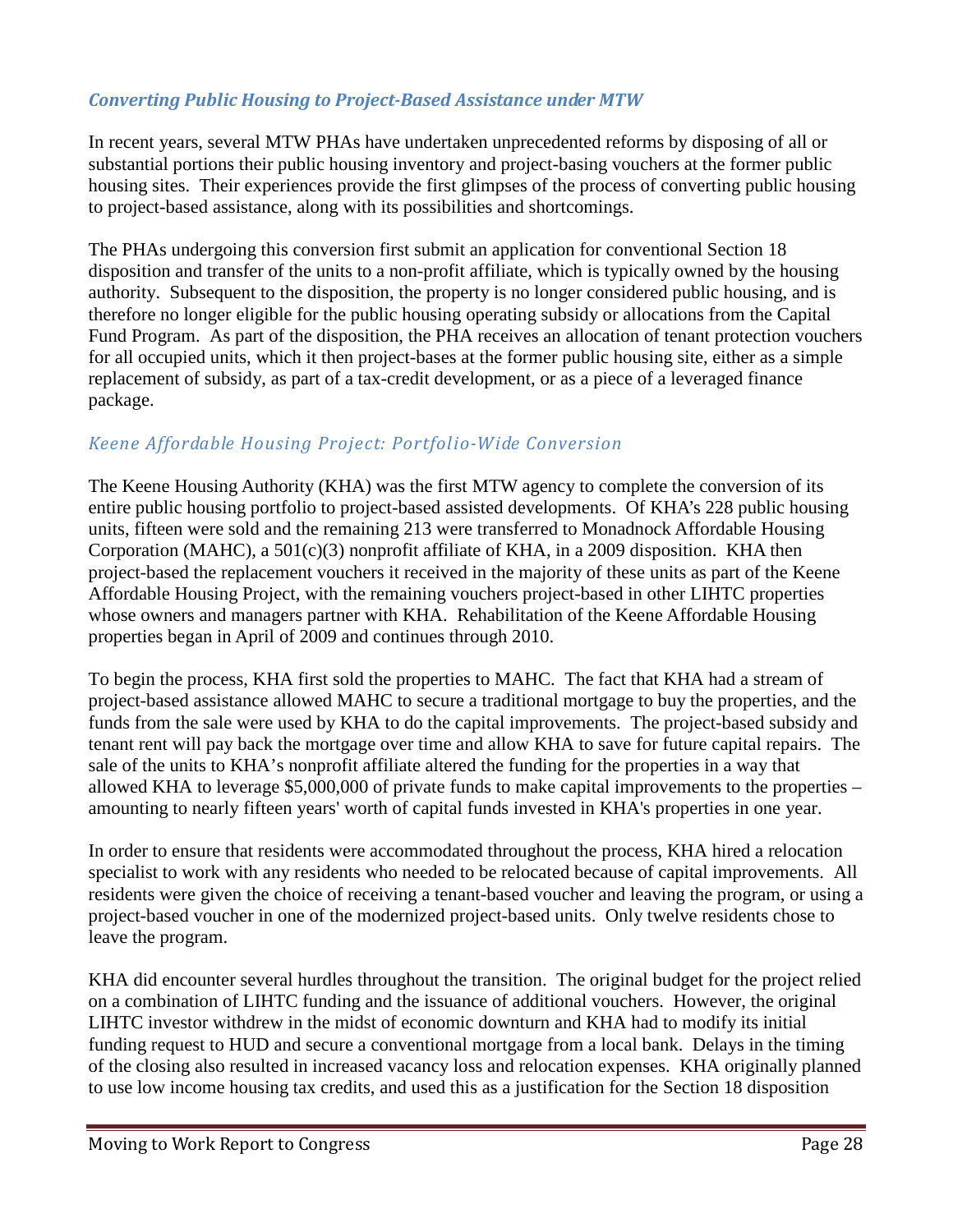since KHA is not permitted to use the tax credits itself. Subsequent to the disposition approval KHA could no longer get the tax credits and instead chose to use a private mortgage.

Prior to the conversion, much of the KHA's affordable housing stock was in need of repair and KHA did not anticipate securing the necessary funding for those repairs under their existing funding framework. KHA now has funds to make necessary capital improvements and secure and maintain its housing stock for at least the next 20 years, with four to six months in operating reserves for all converted units. KHA staff believes that the ability to use MTW flexibility to preserve their housing helped them "weather a storm," and that project-basing vouchers in these properties will provide longterm affordability to their residents.

#### *Housing Authorities of the County of Santa Clara and the City of San Jose: Mid-Conversion*

The Housing Authorities of the County of Santa Clara and the City of San Jose (HACSC), which operate as a single entity, have undertaken a conversion to project-based assistance for Rincon Gardens, a severely deteriorated 200-unit senior property, in 2008. HACSC plans to convert its remaining 355 units in the nine remaining public housing projects to non-public housing, 100% project-based units. Of these nine, four small properties for which American Recovery and Reinvestment Act of 2009 (ARRA) and HUD Capital Fund Program (CFP) funds are sufficient to complete the necessary renovations will be converted by the end of FY 2010, with the remaining five converted by early FY 2011.

HACSC's conversion involved disposing of the properties to HACSC's nonprofit affiliate in a noncompetitive process. The process of soliciting competitive bids for project-based vouchers from property owners typically involves developing, writing and issuing a request for proposals, publishing the request for proposals (RFP) in the newspaper, holding public meetings on the RFP and the projectbased voucher program, and reviewing and processing the applications submitted. By avoiding this process, HACSC saved \$8,290 in FY 2009, and has reduced the review and processing time by 3 months.

Because HACSC agreed to project-base vouchers for 15-years at Rincon Gardens, HACSC was able to create a stable long-term financing package for the development. HACSC combined project-based voucher subsidies with tax-exempt bonds and tax credits to maintain the affordability of units at Rincon Gardens. HACSC originally planned to complete the conversion of its remaining public housing to project-based assistance in FY 2010, but the tax credit financing they had included as part of the original transaction became unavailable when the tax credit marked declined. HACSC is now looking to ways to leverage other funds as part of the disposition and project-basing process to address capital backlog.

HACSC's experience demonstrated that while leveraged sources of funds may be less reliable, the conversion process is still promising insofar as it would bring in more funds than would have been secured otherwise, and that those funds can help to transform properties with significant capital needs, thus ensuring the units remain viable into the future. Moreover, the streamlined process definitively and significantly reduced administrative burden on the agency.

While vouchers require more federal funds per unit in operating subsidy than public housing, this model allows for more types of private financing than under the public housing operating system,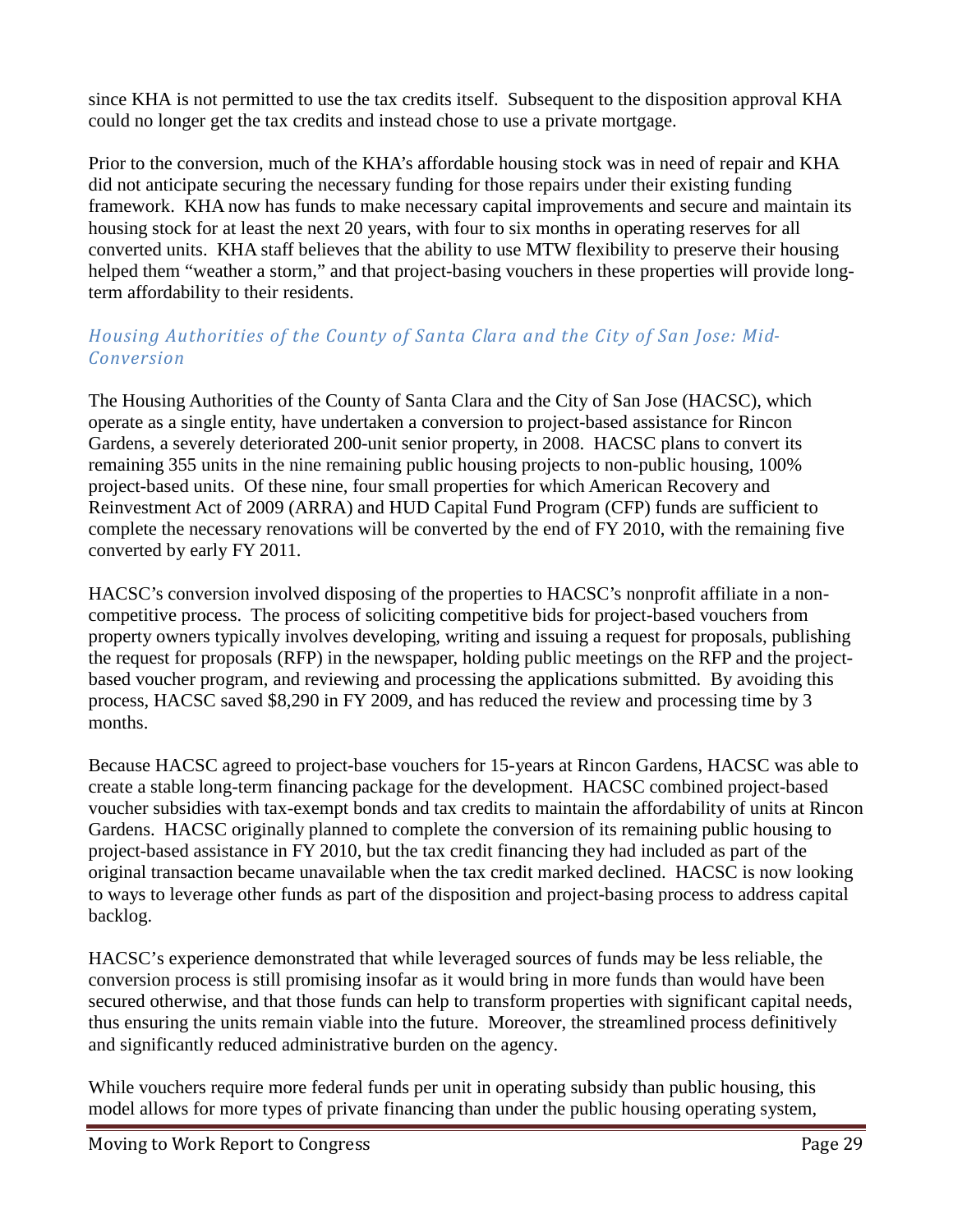which may help achieve cost effectiveness while preserving housing for low-income families. Without the ability to leverage outside sources of funds, non-MTW PHAs will likely continue to see their public housing decay, but may not be able to secure the funds to make necessary improvements.

#### *The Preservation, Enhancement, and Transformation of Rental Assistance Act of 2010*

HUD has proposed the Preservation, Enhancement, and Transformation of Rental Assistance Act, <sup>46</sup> which would preserve public and assisted housing by allowing and supporting conversion to projectbased contracts. The project-based contracts under PETRA are similar to the project-based vouchers that MTW agencies use, but are longer term. The security that the long-term contracts provide facilitates the leveraging of debt and other public and private financing to improve the sustainability of operations, which would potentially bring more funds into the properties.

PETRA would amend the U.S. Housing Act of 1937 to add a section 8(n) that would authorize longterm project-based contracts for converted properties and a section 8(m) that would authorize the conversion process and funding that would increase the efficiency of rental assistance administration, establish uniform policies across HUD programs, and establish the right of residents at converted properties to move with available tenant-based rental vouchers after two years.

Similar to the MTW flexibility, PETRA would also change the limit on the share of project-based vouchers per development. However, MTW agencies can project-base up to 100 percent of projects and inventory, while PETRA would change the limit from 20 to 25 percent in housing that serves homeless individuals and families, provides supportive services, or is located in areas where vouchers are difficult to use. Up to 40 percent of an agency's units could be project-based for projects converting under the proposed section 8(m) conversion process.

PETRA would simplify requirements, particularly for small housing authorities, in ways that would make their operations less burdensome. The MTW agencies that have experimented with this conversion have overwhelmingly endorsed the approach, finding that it reduces administrative burden on the agency while providing more and better-quality housing choices for residents.

Though MTW agencies have transitioned to project-based assistance in a similar manner to the transition proposed in PETRA, key differences exist between the proposed legislation and the conversions that MTW PHAs have been permitted to undertake. For instance, MTW agencies projectbase their vouchers as part of the traditional Section 8 program, whereas the project-based contracts proposed by PETRA are not administered as part of the Section 8 program and thus have different rules and regulations. MTW agencies are also able to tailor the process to their individual communities in a way that PETRA would not permit. Even so, what MTW agencies have learned can help shape the details of the legislative proposal, and if passed, the development of the program's implementing regulations, timeline and procedures.

The most common obstacle faced by MTW agencies who have converted public housing to projectbased assistance may be the unstable nature of leveraged funding sources, such as tax credits and private investment. With Fannie Mae and Freddie Mac pulling out of the low-income housing tax

 $\overline{a}$ 46 http://portal.hud.gov/portal/page/portal/HUD/fy2011budget/signature\_initiatives/transforming\_rental\_asssistance/ documents/PETRABillText%202010-05-11.pdf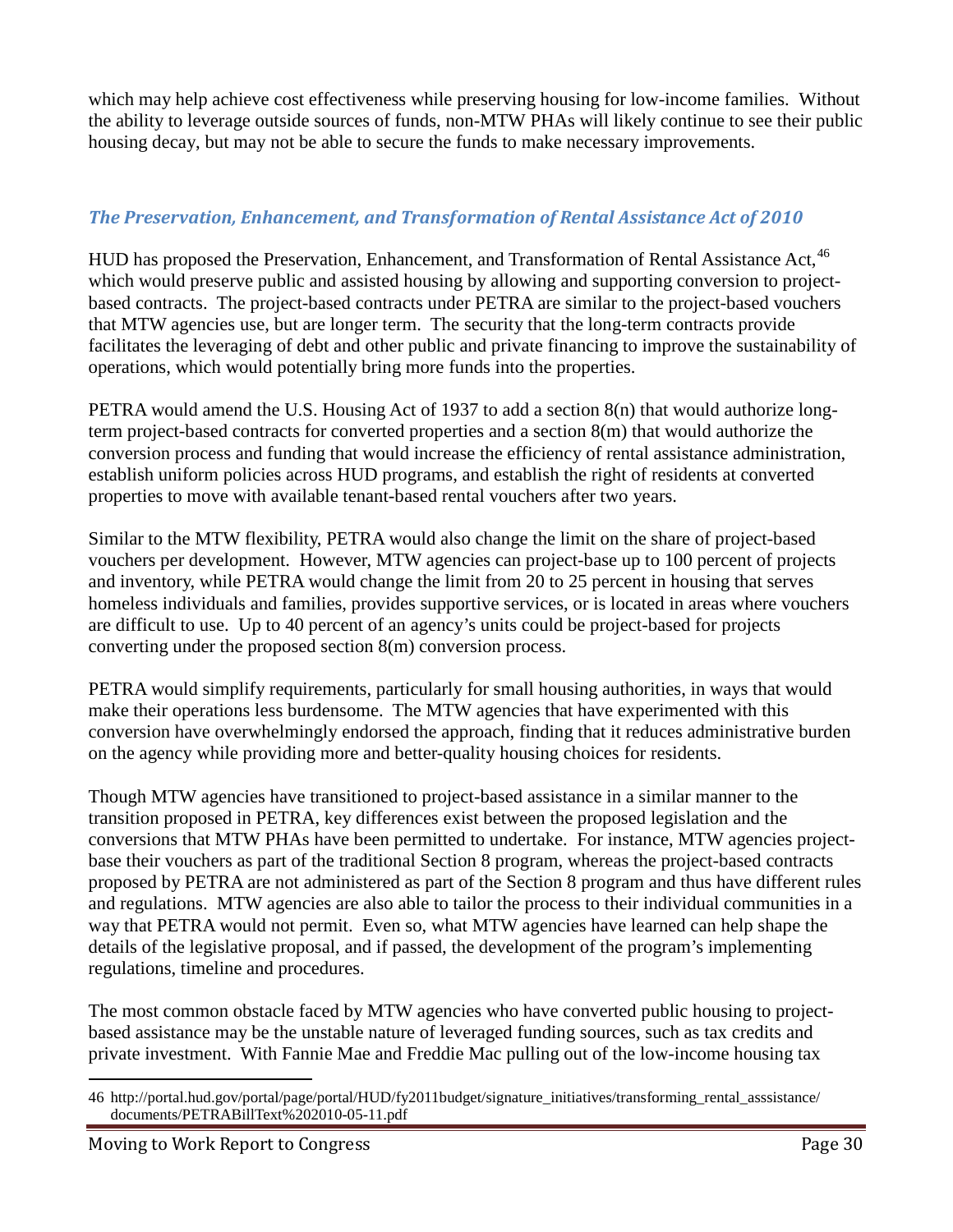credit (LIHTC) market, demand for low-income housing tax credits has been depressed and an important financial vehicle for raising development funding has been compromised. Uncertain timing in construction and financing, and investors who are not familiar with project-basing rules, can lend further uncertainty to the conversion process. However, insofar as project-basing public housing allows for the infusion of capital not possible under public housing regulation, the potential to leverage much-needed capital may outweigh the risks of seeking unreliable funding streams. Moreover, an insurance product adapted or developed by the Federal Housing Administration (FHA) or another entity that standardizes underwriting requirements and provides some level of comfort to a lender could help PHAs obtain and stabilize leveraged funds.

Aside from financing, other obstacles on the human side can include difficulty in coordinating resident moves while rehabilitating units, cultural differences between the public housing, voucher and tax credit programs, and hesitation towards adopting a new model of assistance among staff, tenants, residents and advocates. The MTW PHAs who have undertaken the conversion have reported that cross-training staff who administer these three programs is essential, as is closely tracking and integrating the timelines for these programs. By utilizing MTW flexibilities, MTW PHAs have also been able to minimize disruption to tenants.

Despite these challenges, MTW redevelopment and preservation efforts have shown promise as solutions to providing better housing opportunities for assisted residents.

### *Policy Applications*

Several MTW agencies have used MTW funding flexibility to preserve public housing and replace decaying housing stock with modernized, mixed-income communities. These agencies have been able to improve the physical landscapes of their communities while providing more housing options for low-income families by:

- *Pursuing greater capital development and portfolio goals with funding flexibility.* MTW agencies have been able to pursue more ambitious development activities and engage in more strategic long-term capital planning as a result of MTW funding flexibility.
- *Developing localized mobility policies to increase housing choice for recipients of rental assistance*. The preexisting deconcentration statute for all traditional PHAs<sup>47</sup> has proven difficult and expensive to administer. MTW PHAs have been able to adapt locally-informed resident choice and opportunity policies, which are streamlined to more effectively transform and revitalize their communities.
- *Preserving public housing with project-based assistance.* MTW agencies have leveraged considerable funds to preserve and maintain public housing by converting their public housing units to project-based assistance. Their experiences inform the Preservation, Enhancement, and Transformation of Rental Assistance Act (PETRA),<sup>48</sup> which would support a streamlined

 $\overline{a}$ 47 Section 16(a)(3)(B) of the 1937 Act as added by QHWRA of 1998 and 24 CFR 903.2

<sup>48</sup> http://portal.hud.gov/portal/page/portal/HUD/fy2011budget/signature\_initiatives/transforming\_rental\_assistance/ documents/ PETRABillText%202010-05-11.pdf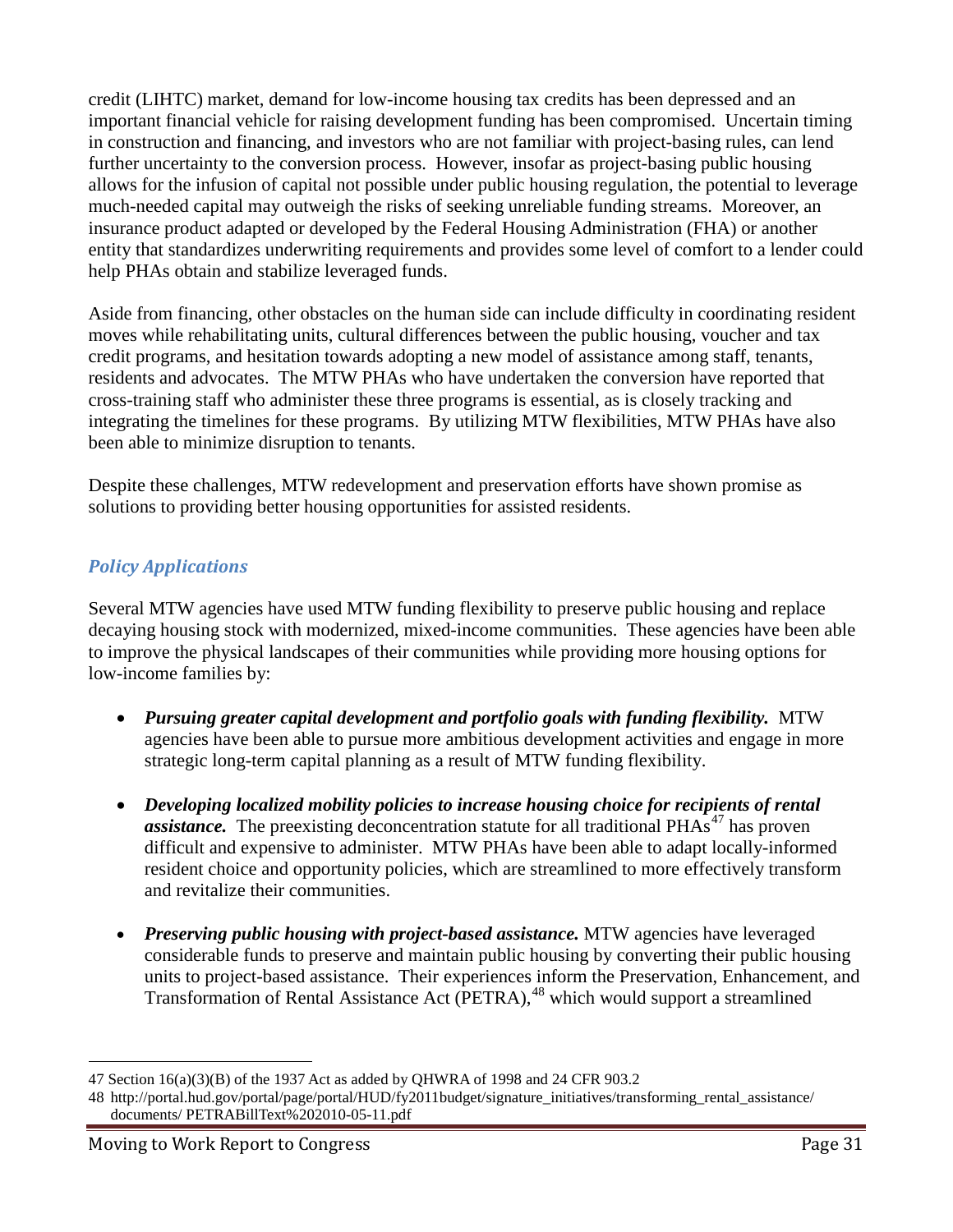conversion to longer-term project-based contracts similar to the project-based vouchers that MTW agencies use.

Though the flexibility afforded to MTW agencies allows them to respond quickly to portfolio needs and local market conditions, sweeping changes should be made with caution. There is not yet conclusive research on the impacts of relocation on residents, and many residents require extensive relocation and mobility services to assist in selecting an appropriate unit and integrating into a new community. Any significant changes to a public housing portfolio should thus be accompanied with appropriate services to help ensure positive outcomes for residents as the result of a major transition. The stability of leveraged funding sources, such as tax credits and private investment, is also an important consideration to ensure long-term affordability.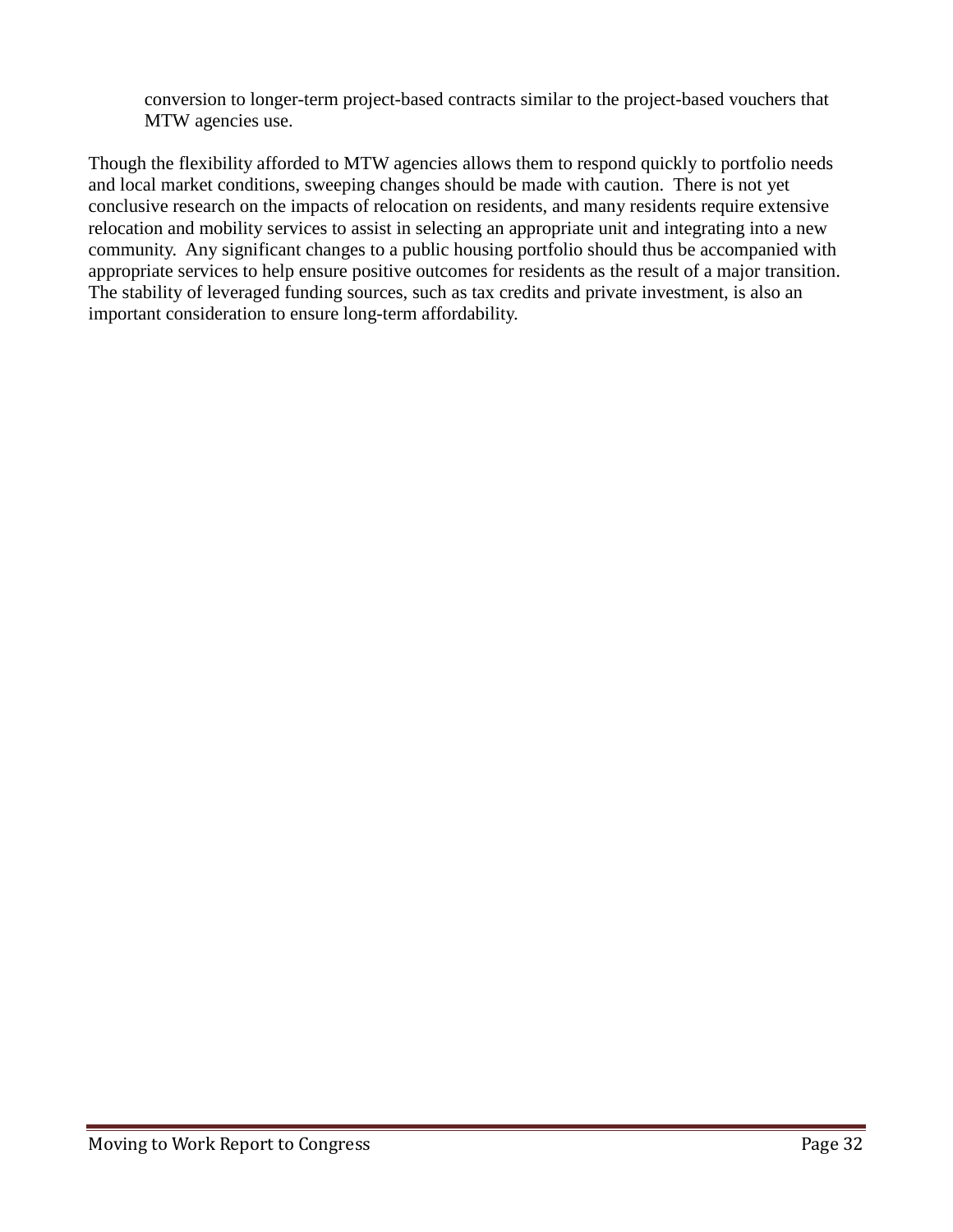## *Streamlining Housing Assistance: Using MTW to Increase Cost-Effectiveness of Federal Expenditures*

MTW is in part a deregulation demonstration, designed to relieve PHAs from excessive regulatory burden. The flexibilities and waivers afforded through MTW provide incentives for MTW agencies to be creative with their administrative structuring. By streamlining housing authority operations, MTW agencies are permitted to use saved costs towards other agency activities, giving MTW agencies an increased sense of autonomy over how they allocate funds.

MTW agencies do not receive an allocation of funds by virtue of participating in MTW; rather, they receive funds<sup>49</sup> from the traditional three primary funding sources (Housing Choice Voucher, public housing capital and public housing operating funds) and are able to allocate the funds interchangeably for activities approved under MTW. However, because they can enact cost-saving measures, MTW agencies are uniquely positioned to accumulate funding reserves. By finding ways to streamline operations or administration of programs, the savings created may be redistributed internally for other purposes, such as contributing to the funding of social services or adding funds to a development account.

Streamlining also benefits residents through more comprehensible and unified approaches to distributing housing assistance. In many agencies, residents find that applying for and receiving housing assistance is an easier and less invasive process with MTW PHAs that have undertaken streamlining efforts.

#### *HUD Regulatory Framework*

In the 1990s, HUD sought to privatize many of its functions and reduce the number of HUD programs as an attempt to streamline its operations. Housing practitioners at housing authorities and at HUD were increasingly frustrated with what they saw as excessive regulations imposed by the United States Housing Act of 1937, which authorizes the nation's public housing program.

QHWRA attempted to resolve many of these issues; indeed, the legislation stripped some of the repetitive and burdensome administrative requirements of both the public housing and HCV housing assistance programs. Reforms included streamlining of applications for demolition and disposition of public housing, the formal repeal of federal preferences, and the merger of Section 8 certificate and voucher programs. However, MTW went much further.

Many PHAs felt stifled by the administrative burden of the public housing and HCV programs – the "unnecessarily complex" nature of HUD-required procedures created a situation where PHAs did not have autonomy over program administration and could not steer these programs to fit local needs. Many PHA officials found the existing regulations to be "redundant, unresponsive to local housing markets, and inconsistent with local needs."<sup>50</sup>

 <sup>49</sup> The specific funding arrangement for each agency is outlined in Attachment A of each agency's Standard MTW Agreement.

<sup>50</sup> "Housing Agency Responses to Federal Deregulation: An Assessment of HUD's 'Moving to Work' Demonstration," The Urban Institute, 2004. 89.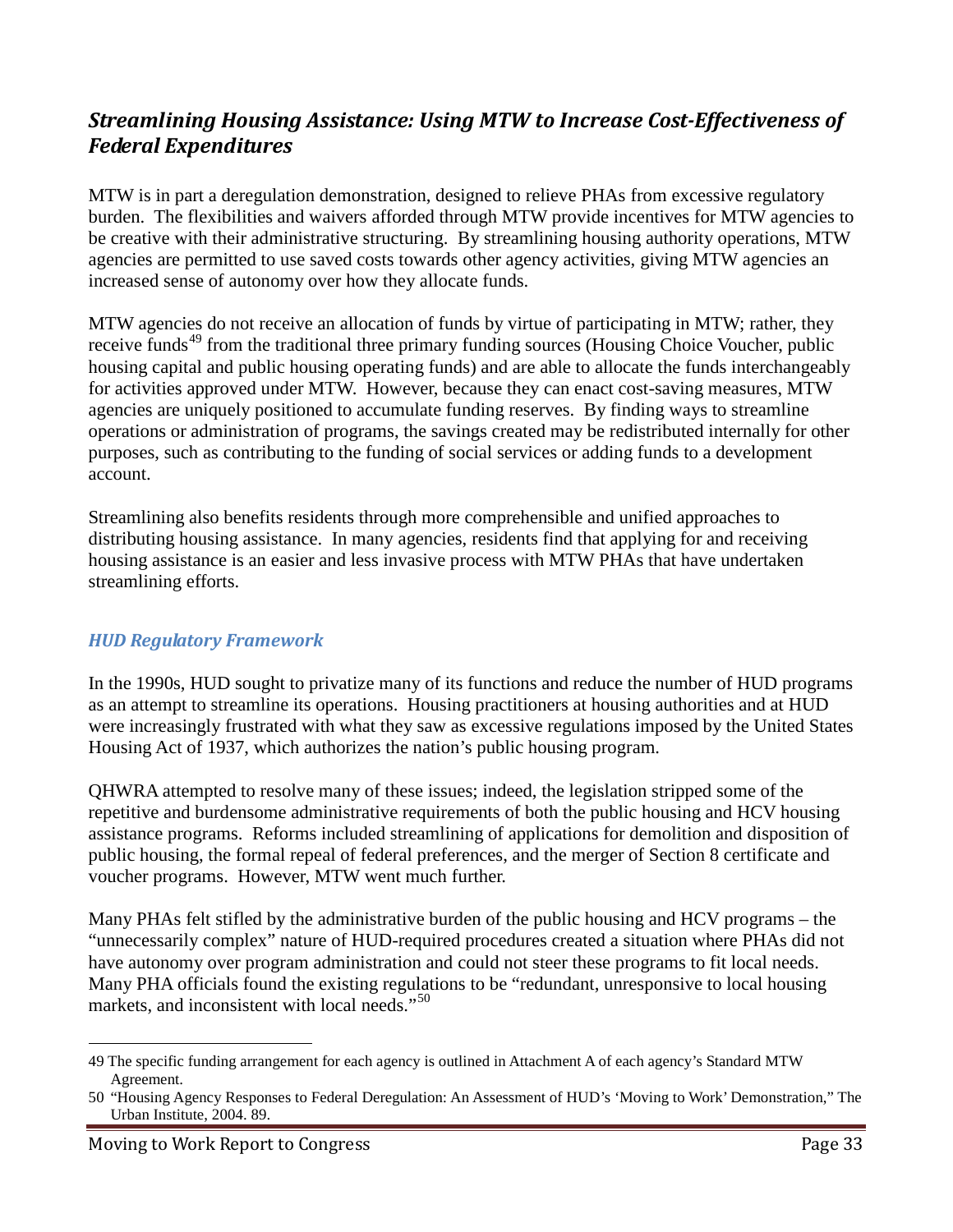#### *The MTW 'Block Grant'*

Under the MTW designation, MTW agencies may use their Housing Choice voucher funds and public housing operating and capital funds interchangeably to provide housing assistance to low-income families. This block grant provided the financial ability to drive other policy reforms, such as rent restructuring or enacting upon more aggressive affordable housing development within the community.

Outside of MTW, PHAs must keep these three funding streams separate and use the funds from each for each designated program, each of which has unique eligibility and reporting requirements. This limits agencies' ability to allocate funds efficiently as specific needs arise.

In many cases, MTW agencies have been able to serve more families with MTW. By streamlining certain functions, MTW may agencies produce savings that allow them to administer more units. The following table demonstrates that MTW PHAs have seen a more dramatic increase in the number of units authorized and funded through MTW than the aggregate of PHAs nationwide.

|              | No. Units<br>Authorized Pre-<br><b>MTW</b> | No. Units<br>Authorized<br>(2009) | Change in No.<br>Units<br>Authorized | Percentage<br>Change |
|--------------|--------------------------------------------|-----------------------------------|--------------------------------------|----------------------|
| All MTW PHAs | $263,654(1998)^{52}$                       | 388,443                           | $+124,789$                           | $+47.33%$            |
| All PHAs     | 2,851,704 (1998)                           | 3,412,139                         | $+560,435$                           | $+19.65%$            |

#### **Change in Number of Units Authorized from Pre-MTW Level to Present<sup>51</sup>**

Though not all of the increase in units authorized is necessarily attributable to MTW, the data still suggests that MTW agencies may be better equipped to serve more families without an increase in federal funding.

#### *Charlotte Housing Authority: Serving More Families with Combined Funds*

The Charlotte Housing Authority (CHA) used its combined funds to leverage financing for the development of additional affordable housing units in mixed-income developments. CHA established an ambitious goal of adding 100 units of affordable housing in each year of its participation in MTW. In 2009, the initiative's first year, CHA exceeded this goal by providing 110 units of affordable housing, 78 of which serve families at or below 60 percent of area median income (AMI) and 32 of which are public housing, in a neighborhood with high-quality educational and public transportation options. Eventually, CHA plans to serve an additional 1,000 families as a result of its participation in MTW – not by eliminating or deferring any programs or assistance, but by leveraging various federal, state and local resources with combined funds.

 $\overline{a}$ 

<sup>51</sup> Data was taken from PIC administrative data for the last year in which a PHA was not under the MTW designation to the most recent MTW reporting from 2009. Each year represents a snapshot in time for each PHA during that year, taken from the December extract of each year. PIC data was extracted July 2010.

<sup>52</sup> 1998 was used as a baseline for all MTW PHAs, though some joined the demonstration several years later. The 1998 levels thus capture changes at some agencies that took place prior to MTW, meaning that factors other than MTW may have contributed to the increase in units.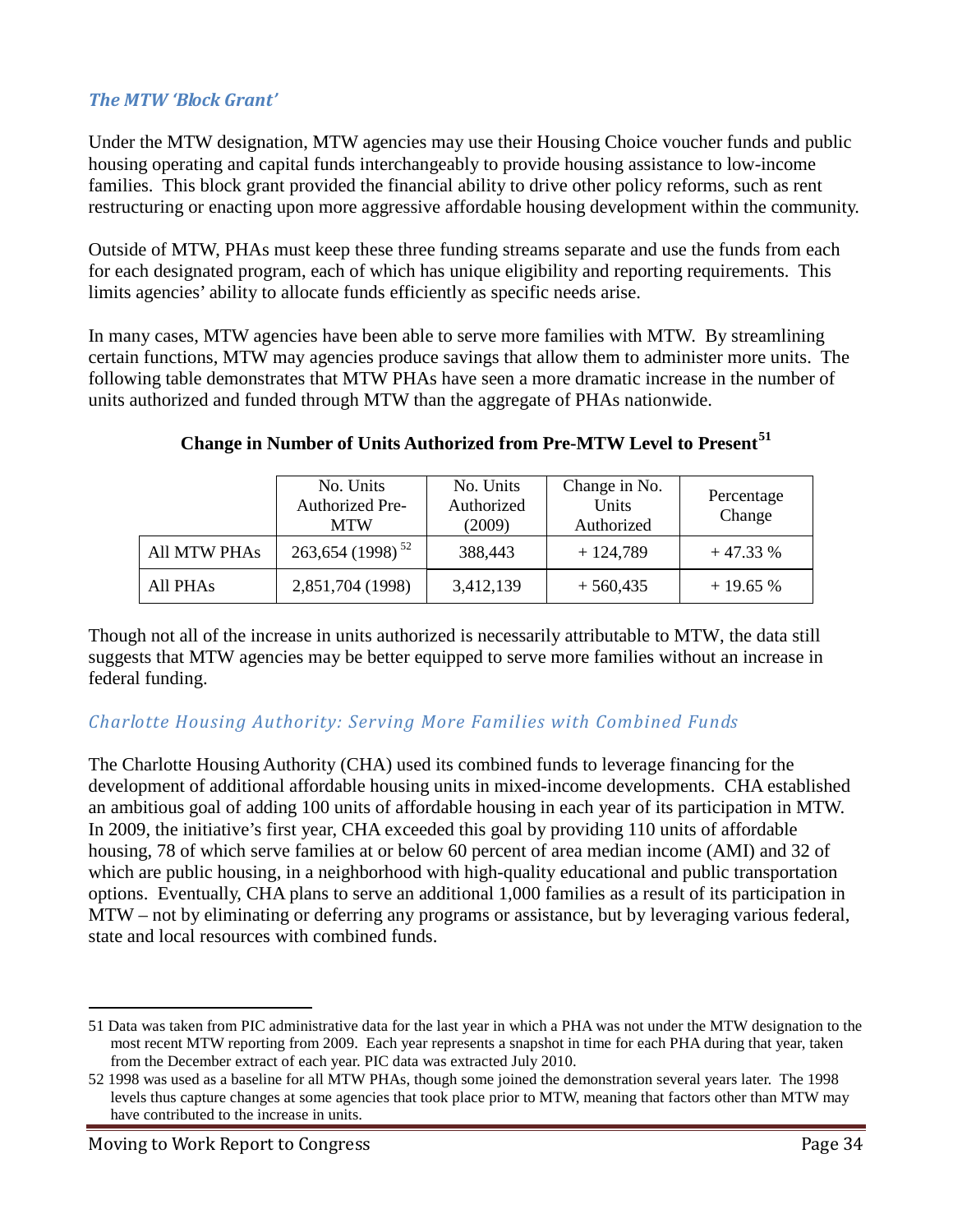#### *Seattle Housing Authority: Combining Funds to Stabilize and Expand Programs*

As one of the six original 'block grant' agencies, the Seattle Housing Authority (SHA) undertook an ambitious array of initiatives that leveraged the flexibility to combine funds to stabilize at-risk programs, launch new initiatives, and engage in long-term financing and development efforts.

In 2004, SHA leveraged its combined funds to maintain a high voucher utilization rate, even during a period of above-average costs. Without MTW, the agency may have had to reduce operating costs elsewhere or terminate assistance to some families. In 2006, SHA used funds from the combined MTW funding source to establish a Down Payment Assistance program, in which up to thirty participants could receive up to \$15,000 to assist in homeownership. In 2009, SHA used nearly \$2 million from its combined MTW funds for deferred maintenance activities. Ultimately, streamlining funding sources enabled SHA to respond appropriately to local needs and continue to serve families in need even as economic conditions fluctuated.

#### *Regulatory Relief under MTW*

MTW provides PHAs with a number of waivers of provisions of the United States Housing Act of 1937 designed to help agencies streamline their operations that go beyond what was authorized in QHWRA, as well as an unprecedented opportunity to experiment with combining federal funds.

While MTW PHAs may streamline a number of regulations related to rent reform and the development process (detailed in later sections of this report), PHAs may also use MTW to alter "HUD-proscribed procedural and reporting requirements for their own sake,"<sup>53</sup> including:

- Adopting a risk-management approach to inspections.
- Allowing agencies and landlords to self-certify that units meet inspection standards.
- Implementing a local lease.
- Merging waiting lists for the public housing and Housing Choice Voucher programs.

MTW enables PHAs to examine processes to determine where they could exempt unnecessary rules, either because of burdensome requirements or to better serve local needs.

The ability to streamline functions of the housing authority has worked to produce "small-scale improvements in efficiency and cost savings"<sup>54</sup> for many MTW PHAs, as well as making PHA processes more understandable to both employees and residents of the PHAs. Streamlining enables PHAs to make decisions that are best for their local needs – housing assistance recipient populations are not heterogeneous, and different needs may begin to be best met by small improvements in administration and implementation of the respective program or programs.

PHAs report that administrative streamlining resulted in "more rational or meaningful use of staff time," which "improved staff morale and resident/landlord satisfaction with the HA."<sup>55</sup> Beyond cost

 <sup>53</sup> Testing Public Housing Deregulation: A Summary Assessment of HUD's 'Moving to Work' Demonstration, The Urban Institute, 2004.

<sup>54</sup> *Ibid*.

<sup>55</sup> "Housing Agency Responses to Federal Deregulation: An Assessment of HUD's 'Moving to Work' Demonstration," The Urban Institute, 2004. 94.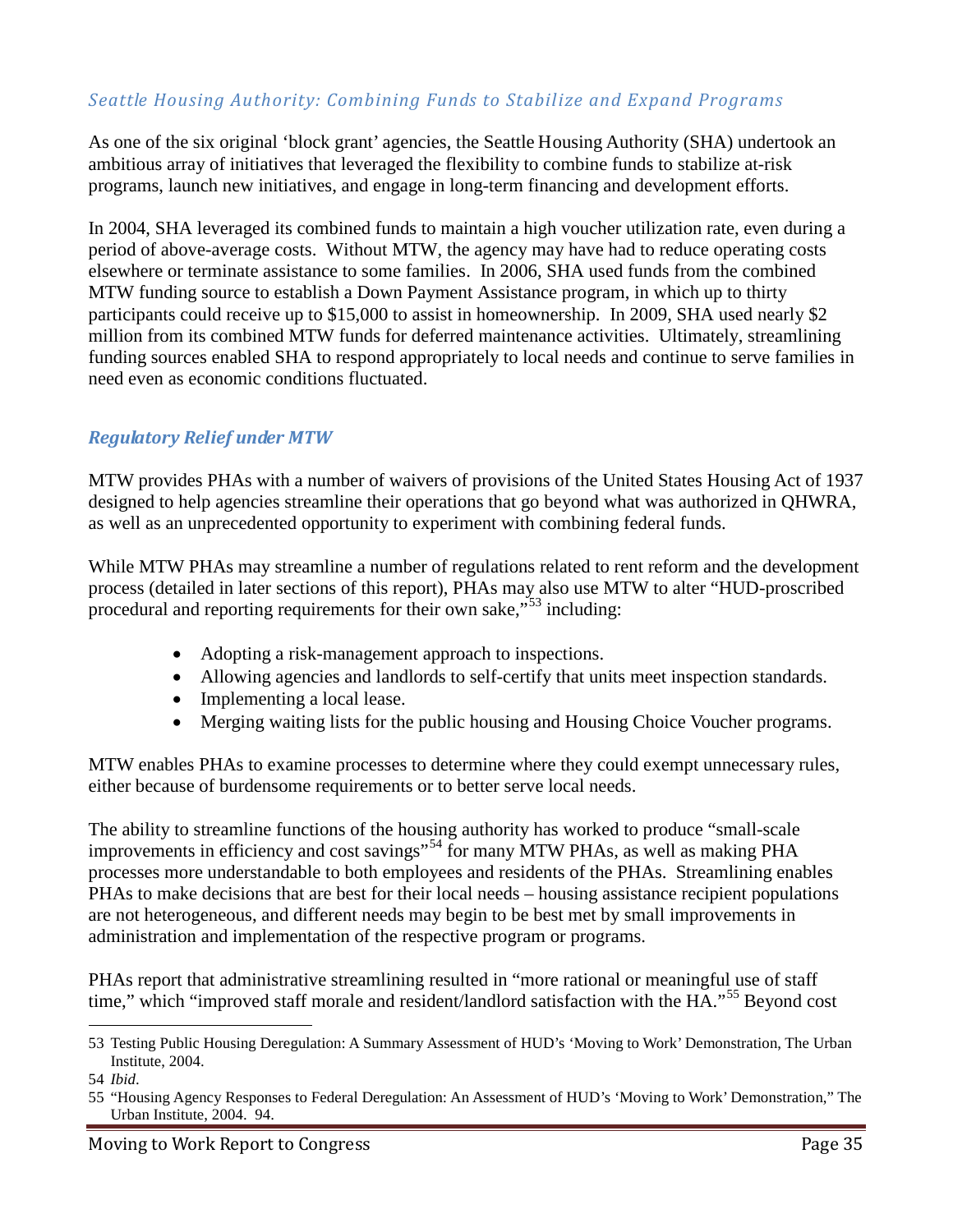savings, MTW-enabled administrative reforms have changed the way that PHAs function.

#### *Lawrence-Douglas County Housing Authority: General Housing Program*

The Lawrence-Douglas County Housing Authority (LDCHA) utilized its MTW flexibility to merge their public housing and HCV programs into one program with one wait list, called the General Housing Program. The objective in doing so was to "establish program consistency, eliminate duplicated functions, and save agency staff time and resources."<sup>56</sup> The General Housing Program enabled LDCHA to operate one waiting list for both project-based and tenant-based assistance.

LDCHA offers the household at the top of the list the first available form of housing assistance – the household may reject what is available twice before LDCHA requires the household to accept the third offer or fall to the bottom of the waiting list. In 2009, 224 offers of assistance were made, and only 6 families turned down two offers of assistance. LDCHA reports that the process "decreased the time required to fill public housing units, thus reducing the revenue loss incurred by vacancies."<sup>57</sup>

#### *King County Housing Authority: Streamlined HQS Inspections*

Since the onset of the HCV program, housing authorities have been required to conduct annual inspections of all units, many of which are inspected twice for quality control. This process is extremely time-consuming and expensive, and results in repeated inspections on high-quality units. MTW allows housing authorities to implement risk-based inspections, which mandate more frequent inspections only for units that fail random inspections or are the subject of complaints. PHAs may then target funds would have gone towards inspecting high-quality units towards more problematic units.

The King County Housing Authority (KCHA) allows property owners with a history of successful inspections to undergo a Housing Quality Standards (HQS) Inspection less frequently. For owners with twenty or more units under lease in the same complex and a two-year history of excellent HQS performance, KCHA may select a random sample of units to be inspected each year. If all units in the inspected sample meet HQS standards, the owner will be able to self-certify that remaining units meet the same standard and no further inspections will be performed in that year.

By implementing HQS inspection protocols that eliminate the need to reinspect units when only minor deficiencies were noted during inspections, KCHA has reduced the number of HQS inspections by 50 percent and saved close to 800 staff hours in FY 2009 alone.<sup>58</sup>

KCHA also implemented a geographic "clustering model" for efficient completion of annual inspections. Traditionally, annual inspections coincide with each tenant's move-in date, which does not allow for geographical groupings of HQS inspections. KCHA's model decouples the two in order to reduce the travel time and expense associated with conducting inspections around KCHA's expansive jurisdiction.

While modifying inspection protocols can result in considerable savings, this flexibility may be most

58 FY 2009 Annual MTW Report, King County Housing Authority, 2010.

 <sup>56</sup> Promising Practices Report for Lawrence-Douglas County Housing Authority, U.S. Department of Housing and Urban Development, 2008.

<sup>57</sup> Housing Agency Responses to Federal Deregulation: An Assessment of HUD's "Moving to Work" Demonstration, The Urban Institute, 2004. 90.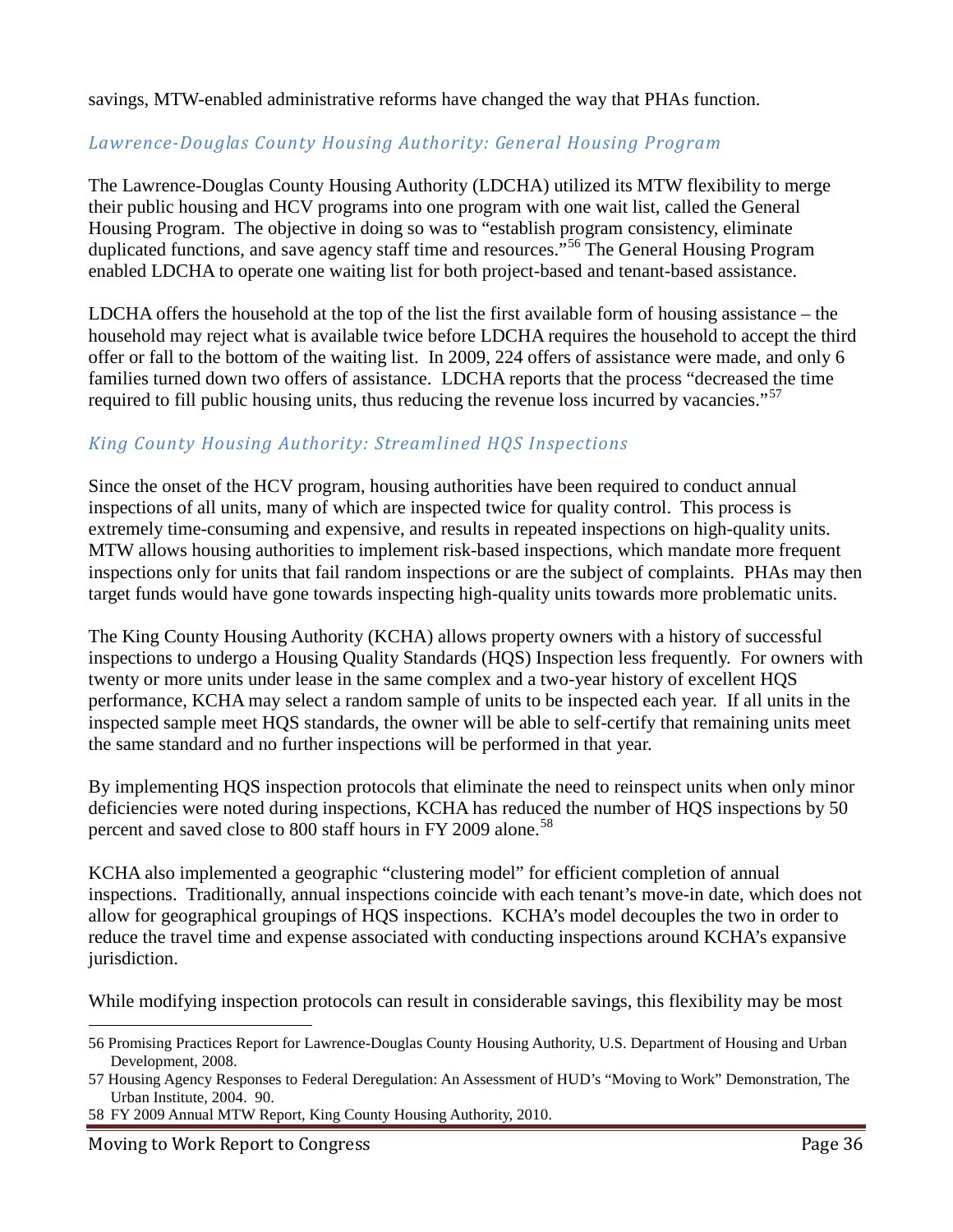beneficial to housing authorities with new or recently renovated housing stock; housing authorities with aging housing stock in serious need of repair may find that inspecting 100% of units annually is the only way to ensure the provision of quality housing to its residents.

#### *Policy Applications*

While conclusive impacts of many MTW activities, particularly as they relate to residents, are not yet known, some of the most compelling MTW results to date are those regarding housing authority operations. MTW housing authorities have been able to engage in strategic long-term planning that better conforms to local needs, and to reduce unnecessary costs and labor to use towards other initiatives by:

• *Combining funds.* Combined funds are easier to manage and provide an opportunity to explore development and other activities that may require sizable initial investments. HUD would need to further explore how combined funds would function in accordance with other federal requirements and institute protections to ensure that PHAs are serving as many or more families as a result of the ability to combine funds, before cautiously expanding this authority to other PHAs.

The primary concern regarding combined funds involves serving the same number of families as funds may be used for purposes other than housing assistance. With MTW, agencies may choose to temporarily serve fewer families – with the expectation that they will eventually serve as many or more families – in order to use the funds that would have been provided towards their assistance for other purposes permitted under MTW, such as supportive services or accumulating reserves for use in capital redevelopment projects. Though MTW agencies are required to serve substantially the same number of families as they would have served were they not in MTW, varying interpretations of this provision have resulted in relatively lower utilization rates and higher levels of reserves in some MTW agencies. Even so, most MTW agencies have actually served substantially more families than they would have been able to serve without MTW by streamlining operations and using accumulated funds to administer new assisted housing units.

- *Streamlining housing authority operations.* MTW agencies have utilized a host of administrative flexibilities to reduce unnecessary costs and labor for both residents and PHA staff. Many of these flexibilities have significantly reduced administrative burden and allowed participating agencies to more efficiently provide housing assistance. Some of the most promising streamlining flexibilities include:
	- o *Simplifying Housing Quality Standard (HQS) inspection protocols.* Outside of MTW, all HCV units must be inspected prior to occupancy by tenants and before the anniversary of the occupancy date in each subsequent year. PHAs devote considerable resources to inspecting units that regularly adhere to HQS standards, and have no flexibility to cluster inspections efficiently. MTW offers agencies a number of flexibilities designed to streamline the HQS inspection process, including targeting higher-risk units with risk-based inspections, allowing landlords to self-certify that units meet inspections and modifying inspection dates to allow for efficient groupings. These policies have resulted in considerable administrative and cost savings for agencies.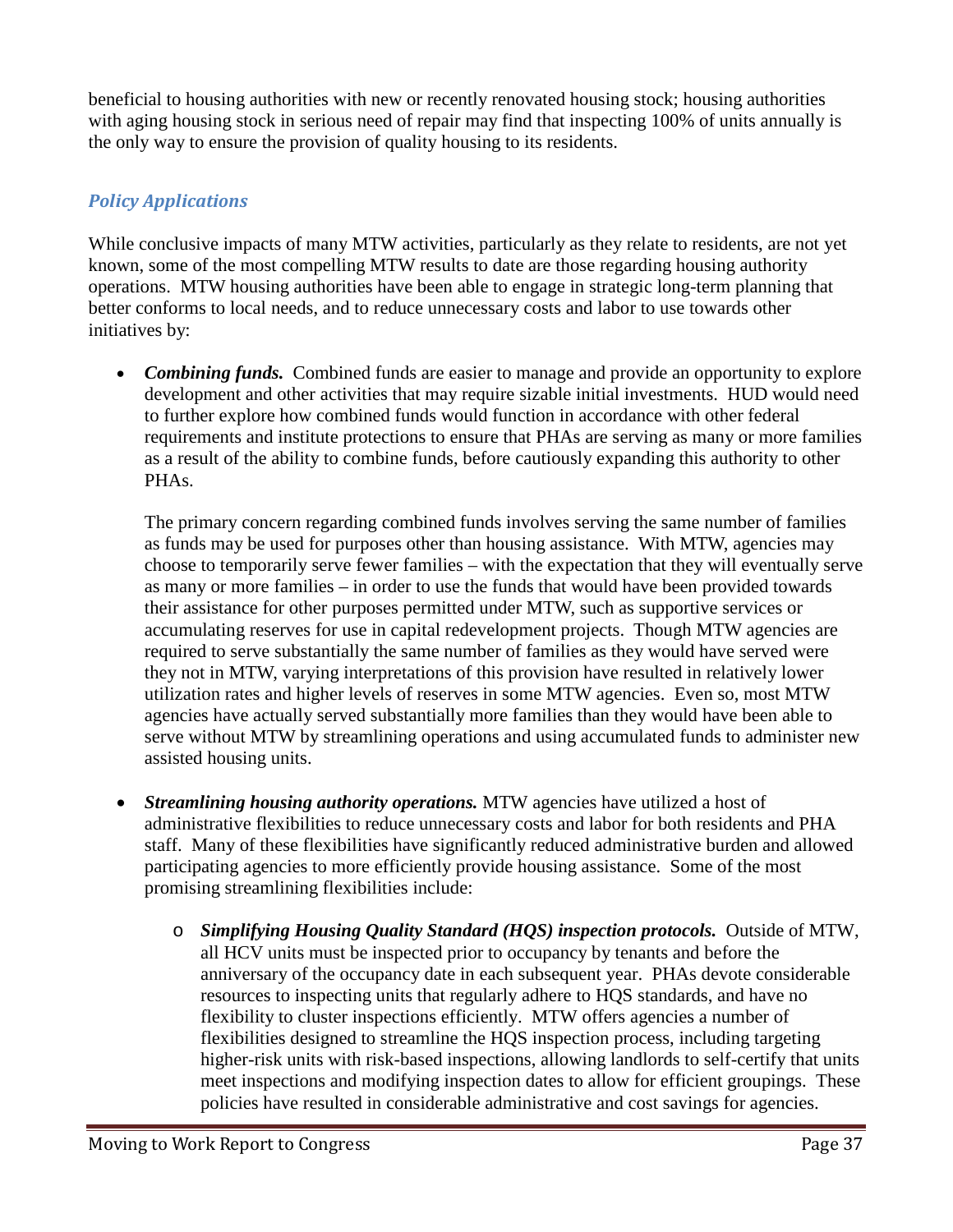o *Developing local wait list policies.* MTW agencies are permitted to merge wait lists between developments and programs, create special-purpose and additional site-based waiting lists, and develop localized tenant selection procedures. These flexibilities enable them to adapt their waitlists to their portfolios and to more efficiently transition tenants off of waitlists and into unoccupied units.

These represent only two of many possible ways to streamline housing authority operations. Further exploration would likely reveal many ways in which more operations could be streamlined to reduce costs for the agency without negatively impacting residents. However, while agencies have found that these processes help reduce what they believe to be redundant, overly complicated or unnecessary tasks, many agencies have found time and cost savings to be eliminated by the time and cost of administering parallel systems with streamlined procedures for MTW families and traditional procedures for others. Most agencies serve families with funds from special purpose voucher programs, state and local funds, or other funding sources incompatible with MTW which require the housing authority to administer separate non-MTW systems. If streamlining flexibilities were to be expanded to other housing authorities, it would be important to explore the compatibility of these reforms with the various programs administered by housing authorities.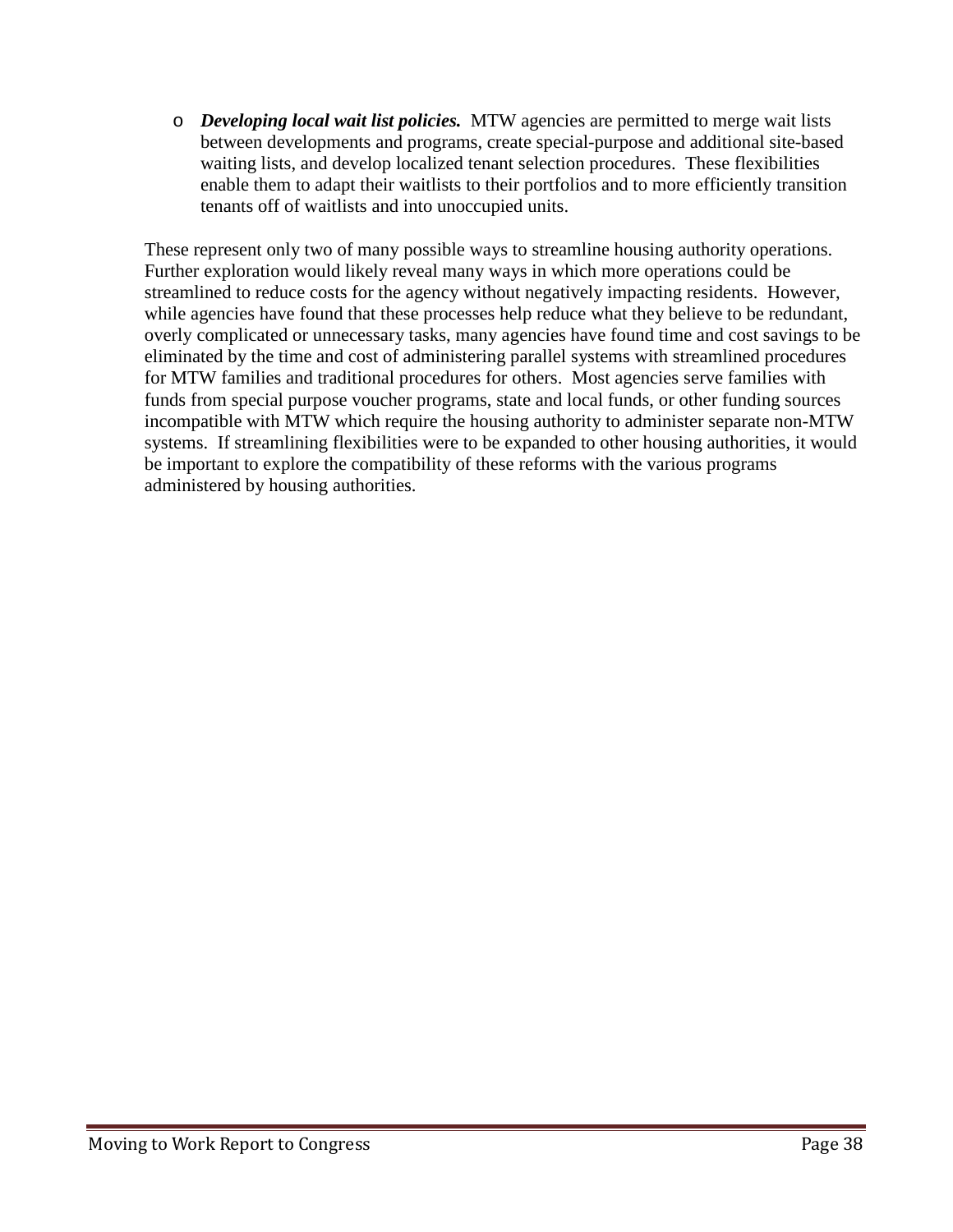# *Rent Reform: Streamlining and Encouraging Self-Sufficiency through Alternative Rent Structures*

Public housing and Housing Choice Voucher rents are currently determined as a percentage of income. The Brooke Amendment of 1969 established a system of income-based rents that has only changed slightly since its inception. The Quality Housing Work Responsibility Act of 1998 (QHWRA) made the most substantial changes to the system, adding options of a flat rent and a minimum rent to accompany income-based rents, but for the most part rent is still calculated as a percent of income.

Recognizing the importance of developing a better rent system, policy-makers included rent reform as the only policy innovation that MTW agencies are required to design. The MTW statute states:

"An application to participate in the demonstration… shall include a plan … that includes criteria for… establishing a reasonable rent policy, which shall be designed to encourage employment and self-sufficiency by participating families, consistent with the purpose of this demonstration, such as by excluding some or all of a family's earned income for purposes of determining rent." <sup>59</sup>

The lessons learned from the various approaches of MTW PHAs, along with the outcomes of a smaller Jobs-Plus demonstration and extensive research on potential rent reforms, point to two conclusions:

- 1. Streamlining the current rent calculation system has the potential to reduce administrative burden and costs for both PHAs and residents without substantially changing rent calculations or adversely impacting residents.
- 2. Alternative rent systems have the potential to more effectively encourage self-sufficiency and accurate reporting of income while avoiding excessive rent burden, and should be further explored.

## *Rent Policy Outside of MTW*

For public housing residents and Housing Choice Voucher holders at non-MTW PHAs, the payment for rent and utilities is typically based on 30% of a household's adjusted income. Income is adjusted by standard deductions for elderly or disabled household members, children living in the household, and for certain medical and childcare expenses. With the passage of QHWRA, PHAs are also now permitted to establish a \$50 minimum rent with an accompanying hardship policy, and the majority of PHAs have exercised this flexibility.

QHWRA also required PHAs to offer residents the option of a flat rent schedule, in which the rents are tethered to market rates instead of income. The flat rents tend to appeal to higher-income residents; they provide rents that are well-below market rent but still exceed most income-based rents, in an attempt to allow residents who have made substantial earnings gains while in public housing to remain in their units as they approach self-sufficiency. Accordingly, households choosing the flat rent option comprise a small portion of households at any given PHA.

 <sup>59</sup> This provision is reiterated in Section III of the Standard MTW Agreement.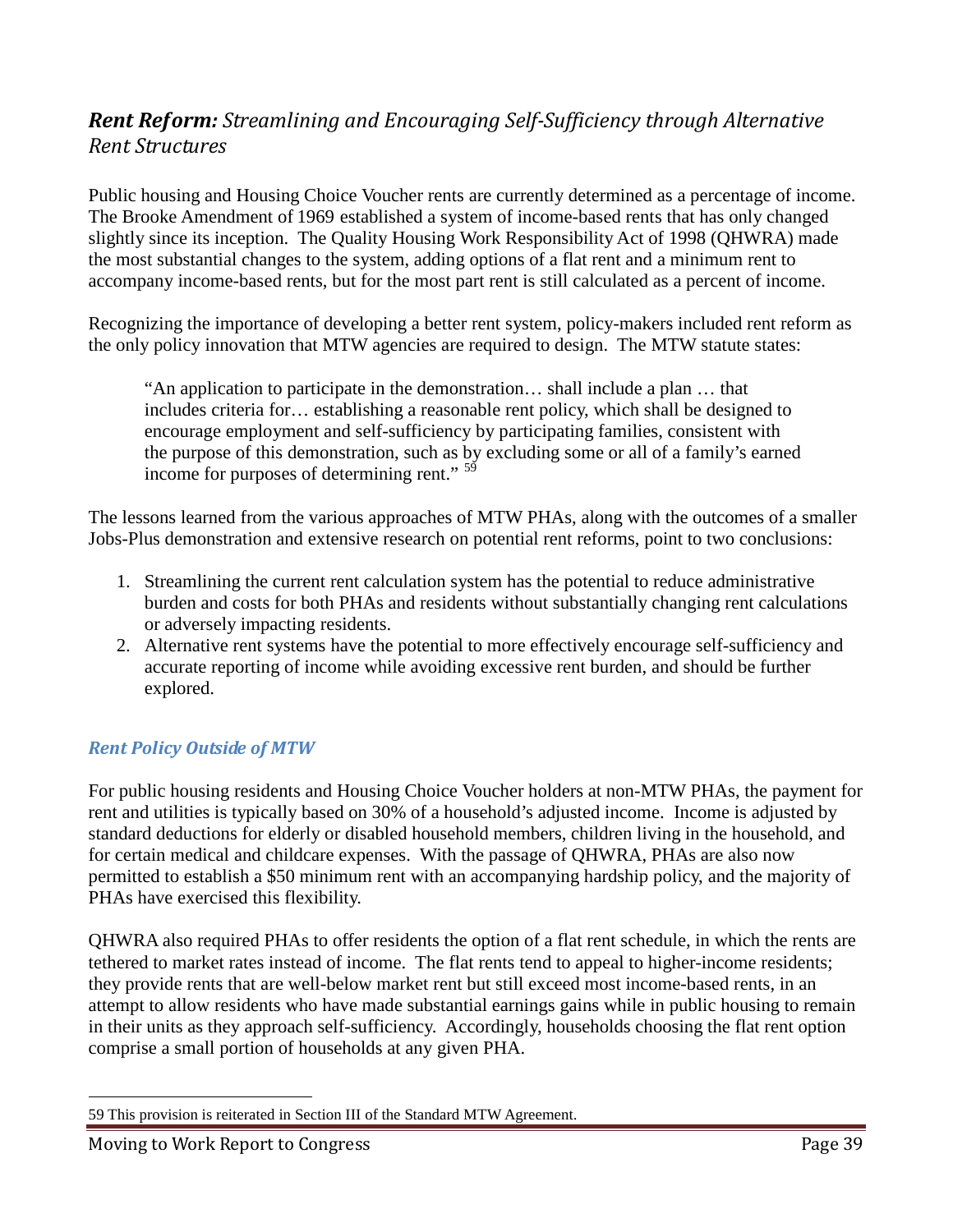The benefit of an income-based rent is that the subsidy size increases with a household's need, which provides the most subsidy to those with the lowest incomes and discourages less needy households from receiving assistance when 30% of their income exceeds the market rent in the area. It also avoids the issue of hardships due to excessive rent burden, whereas in flat or stepped rent systems, those with the lowest incomes are more likely to spend more than thirty percent of their incomes on rent.<sup>60</sup>

Critics of the income-based rent system argue that it rewards unemployment and underreporting of income, distorts the value of rental units, and places a significant administrative burden on PHAs and residents. If a tenant's income increases, their rent increases, which may make residents less likely to increase earnings, report on increased earnings, and report on additional working adults in a household. With income-based rents, households may face abrupt and substantial rent increases by reporting on these sources of income. Indeed, a HUD Quality Control study found that overpayments of rent due to un- and underreported income accounted for \$524 million annually, whereas rent overpayments due to over-reported income accounted for \$260 million annually, for an aggregate net error of \$264 million annually.<sup>61</sup>

The complexity of the income-based rent system, which involves extensive documentation and verification, is subject to fraud and error, is invasive for residents, and consumes an inordinate amount of time and resources for both residents and PHAs. The HUD Quality Control study found that "the current statutory environment poses substantial obstacles to efficient, accurate income and rent calculations," and concludes that "federal laws, regulations, and HUD requirements should be simplified to the extent possible."  $62$  Many housing practitioners agree that a new rent system is needed – one that avoids excessive rent burdens, but encourages employment and accurate reporting.

#### *Rent Reform in MTW*

One of the founding goals of MTW was to have the demonstration serve as a laboratory to test alternative rent models. Per the MTW statute, MTW agencies are required to develop alternative rent policies that encourage employment and self-sufficiency by participating families. Before implementing any rent reform, an MTW PHA must conduct an impact analysis and include provisions for addressing hardship cases, but otherwise MTW agencies have considerable leeway in shaping their rent policies.

HUD defines rent reform as any change in the regulations on how rent is calculated for a household. MTW offers a number of flexibilities related to rent reform, as well as accompanying occupancy policies that specify requirements associated with residing in assisted housing:

- Implementing alternate approaches to determining family payment, including the total tenant payment, the minimum rent, utility reimbursements and tenant rent.
- Adopting and implementing term limits.
- Restructuring the initial, annual and interim review process in the public housing program in order to affect the frequency of the reviews and the methods and process used to establish the integrity of the income information provided.

 $\overline{a}$ 

<sup>60</sup> Quality Control for Rental Assistance Subsidies Determinations: Final Report for FY 2007. Macro International. 2008. 61 *Ibid*.

<sup>62</sup> *Ibid*.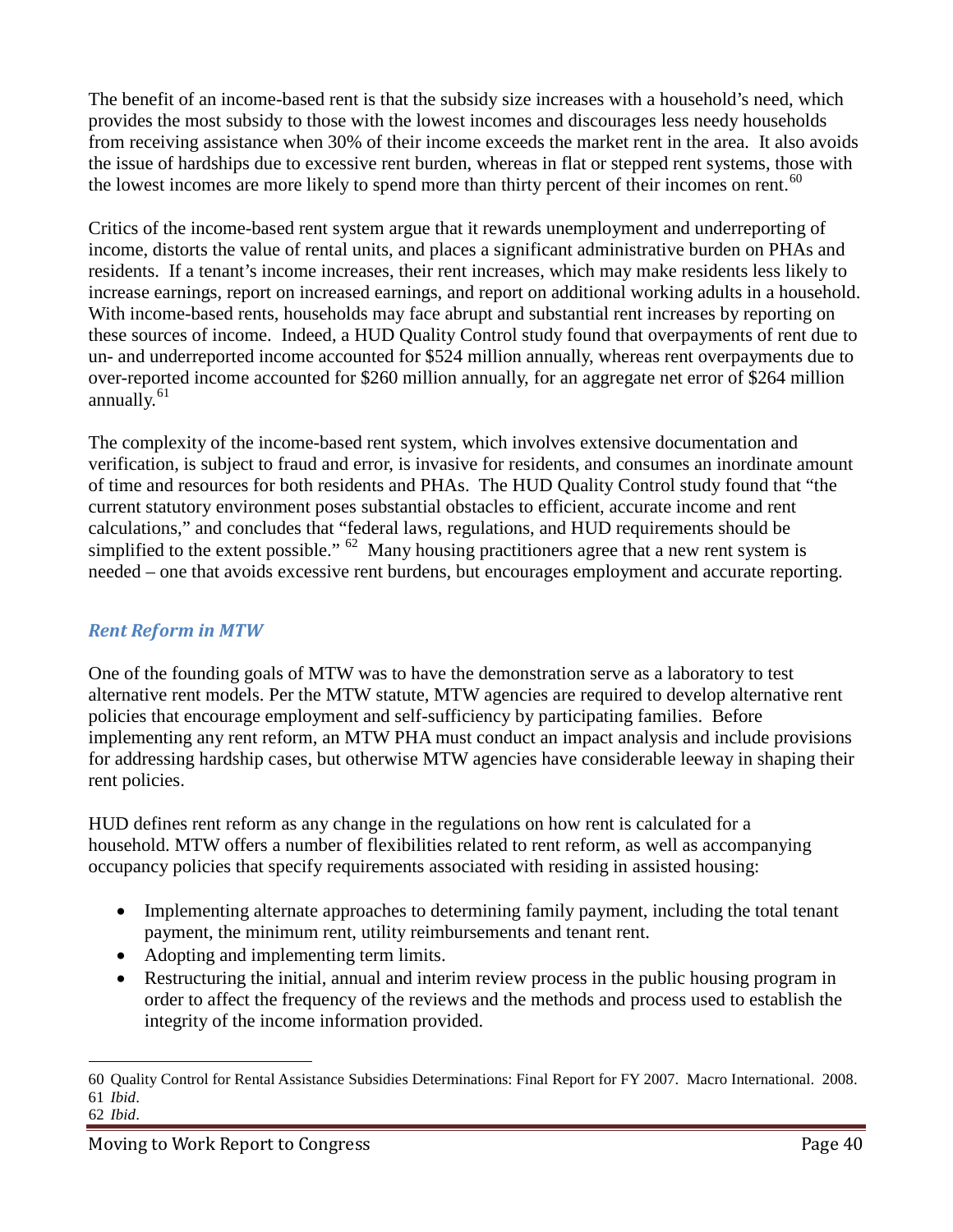- Defining, adopting and implementing alternate reexamination programs.
- Determining the term and content of Housing Assistance Payment (HAP) contracts to owners during the MTW demonstration. Any revised HAP contract must include language noting that the funding for the contract is subject to the availability of Appropriations.
- Determining alternate damage claim and/or vacancy loss policies and payment policies for occupied units.
- Adopting and implementing alternate reasonable policies to establish payment standards, rents or subsidy levels for tenant-based assistance.
- Determining alternate contract rents and increases and to determine the content of contract rental agreements.

These flexibilities have been combined in many ways, leading to as many unique approaches to rent as there are MTW agencies. The following examples, from the Cambridge Housing Authority, the Housing Authority of Tulare County, and the Lincoln Housing Authority, represent distinct approaches Each approach was shaped by specific community needs and was considered successful by the implementing agency.

# *Cambridge Housing Authority: Tiered Rents*

In developing a rent policy to encourage self-sufficiency, the Cambridge Housing Authority (CHA) focused on non-punitive incentives for savings that would encourage residents to work and reduce disincentives to misreport income and assets. In 2006, CHA implemented a tiered rent structure with a flat rent within income groups, set at 30 percent of adjusted income at the lower end of the income range for each group. As a resident's income moved higher within each group, the rent burden would thus decrease below 30 percent and the resident would be able to keep a higher share of income. Prior to implementation, CHA conducted an analysis which found that while 66 percent of households would pay lower rent under the new structure, the rent for some households would increase by over \$200. CHA temporarily capped the rent increases for these households to slow the transition to the new rent system. A \$50 minimum rent was also imposed in both the public housing and voucher programs and a 90-day limit on assistance was imposed on zero-income households. CHA paired these changes with a hardship review process and utility payment assistance.

Quadel Consulting Corporation conducted a benchmarking study to assess the outcomes of the rent simplification procedures in 2007. $^{63}$  While the study could not isolate the impact of rent simplification on resident earnings and self-sufficiency because of the lack of a control group, the study found that the new rent policy was not negatively impacting the residents' ability to pay rent, and many residents showed significant increases in earned income. In 2008, residents under the new rent simplification policy had average gross income increases of 7.5%, and average household employment income increases of 11.7%. It is unclear whether the reported earned income increases were due to actual increased earnings or to increased reporting. Regardless, the increased incomes led to an increase in tenant contributions to rent, which resulted in a 4% increase in the PHA's income from rent two years. In 2008, CHA administered a survey in which over half of public housing residents reported that rent simplification helped them save money to use for other monthly expenses, as increased earnings no longer led to immediate increases in rent.

 $\overline{a}$ 

<sup>63</sup> "Performance Benchmarking of the Rent Simplification Initiative in the Cambridge Housing Authority's Moving to Work Program*"* Quadel Consulting Corporation, May 2007.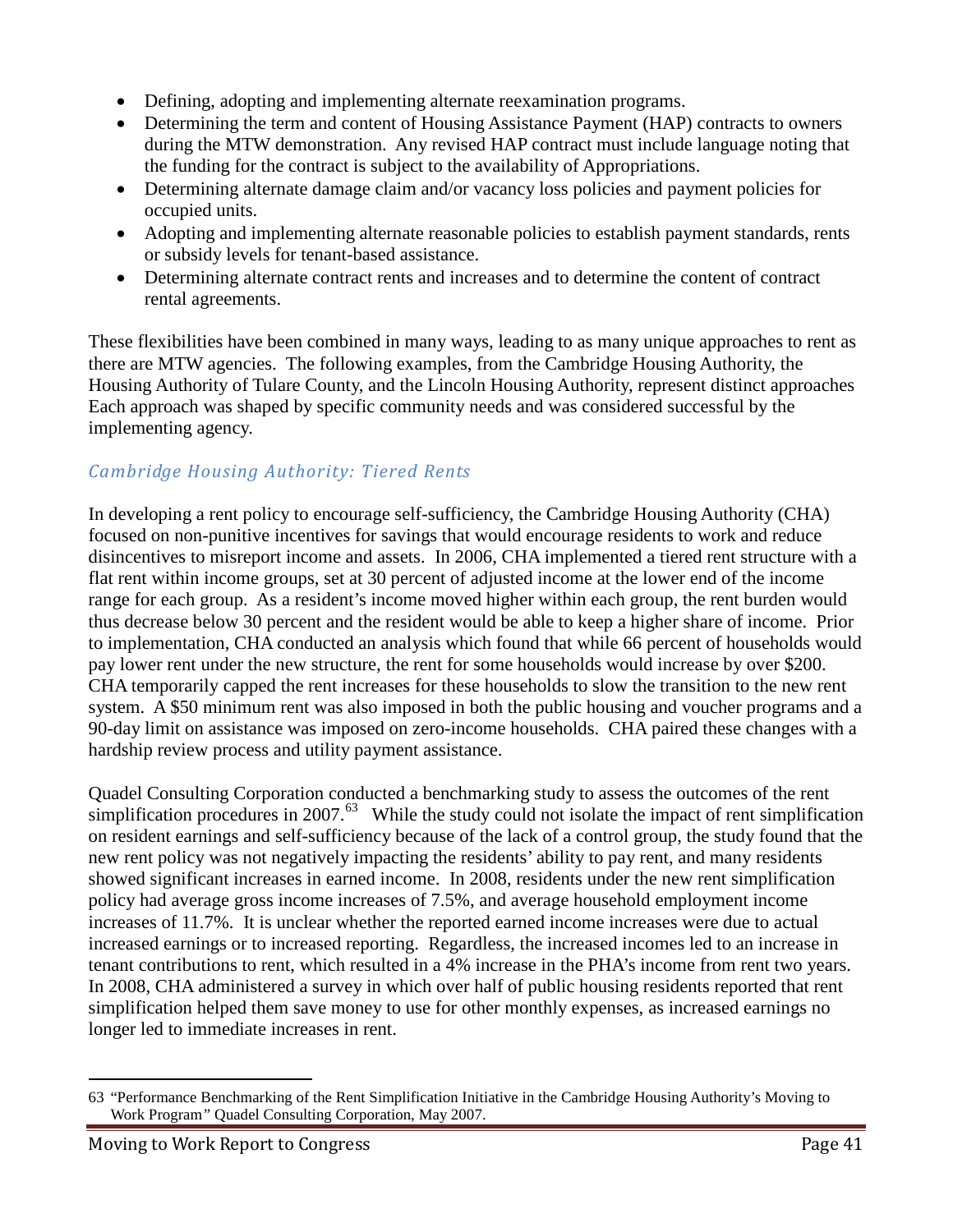A second goal of CHA's rent policy was to streamline operations and reduce administrative burden. CHA staff expressed the opinion that the process of income, asset and rent calculations was overly complicated and labor-intensive, and they sought to use the flexibilities afforded by MTW to eliminate and simplify certain processes. For instance, to reduce the administrative burden of factoring minor assets into rent calculations while allowing residents to keep more of their holdings, CHA chose to disregard assets under \$50,000. CHA also found interim income calculations to be extremely timeconsuming, but recognized that eliminating them entirely would negatively impact residents who experienced losses in income. As a solution, CHA limited interim income calculations to one per year for HCV residents and two per year for public housing residents.

In addition to measuring self-sufficiency outcomes, the Quadel study measured staff time saved as a result of the procedures. The study found that the average time to complete all measured activities for tenant recertification decreased by approximately 41 percent as a direct result of the rent reform. On the whole, rent simplification freed 41,236 staff minutes per year, which equates to roughly 687 staff hours or 85.9 business days. The table below shows the time saved as a result of rent simplification in both programs.

|                                          | <b>Pre-Rent</b>                                                                   | <b>Post-Rent</b>                                                                                                | <b>Administrative</b>                                       |
|------------------------------------------|-----------------------------------------------------------------------------------|-----------------------------------------------------------------------------------------------------------------|-------------------------------------------------------------|
|                                          | <b>Simplification</b>                                                             | <b>Simplification</b>                                                                                           | <b>Savings</b>                                              |
| <b>Public Housing Program</b>            | 1,699 recertifications x<br>25.64 minutes per<br>recertification $=$<br>726 hours | 850 recertifications x<br>14.89 minutes per<br>recertification $=$<br>211 hours                                 | 30,906 minutes<br>$= 515.1$ hours<br>$= 64.4$ business days |
| <b>Housing Choice Voucher</b><br>Program | 25.64 minutes per<br>recertification $=$<br>54,357 minutes                        | 2,120 recertifications x 2,218 recertifications x<br>19.85 minutes per<br>recertification $=$<br>44,027 minutes | 10,330 minutes<br>$= 172.2$ hours<br>$= 21.5$ business days |
| <b>TOTAL</b>                             | 97,919 minutes                                                                    | 56,685 minutes                                                                                                  | 41,236 minutes                                              |
|                                          | 16,232 hours                                                                      | 944 hours                                                                                                       | $= 687.3$ hours                                             |
|                                          | $204$ days                                                                        | $118 \text{ days}$                                                                                              | $= 85.9$ business days                                      |

#### **Administrative Savings from Rent Simplification<sup>64</sup>**

CHA's rent reform experience demonstrated that streamlining efforts benefited the agency significantly in terms of administrative time savings; the benefits to resident earnings were less conclusive but promising.

Though CHA was encouraged by the outcomes of its rent reform policy, the original policy was modified as unforeseen issues arose. For instance, the rent table used for elderly and disabled families resulted in a higher rent burden than anticipated, and the table was modified accordingly. Hardship provisions were also clarified in response to specific resident circumstances. CHA chose to implement rent reform in public housing before adopting a voucher rent policy, allowing staff to assess the impacts

 <sup>64</sup> FY 2007 Annual Report, Cambridge Housing Authority, 2008.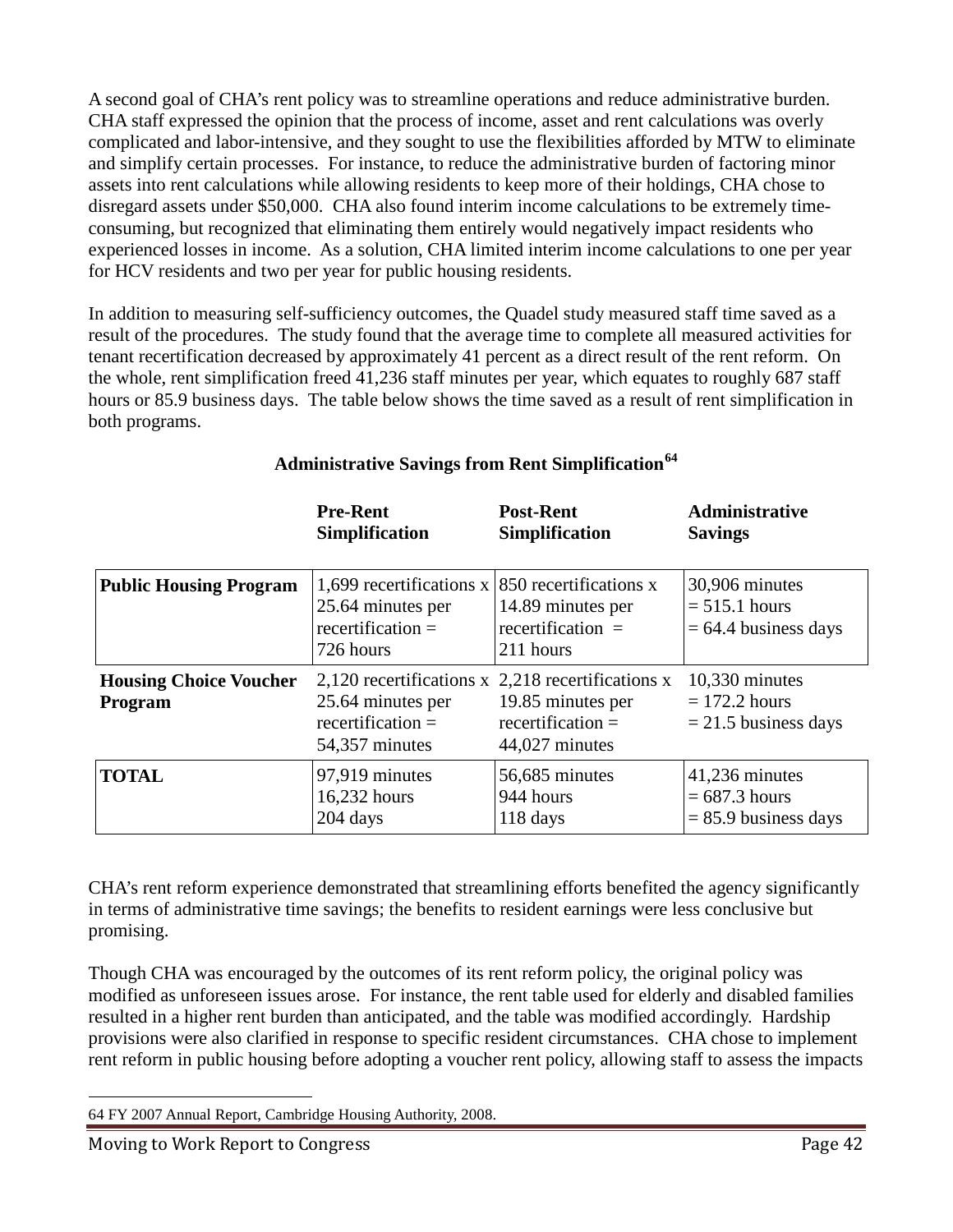before expanding the policy agency-wide. The ability to adapt to these circumstances has helped CHA advance towards its goals while preventing residents from being inordinately burdened as a result of participating in a rent demonstration.

#### *Housing Authority of Tulare County: Flat Rents with Time Limits*

The MTW demonstration began in the midst of a national debate about placing time limits on government assistance. The landmark 1996 Personal Responsibility and Work Opportunity Reconciliation Act established work requirements and a 5-year time limit on Temporary Assistance for Needy Families (TANF) benefits, influencing a wave of contemporary domestic policy programs and legislation. Accordingly, MTW agencies were given the flexibility to implement occupancy policies like time limits and work requirements.

Several housing authorities chose to establish time limits based on various motivations, including promoting greater self-sufficiency, stretching and more equitably distributing scarce resources by allowing more families to access housing assistance, and adding an element of fairness to the housing assistance selection process.<sup>65</sup> However, many residents were unable to become self-sufficient in the time allotted, whether it was several months or several years. The San Antonio Housing Authority, for instance, quickly learned that 90 days was not enough time for the chronically unemployed to find work, and longer developmental periods were needed, while the San Diego Housing Commission found that many families were not ready for self-sufficiency even at the end of five years.<sup>66</sup> Many time limits were scaled back or eliminated accordingly, and many of the agencies who implemented time limits awarded hardship exceptions so liberally that they never actually terminated housing for any residents. The Philadelphia Housing Authority, for instance, indicated in their FY 11 Annual MTW Plan that they would not be terminating assistance to any families because of the economic recession and the particularly high unemployment rate in Philadelphia.

The Housing Authority of Tulare County (HATC) has gone further than any other MTW agencies in implementing time limits. HATC sought to reflect its community's viewpoint that assisted housing is "temporary," and implemented a policy in which HATC non-elderly, non-disabled households become ineligible for assistance after five years or upon reaching 120% of area median income. The time limits were paired with a system of flat rents and subsidies based on unit size. HATC provides a temporary hardship provision that gives residents extensions on assistance until the hardship can be addressed. HATC does not provide case management services or direct supportive services, but does provide referrals to community service providers as well as financial services classes for residents. The goals of this arrangement included:

- Aligning with the new five-year limit on welfare assistance under TANF,
- Discouraging underreporting of income,
- Allowing residents to keep more of their earnings, and
- Giving more families access to assisted housing (the waiting list is currently close to 18,000 families).

HATC implemented its reforms in 1999 and began timing out residents in 2004; as of March 2010, HATC had terminated assistance for 1,434 families and has only received 73 hardship extension

 $\overline{a}$ 65 Study of Rents and Rent Flexibility: Analysis Report, Abt Associates, Inc., 2010

<sup>66</sup> Moving to Work Briefing, PWC Consulting, 2002.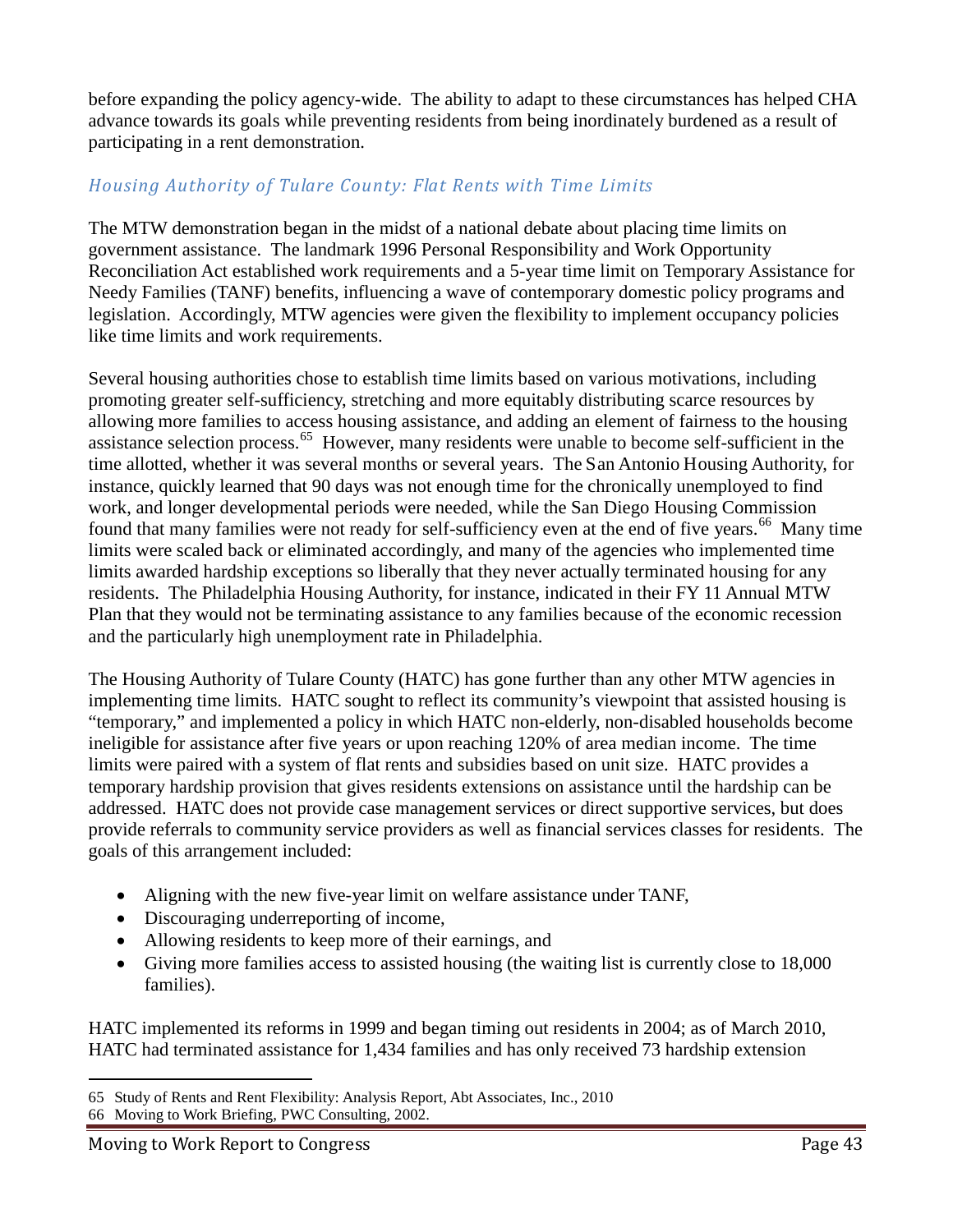requests, 51 of which were approved.<sup>67</sup> As of 2008, 69% of the families who reached the five year time limit successfully transitioned off of public housing assistance while 31% reapplied to HATC.<sup>68</sup>

HATC believes that this "carrot and stick approach" has allowed residents to increase their earnings without being penalized, and HATC has found that many families have used the earnings towards expenses like more reliable transportation and repairing bad credit scores. HATC reports that the residents participating in the MTW flat rent system have reported higher earnings than the HATC residents who remain on an income-based rent system,<sup>69</sup> and HATC has seen instances of reported incomes surging and families purchasing homes in the private rental market with no assistance from HATC.

An adverse consequence of HATC's system is that the flat rent structure has increased rent burden on residents. Under pre-MTW regulation, none of Tulare County's public housing residents and less than 3 percent of its voucher holders had rent burdens that exceeded 50 percent of income, but under the MTW system 7 percent of public housing residents and 11 percent of voucher holders contribute what classifies as an excessive rent burden – over 50 percent of their incomes in rent.<sup>70</sup>

On the whole, HATC staff believe that the flat rent/time limited assistance model works well in Tulare County because of the low cost of living, which makes it easier to find reasonably priced units and to transition from assisted housing to paying market rents. They do not believe the system would work well in an area with high housing costs, in which even residents who experienced substantial increases in income would still find difficulty transitioning to the private rental market.

#### *Lincoln Housing Authority: 27% Total Tenant Payment with Minimum Rent and Minimum Earned Income*

In developing its rent model, the Lincoln Housing Authority (LHA) sought to simplify rent calculations while demonstrating to residents that housing assistance is not a permanent entitlement. In 2008, LHA implemented a rent policy in which rent, or total tenant payment (TTP), is based on 27% of gross income with no adjustments. LHA paired this policy with a minimum rent, with the tenant paying the higher of \$25 or the 27% TTP minus a utility allowance. The requirement does not apply to households in which the head of household is elderly or disabled, and a hardship policy alleviates any steep increases in rent. While some agencies develop a hardship policy to be used only sparingly, three percent of voucher holders and near thirteen percent of public housing residents are under LHA's hardship provision.

LHA also includes a minimum amount of earned income when calculating a household's income, whether or not the residents are employed, which serves as a de facto work requirement. The amount is based on 25 hours per week of employment at the federal minimum wage for households with one working adult, and 40 hours per week for households with two. Exceptions are made for the elderly, disabled, students and caretakers, as well as those with illness or participants of approved self-

 $\overline{a}$ 67 Housing Authority of the County of Tulare. "Quarterly Moving to Work Statistics." April 8, 2010. http://www.hatc.net/Pdf/QuarterlyMTWStatistics.pdf.

<sup>68</sup> Promising Practices Report for the Housing Authority of the County of Tulare. U.S. Department of Housing and Urban Development. 2008.

<sup>69</sup> HATC began enrolling families in the MTW flat-rent/fixed-subsidy program in 1999. While all new tenants were required to enroll in the MTW program, existing tenants had the option to remain on the income-based program.

<sup>70</sup> Study of Rents and Rent Flexibility: Analysis Report, Abt Associates, Inc., 2010.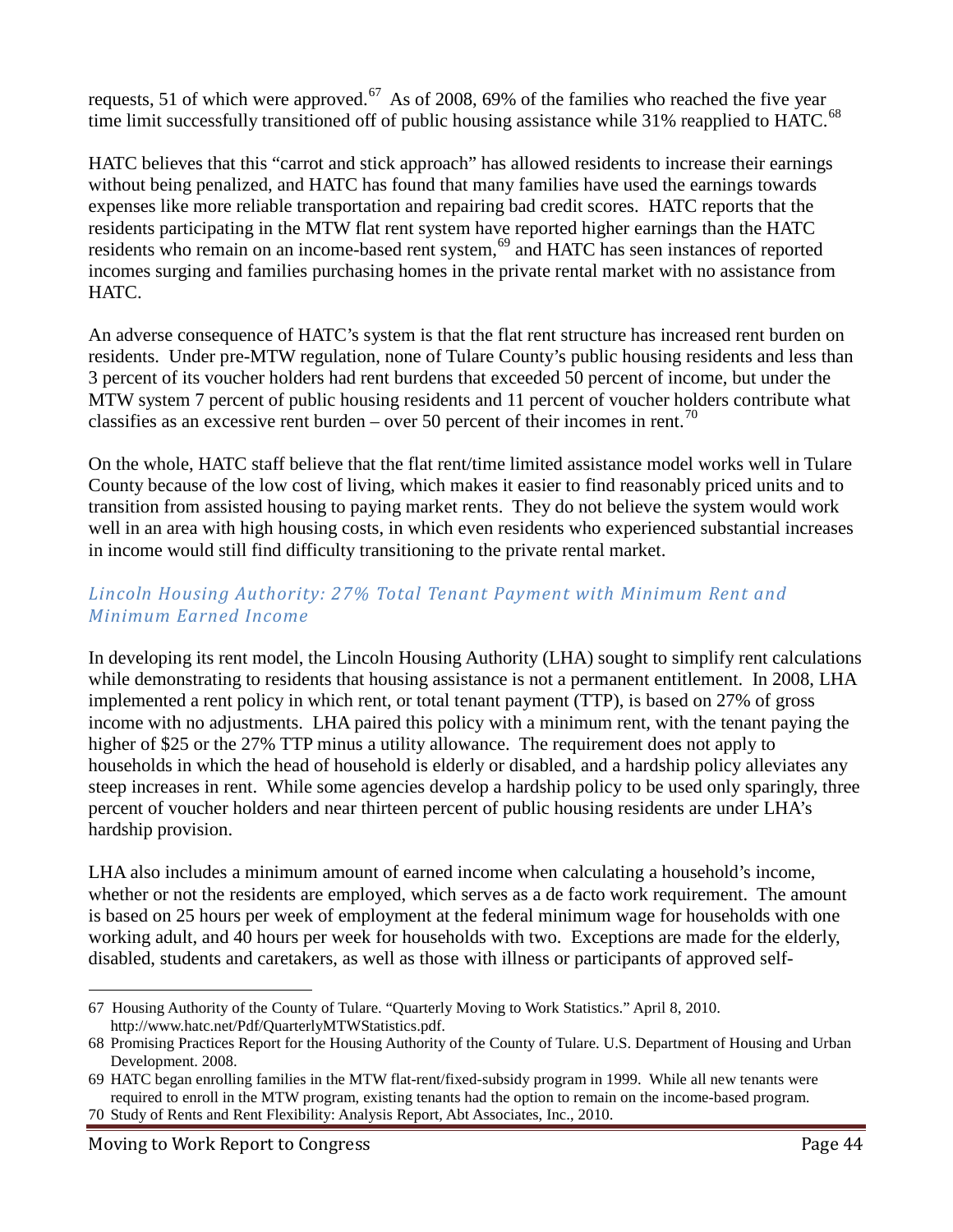sufficiency programs. However, LHA also requires residents to wait 90 days between decreases in income and decreases in rent, in hopes of encouraging residents to seek alternate employment immediately.

LHA staff believe that the pressure from the earned income requirement helps encourage families to be proactive about finding employment, but that this can only be replicated in communities with abundant employment opportunities and adequate services to residents secure employment. As of 2009, LHA indicated that more than 100 families have either successfully found employment or have made significant steps to seek employment since the implementation of the Minimum Earned Income requirement, and only four tenants had been terminated as a result of failure to pay. LHA also reported on a group of 28 public housing families who were paying the minimum rent in March 2009, and found that by May 2010, 20 were no longer paying the minimum rent. Sixteen families had increased their incomes above the level at which they would pay the minimum rent, and the other four had moved out of public housing. $71$ 

LHA staff also report that the TTP was positively received by tenants because of the simplicity of the calculation, which benefited housing authority staff as well. Residents can make better informed decisions about finances when they understand how their rent will be calculated, and voucher holders in particular can make more informed decisions when selecting units if they know how much subsidy they will receive. However, while LHA staff felt that MTW worked well for residents who had made a commitment to self-sufficiency, they felt it was less effective for those who were comfortable receiving public assistance. The latter group was able to find loopholes to avoid rent increases, such as abusing medical exemptions in order to avoid the work requirement.<sup>72</sup>

In addition to the self-sufficiency outcomes, LHA studied the effects of its rent calculation method by comparing caseloads among staff with caseloads that included both MTW and non-MTW families. The study found that calculating rent according to the 27 % TTP instead of the traditional rent determination method took an average of 30 percent less time than the traditional rent calculation method.

#### *Existing Research*

Widely varying alternative rent models have yielded promising results towards the goals of encouraging self-sufficiency and reducing administrative burden. The approaches of the Cambridge, Tulare County and Lincoln Housing Authorities offer a glimpse of the range of possibilities, and the experiences of other MTW PHAs further confirm the conclusion that alternative rent reforms may be more effective at encouraging self-sufficiency than the current rent model. However, while these approaches have local successes with implementation, the outcomes on families and the housing authorities are not well understood, and more research is needed before recommending a model to be applied to all PHAs. The following research lends further insight to the questions raised in the MTW demonstration.

 $\overline{a}$ 71 FY 2009 Annual Report, Lincoln Housing Authority, 2010.

<sup>72</sup> Moving to Work Briefing, PWC Consulting, 2002.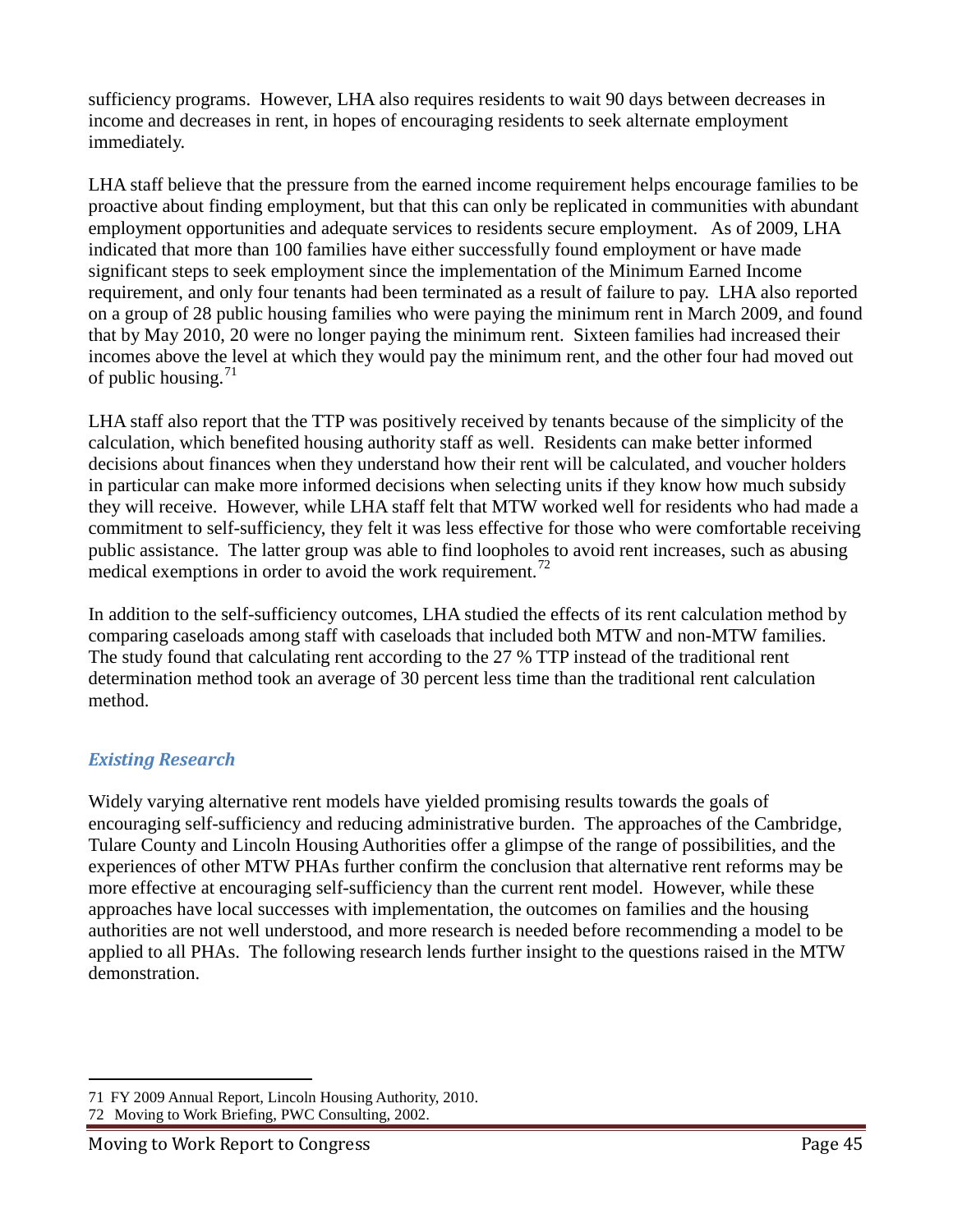#### *Abt Study of Rents and Rent Flexibility 73*

A 2010 rent study conducted by Abt Associates, Inc. examined the flat and stepped rent structures imposed at several MTW PHAs (including Cambridge and Tulare County). Though these agencies did not use a controlled study methodology, the study found that the residents 'employment rates at these sites far exceeded the average for PHAs. The Abt study concludes that non-income based rents would have a greater impact than income-based rents on increasing work effort, reducing underreporting of income and reducing administrative burden. The study suggested that a hybrid model – one that pairs a non-income based rent with incentives for higher-income households to leave public assistance – may be most promising. The study also confirms the positive impacts of rent reform on reducing an agency's administrative burden, providing results which, unlike self-sufficiency outcomes, are unambiguous and can be isolated to the specific reforms.

#### *Urban Institute Evaluation of MTW74*

The 2004 Urban Institute evaluation of MTW found that almost all agencies experimenting with rent reform saw increases in employment among their residents, though the conclusiveness of the evidence was often questionable. Several MTW PHAs reported that residents were maintaining employment longer and working longer hours, and fewer were quitting jobs in order to reduce rent amounts. The study did not find, however, a relationship between the these benefits and the type of rent reform implemented – whether it was an incentive or a punitive measure, a whole-scale rent reform or a set of smaller reforms. The only initiative that all of the agencies with positive results shared were that they had eliminated interim rent calculations between recertifications, which may reduce incentives for residents to quit their jobs or underreport income in order to secure a reduction in rent.

#### *Jobs-Plus Community Revitalization Initiative for Public Housing Families*

The Jobs-Plus Community Revitalization Initiative for Public Housing Families, a demonstration program that coincided with the early years of MTW and occupied several of the original authorized slots in the MTW demonstration, provides some of the most conclusive evidence of the impacts of rent reform on residents. The demonstration was implemented with a rigorous evaluation strategy and a third-party evaluator to administer the study.

Jobs-Plus sought to help residents find employment, increase incomes, and improve quality of life at selected distressed developments in five cities, two of which (Baltimore and Seattle) are current MTW agencies. The demonstration ran from 1998 to 2003 with three main components:

- Employment-related services: Providing instruction in job search skills, education, training and assistance with child care and transportation.
- Financial incentives to work: Implementing public housing rent rules at the participating site that allowed residents to keep more of their earnings.
- Community support for work: Fostering work-related information-sharing, peer support and mutual aid among residents in order to create a culture more conductive to employment.

 <sup>73</sup> Study of Rents and Rent Flexibility: Analysis Report, Abt Associates, Inc., 2010

<sup>74</sup> "Testing Public Housing Deregulation: A Summary Assessment of HUD's 'Moving to Work' Demonstration," Martin Abravanel, Robin Smith, Margery Turner, Elizabeth Cove, Laura Harris and Carlos Manjarrez, The Urban Institute, 2004. http://www.urban.org/UploadedPDF/311009\_TestingPublicHousingDeregulation.pdf.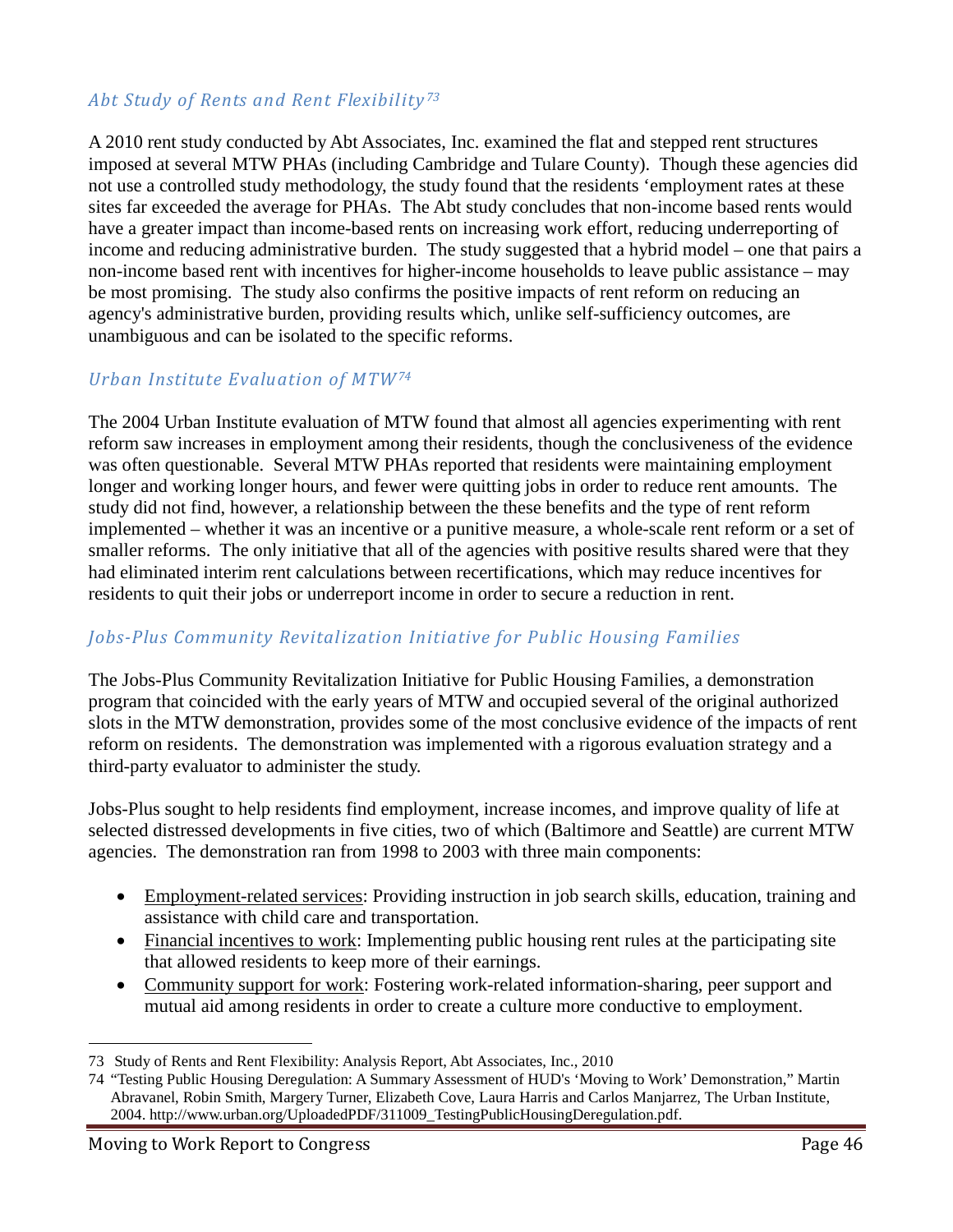At each agency in the demonstration, one development was randomly selected for implementation of Jobs-Plus, with a similar development established as a control group. Data on residents was collected from government agencies for up to six years prior and six years after Jobs-Plus was launched in 1998. MDRC completed a study of the program at its conclusion in 2005. <sup>75</sup> Significant findings include:

- Jobs-Plus programs markedly increased the earnings of residents compared to the control group when the program was fully implemented. At all five <sup>76</sup> sites combined, residents in Jobs-Plus sites had earnings that were an average of 6.2 percent higher than those at the control sites. At the three sites that had more fully-implemented programs, Jobs-Plus had an average earnings effect of 14 percent per year, and nearly 20 percent in the fourth year. There were increases in employment as well, but they were not as consistent as the increases in earnings.
- Jobs-Plus had positive earnings effects on a wide range of residents, with a particularly large effect on immigrant men.
- The increases in earnings did not lead to substantial changes in quality of life at the developments.

The participating agencies cited many challenges to implementation that in some cases significantly delayed the start of the program. Challenges included:

- Enlisting stakeholder support and fostering collaboration.
- Securing appropriate staffing to administer multiple new programs simultaneously.
- Adapting services to the local mix and circumstances of families.
- Convincing residents of the potential for success within the programs.
- Competing with other federal initiatives (like the HOPE VI Community Revitalization Initiative) at some sites, which made it difficult to isolate the effects of Jobs-Plus.

The study concluded that the Jobs-Plus model, if properly implemented, holds the potential to work in a variety of settings; the sites implementing the program covered large and smaller cities with different housing and labor markets. The study also suggested that critical components to success would be sustained commitment to the program from PHA management and staff, and involving resident representatives in planning and operating the program. However, it is difficult to determine which component of the Jobs-Plus program – whether the supportive services or the rent structure – contributed to the increases in earnings.

## *Policy Applications*

#### *Explore Ways to Streamline and Simplify the Rent Calculation Process*

The experiences of MTW PHAs have demonstrated that streamlining the rent calculation process may help alleviate administrative burden on housing authorities and residents without adversely impacting residents:

 <sup>75</sup> Promoting Work in Public Housing: The Effectiveness of Jobs Plus. Bloom, Howard, James Riccio and Nandita Verma, MDRC: 2005.

<sup>76</sup> Seattle was not included in the final evaluation results because the site selected as a control received HOPE VI funds during the demonstration.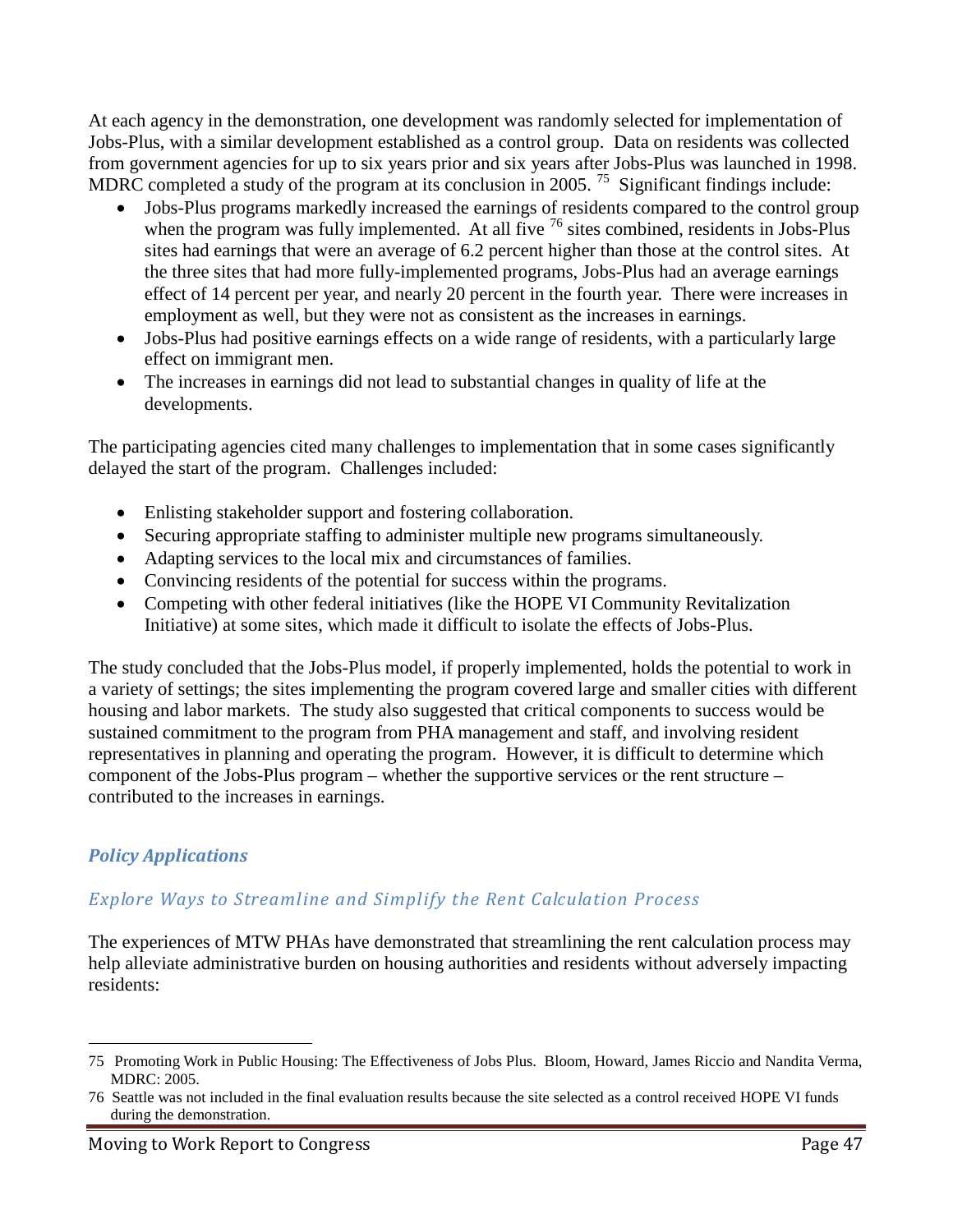• *Reducing recertification frequency for fixed-income households.* For elderly and disabled households living on fixed incomes, the only annual adjustment to income is typically the cost of living adjustment, which can be easily calculated by the PHA without administering the entire recertification process. MTW agencies have found that recertifying these households every two or three years, with only an automated cost of living adjustment in interim years, substantially reduces administrative burden.

HUD has already issued related guidance by requiring use of the Enterprise Income Verification (EIV) system in all assisted housing programs (including MTW). EIV has saved hundreds of thousands of federal dollars by increasing the accuracy and efficiency of income and rent determinations and reducing incidents of under- and unreported household income. Reducing recertifications for fixed-income households would allow PHAs to further realize the benefits of automating income recertifications where possible.

- *Eliminating or simplifying the earned income deduction.* The current disregard policy<sup>77</sup> has imposed a significant administrative and financial burden on agencies that attempt to implement it. MTW agencies have found that income exclusion policies that encourage self-sufficiency can be simplified while keeping the original goals in-tact in order to prevent unnecessary burden on the PHA and residents.
- *Ignoring some or all of asset income.* Asset income refers to non-earned income, such as interest, dividends, or income derived from other investments. These sums are small, if they exist at all, and are extremely difficult to verify in a timely and cost effective way. The exclusion or limitation of asset income in tenant rent calculations allows agencies to save considerable time and labor costs without significantly altering the amount of rental income they receive from residents.
- *Replacing medical and child care deductions with a standard deduction.* These deductions require extensive documentation and verification, which is time-consuming and labor-intensive for PHAs and residents, and often provide only minimal savings for the tenant. A standard deduction set at a sufficient level and coupled with a hardship policy potentially reduces or eliminates the need for obtaining this documentation.

## *Further Explore Alternative Approaches to Rent Calculation*

MTW has shown that alternative rent structures may have positive self-sufficiency outcomes for residents. However, changing the system without adequate research could have widespread unintended consequences that may negatively impact residents. While MTW agencies have begun experimenting with alternative rent policies, their evaluations lack a controlled study design to isolate the effects of the rent reforms. Moreover, when MTW was implemented, a strong economy and the new TANF program, with time limits, work requirements and other self-sufficiency incentives, created an environment conducive to employment. These conditions may be responsible for many of the positive employment outcomes for the residents in MTW programs, and the impacts of employment incentives in a more troubled economy remain to be seen.

Because the rent reforms implemented under MTW vary greatly and were not implemented with a

77 24 CFR 960.255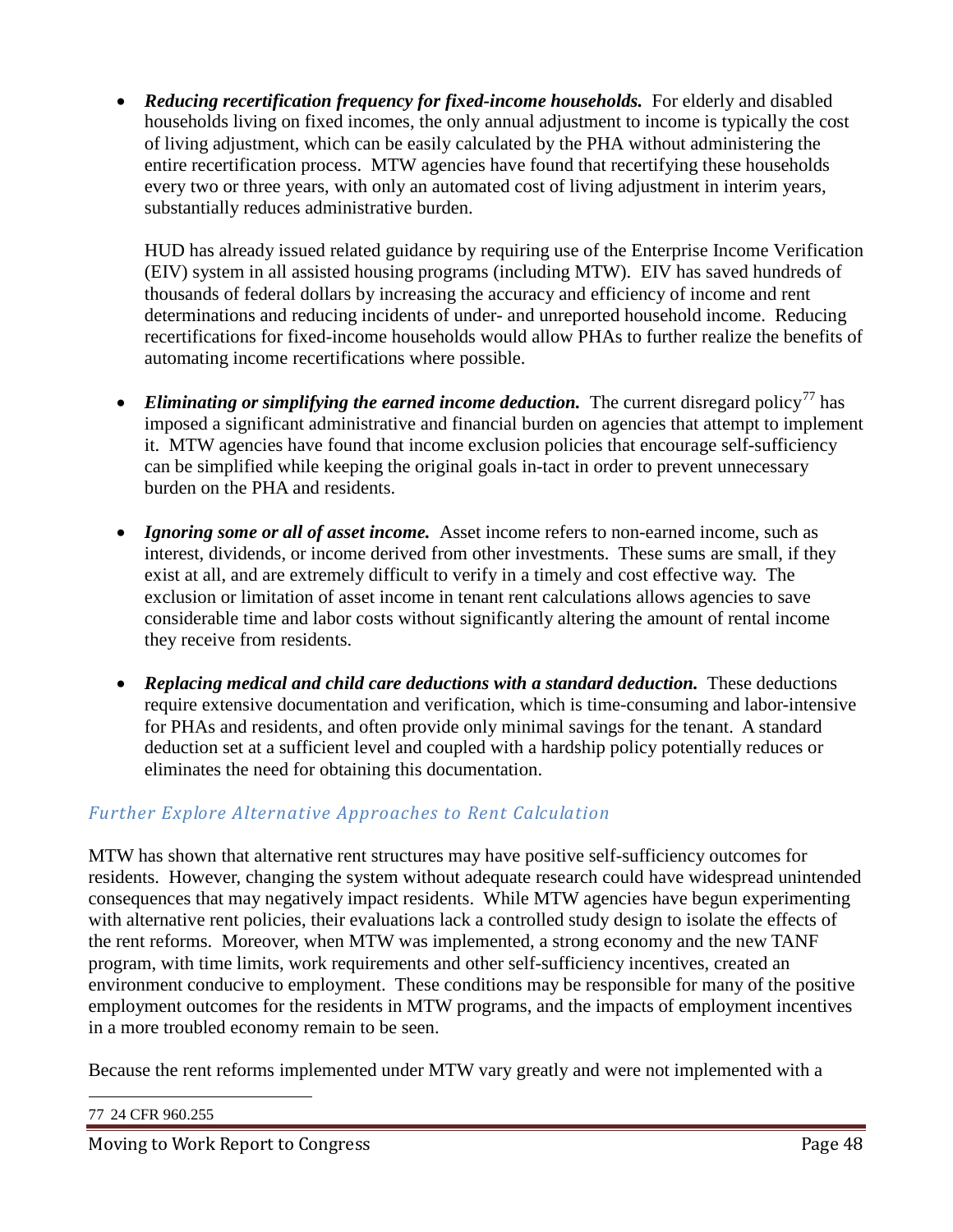controlled experimental methodology, further exploration is needed to determine which aspects of these rent reforms can be readily applied to all PHAs. Research suggests that a hybrid rent structure, which combines streamlining efforts with a form of flat rent and a form of income-based rent, may be most promising. These models have the potential to better encourage self-sufficiency in residents and produce much-needed cost-savings in the administration of public housing and Housing Choice Voucher programs. The Cambridge Housing Authority's tiered rents approach, in which a flat rent is set at 30 percent of adjusted income at the lower end of each of several income bands, is an example of this model.

The HUD Office of Policy Development and Research is planning to conduct a randomized controlled experiment to test hybrid approaches, which will help lend more concrete evidence to the debate surrounding rent reform. Any potential rent model should attempt to encourage self-sufficiency and accurate reporting of income, but also ensure that tenants are not unduly burdened.

Even with further research, however, it may be difficult to determine one single rent structure that functions effectively in all housing authorities. Providing housing authorities with a limited menu of rent flexibilities, such as flat rents, tiered rents, percent-of-income rents or a combination thereof, all with protections to limit resident burden, could allow PHAs to better adapt their rent structures to their communities.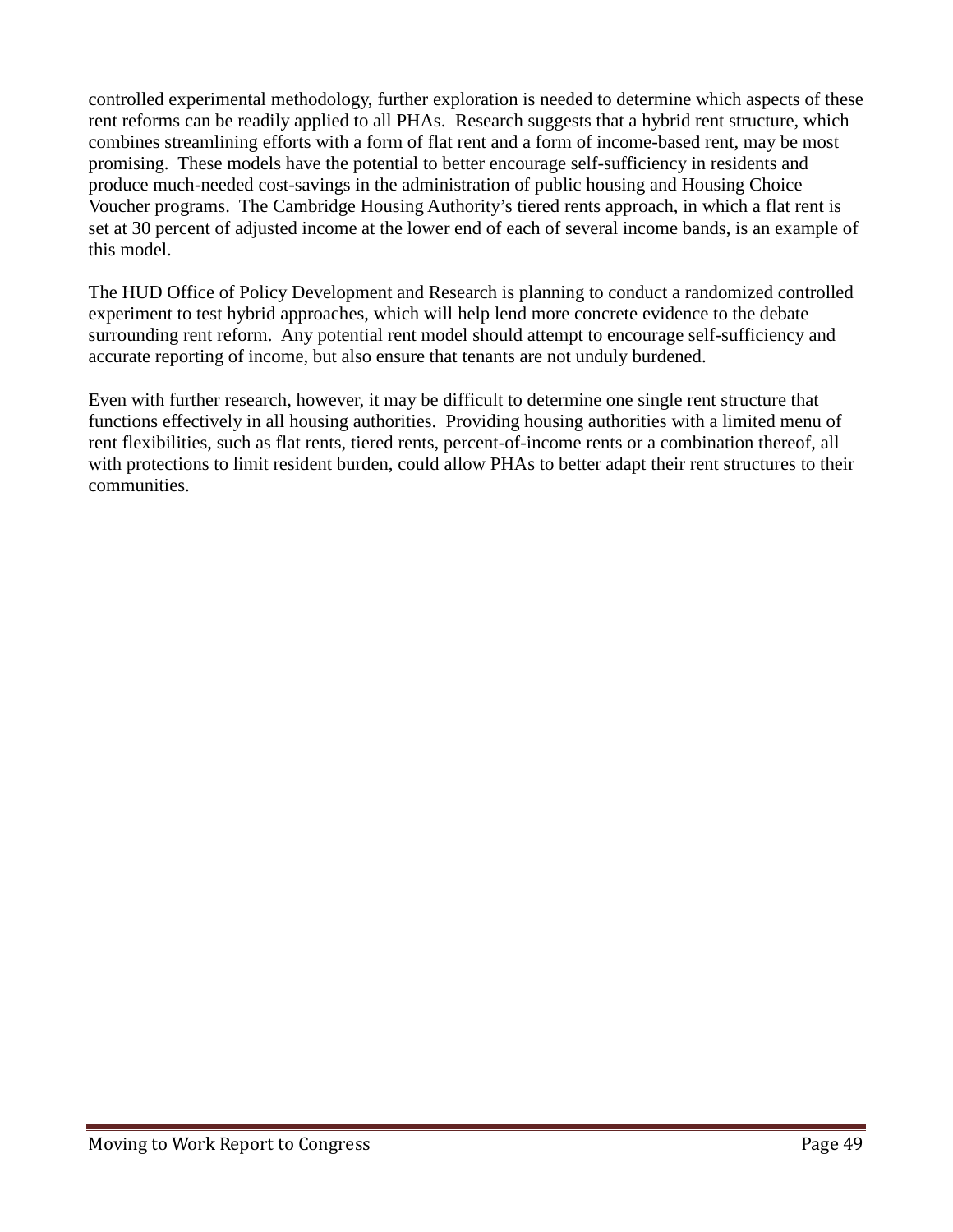# *Self-sufficiency, Supportive Services and Service-Enriched Housing*

All public housing authorities are authorized to provide or facilitate various social services that encourage residents to become less dependent on rental assistance, using funding provided through several HUD programs and in cooperation with local providers. However, since the PHA's primary role is to administer housing subsidy, there are limited resources available to PHAs to provide direct services.

MTW allows PHAs to structure more comprehensive approaches to encouraging self-sufficiency among residents, leveraging local resources and building stronger partnerships without using additional federal funds. In addition to implementing innovative self-sufficiency programs, many MTW agencies have taken steps to encourage self-sufficiency among groups outside of their traditionally served populations by providing service-enriched housing for homeless and other special-needs populations.

#### *Providing Resident Services Outside of MTW*

The PHA's role in providing services is typically limited for PHAs outside of the MTW designation. Two PIH programs are primarily responsible for facilitating services for residents – the Family Selfsufficiency (FSS) program and the Resident Opportunity and Self-Sufficiency (ROSS) program. The public housing operating fund also allows for the use of public housing units for resident services, resident organization offices, and related activities, such as self-sufficiency and anti-crime initiatives,<sup>78</sup> and for use of operating funds to fund program coordinators and other costs in accordance with HUD's self-sufficiency programs.<sup>79</sup> The HOPE VI program funds Community and Supportive Services (CSS) technical assistant providers to help coordinate resident and case management services at all HOPE VI sites, but the services are limited to these developments.

Most resident services funding provided by HUD, including ROSS, FSS and HOPE VI CSS, do not pay for services directly, but instead to hire service coordinators who manage self-sufficiency activities within the PHA or to refer residents to other nonprofit groups or local government in the area. The service coordinators ensure that residents have access to local services and manage the relationships between the PHA and these providers, but the provision of direct services is limited by the scope and funding of these programs. These services in isolation are not sufficient to meet the needs of many participating families.

#### *Encouraging Self-Sufficiency in MTW*

As specified in the MTW statute, MTW PHAs are tasked with devising programs, policies, and activities that would encourage greater self-sufficiency in their residents, and MTW PHAs have at their disposal flexibilities that allow them to provide more services to more families. Perhaps the most important flexibility is the ability to combine federal funds, which allows MTW PHAs to 'create' funding by streamlining administrative activities and using the resources previously needed for administratively burdensome requirements towards the provision of services. As a result, MTW PHAs

78 CFR 990.145(a)(2) 79 CFR 990.190(a)

 $\overline{a}$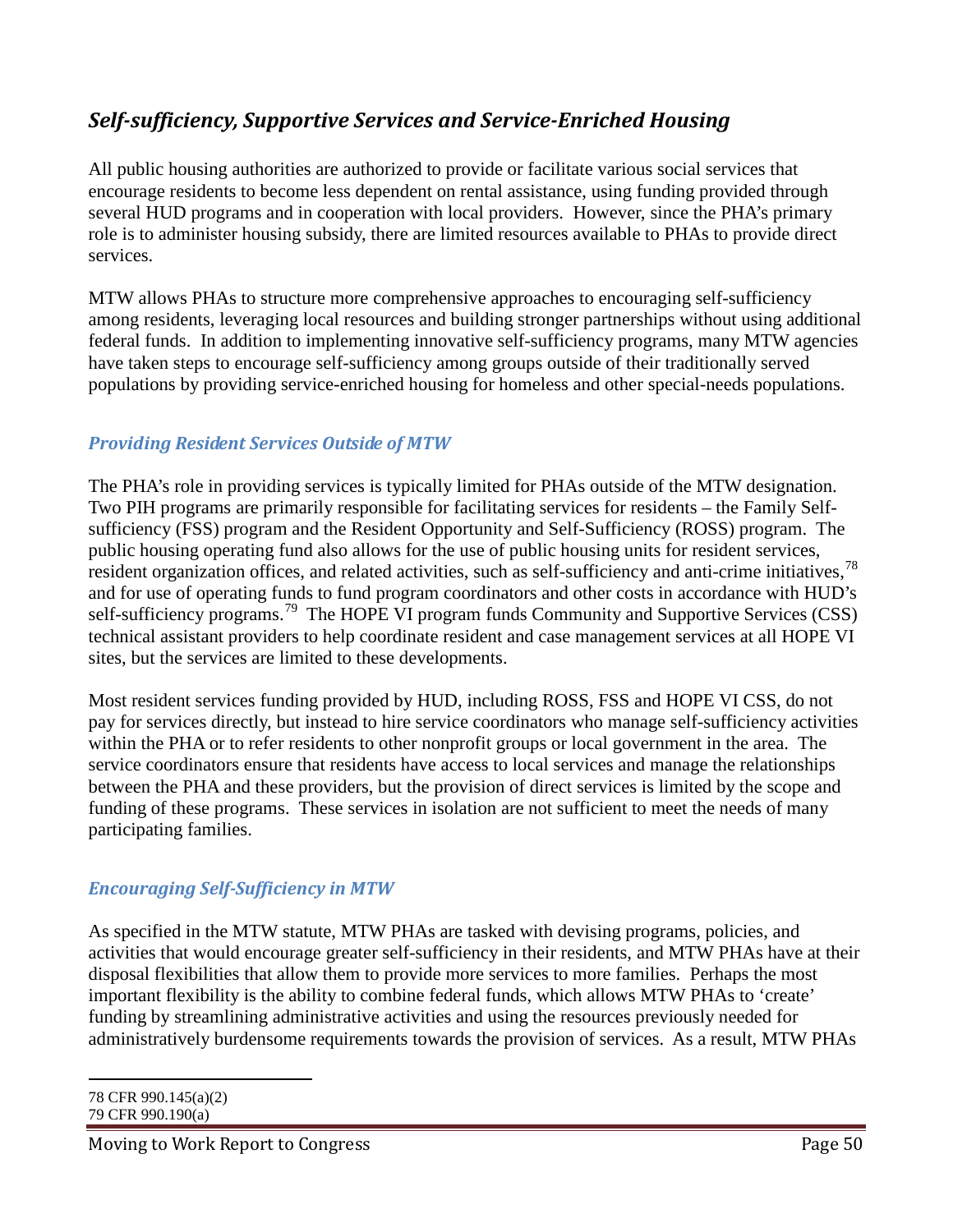have been able to think holistically about how to enable their residents to reduce and eventually eliminate their need for rental assistance.

With merged funds and streamlined activities, there is also more flexibility to stretch beyond traditional program administration. PHAs can be stronger partners to community organizations with MTW because of the leveraging potential that funding flexibility provides and because MTW agencies can provide housing units or vouchers for a partner to manage as service-enriched housing. MTW agencies are also permitted to partner with community organizations to deliver services in ways that including partnering with non-profit and for-profit entities in ways that "reflect the implementation of less restrictive regulatory requirements.<sup>"80</sup> Because MTW allows PHAs to work more closely with local service providers, the provision of services under MTW has become better tailored to the community and made better use of local and PHA resources.

The benefits of this holistic approach are confirmed by the outcomes of the Jobs-Plus demonstration, which ran from 1998 through 2003. Jobs-Plus attempted to deliver an "employment and training program within public housing developments to all working-age, nondisabled residents<sup>"81</sup> in six selected PHAs; two of these PHAs (Baltimore and Seattle) are MTW agencies as well. The demonstration paired supportive services with a rent structure to encourage self-sufficiency, and the results of the semi-controlled study found that the holistic Jobs-Plus approach resulted in an increase in resident participants' average annual earnings by  $6.2$  percent.<sup>82</sup>

MTW PHAs can enact programs similar to FSS and ROSS, but because of their flexibilities, these PHAs do not necessarily have to administer their self-sufficiency programs and policies under these program regulations.<sup>83</sup> Often, the FSS and ROSS programs have served as a general model for MTW self-sufficiency measures, but MTW PHAs have largely taken steps outside of the bounds of these programs to engender self-sufficiency through a combination of service provision, rent rule policy changes, work and self-sufficiency program participation requirements, and time limits.<sup>84</sup>

#### *Massachusetts Department of Housing and Community Development – Self-Sufficiency Voucher Pilot Program*

The Massachusetts Department of Housing and Community Development (MADHCD) implemented as part of its original MTW program two boutique voucher programs that paired housing with supportive services. MADHCD uses its MTW flexibility to provide shallow rental subsidies to two non-profit providers who administer the subsidies along with services catered towards the eligible populations. Residents are required to have been working for at least three months in order to be eligible, must continue to work while they receive the subsidy, and are subject to time limits on their assistance. In return, MADHCD and its non-profit partners provide case management services, budgeting and other financial literacy training, and a 'supports budget' that each family could access for approved self-sufficiency activities. Families in this program have the option of depositing any of the rental stipend not used towards rent into an escrow account. MADHCD found that as the program

 $\overline{a}$ 

<sup>80</sup> Standard MTW Agreement, Attachment C, Section (B)(2)

<sup>81</sup> "Promoting Work in Public Housing: The Effectiveness of Jobs-Plus," MDRC, 2005.

<sup>82</sup> *Ibid*.

<sup>83</sup> If an MTW agency receives any funds for the provision of services or other special purposes, the terms of participation attached to the funding source override MTW flexibilities where conflicts exist.

<sup>84</sup> Any funds for supportive services received through a competition must be used in accordance with the guidelines outlined in the competition NOFA, regardless of MTW designation.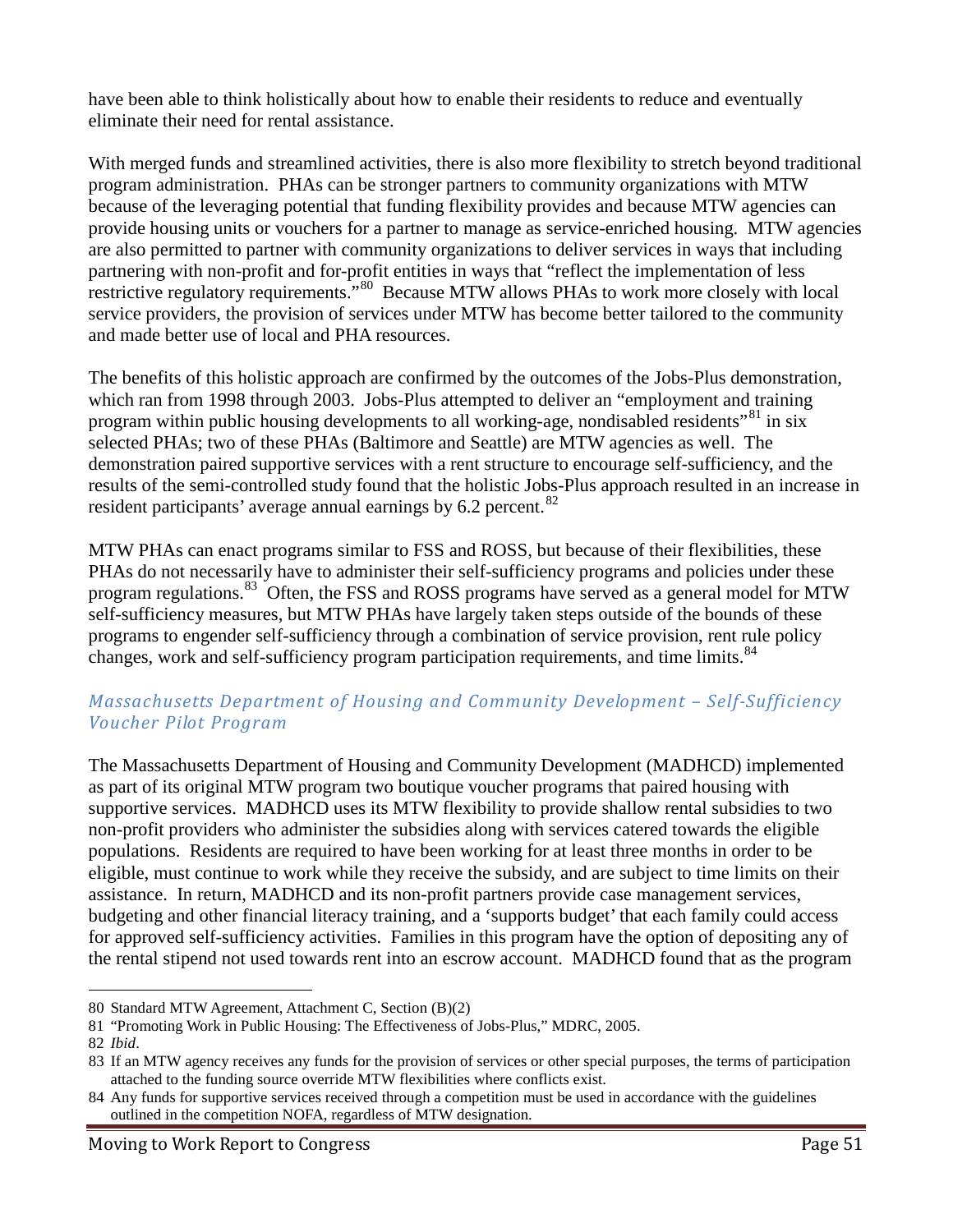went on, families were using less of their stipend towards rent and more towards the escrow account, and were thus better positioned to remain self-sufficient upon graduation from the program.

### *Oakland Housing Authority: Prison Reentry and Family Unification Housing*

The Oakland Housing Authority (OHA) used MTW flexibilities related to administering transitional and conditional housing, providing funds directly to third-party partners and combining MTW funds to fill specific unmet need in the community. As part of OHA's MOMS Program, OHA provides housing assistance for mothers returning from prison to reunite with their children. In partnership with OHA, the local sheriff's department provides supportive services to facilitate prisoner reentry and family unification. Without MTW, OHA would be limited in its capacity to provide the service-enriched for this special-needs population, while the sheriff's department would be limited in its capacity to provide housing.

#### *Philadelphia Housing Authority: Partnerships and the Family Economic Development Action Plan*

Voucher holders at the Philadelphia Housing Authority (PHA) are subject to a seven-year time limit on their assistance. Though PHA suspended enforcement of the time limits in FY 2011 because of the economic recession, PHA already has in place a self-sufficiency requirement an extensive network of supportive services to help ensure that residents can transition off of housing assistance in the time allotted. All voucher holders must participate in self-sufficiency activities, the extent of which is dependent on their income and employment status, with more intensive efforts geared towards families who receive Temporary Assistance for Needy Families (TANF) or have zero income.

To support residents in achieving their self-sufficiency goals, PHA enlisted the help and partnerships of local nonprofit and governmental organizations to assist residents, accomplished through direct services and referrals to a network of PHA community partners with proven track records in employment, training and the provision of outcome-oriented supported services. Using its MTW funding flexibility, PHA administers a Family Self- Sufficiency office where residents can access employment, training and supportive service programs such as Pre-Apprenticeship Training, homeownership counseling and Section 3 jobs. There are five community-based offices located throughout the city to provide resources and case support for residents, as well as a Community Partner office for residents to receive similar support.<sup>85</sup>

#### *Supportive and Transitional Housing*

For high-risk populations, such as chronically homeless persons and families, the needs are often too great to be met only by a PHA providing rental assistance. Programs to assist homeless persons are mostly provided through other governmental or nonprofit entities which are unable to provide continued housing assistance once a family 'moves through' the immediate need of temporary shelter.

When homelessness began to enter the national policy consciousness in the 1980s, most housing or services for the homeless took the form of emergency shelters, but it became clear through years of practice that the emergency shelter system did not enable homeless persons to leave permanently their

 <sup>85</sup> FY 2011 Annual Plan, Philadelphia Housing Authority, 2010.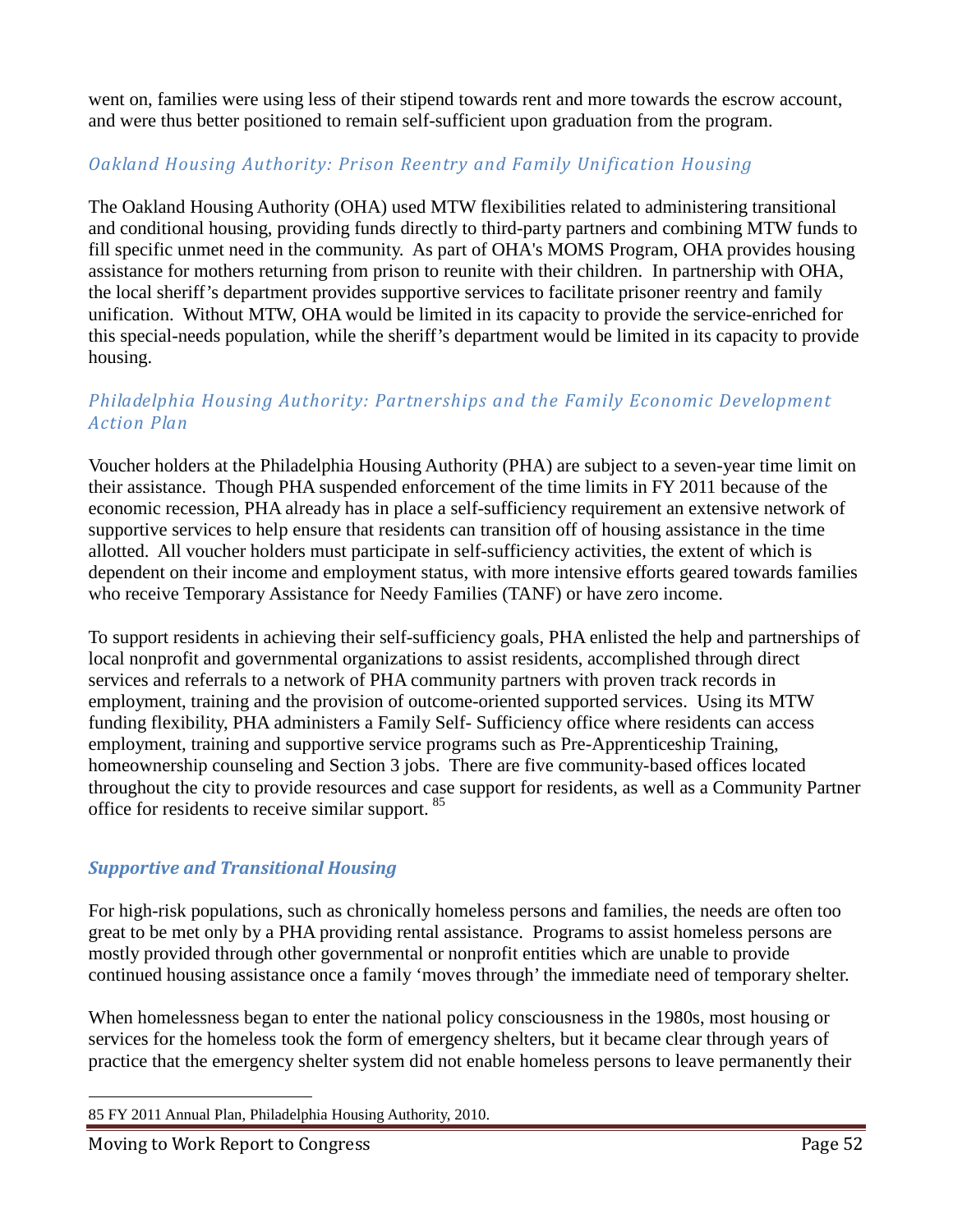homeless status.<sup>86</sup> PHAs, on the other hand, provide housing assistance to residents who are able to meet the terms of a lease for at least twelve months; many chronically homeless individuals are unable to do so.

Transitional housing has become a solution to assist homeless families along the full continuum from homelessness to self-sufficiency. Transitional housing works to counter reentry into homelessness by providing a service enriched living environment tailored to these homeless populations. Entrants often have a number of health and mental issues, such as substance abuse, HIV/AIDS status, criminal records, disabilities, and no experience of working for pay.<sup>87</sup>

Through greater financial flexibility and opportunities to form community partnerships, MTW PHAs can further expand the traditional realm of assistance and services provided into helping chronically homeless individuals/families, a population that traditionally needs intense service interventions in order to successfully acclimate to living in mainstream society/housing. MTW agencies are also permitted to "develop and adopt new short-term transitional housing programs… with supportive services in one or more buildings in collaboration with local community-based organizations and government agencies." <sup>88</sup> While non-MTW agencies can institute a homeless preference for admissions, they are unable to provide the long-term service-enriched housing that many homeless families require in order to become self-sufficient.

## *King County Housing Authority: Self-sufficiency and Serving Homeless Persons*

The King County Housing Authority (KCHA) has been a leader in leveraging community resources to provide supportive services and service-enriched housing that fills unmet needs in its community.

Through MTW program flexibility, KCHA has been able to expand beyond the traditional role of a PHA and has begun to "strengthen its role as the safety net for homeless and special needs populations."<sup>89</sup> This is accomplished in part through new partnerships with "local public and behavioral health care systems" that ensure "chronically homeless and mentally-ill households have access to permanent, supportive service-enriched housing in which they can stabilize and grow."<sup>90</sup>

These populations do not traditionally meet the admissions requirements for traditional rental assistance programs like public housing or HCV and "often have a demand for supportive services that are not available at standard apartment complexes."<sup>91</sup> To counter this imbalance, KCHA began linking its vouchers to housing units (project-basing formerly tenant-based HCV vouchers) to provide a space where these services may be fully implemented. Because of MTW flexibilities, KCHA did not have to proceed through a competitive process to select the units, nor did the units have to be reviewed by HUD.

KCHA operates several programs intended for these purposes, but two prominent examples are the Sound Families Program and the South King County Housing First Pilot. The Sound Families

 $\overline{a}$ 

<sup>86</sup> Characteristics of Transitional Housing for Homeless Families, Martha R. Burt, The Urban Institute, 2006. 87 *Ibid*.

<sup>88</sup> Standard MTW Agreement, Attachment C, Section B(4).

<sup>89</sup> FY 2010 MTW Annual Plan, King County Housing Authority, 2010.

<sup>90</sup> *Ibid*.

<sup>91</sup> Promising Practices Report for the King County Housing Authority, U.S. Department of Housing and Urban Development, 2008.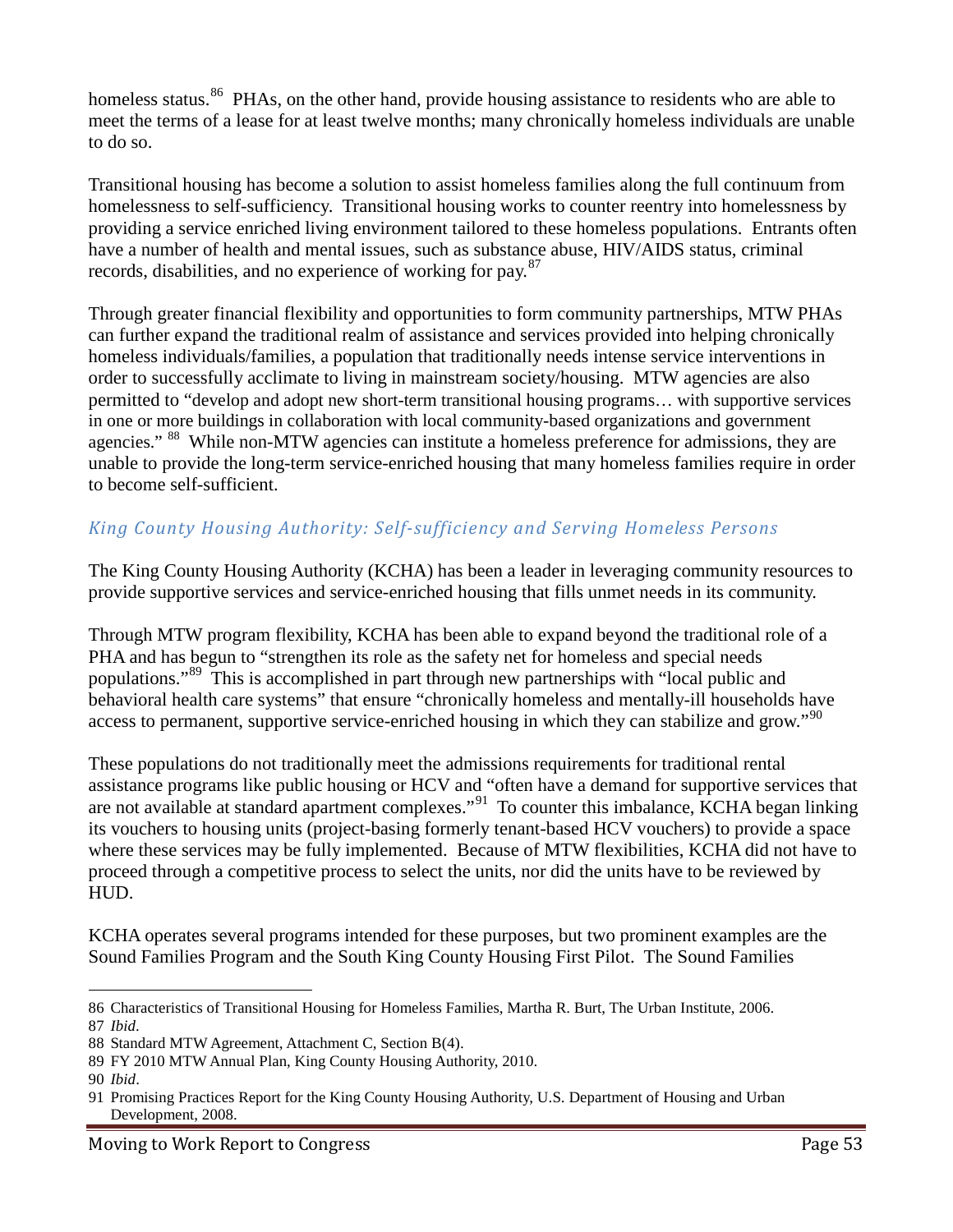Program, supported by a large grant from the Bill & Melinda Gates Foundation, is intended to help families who may not otherwise be eligible for traditional housing assistance. Combined with the flexibilities afforded under MTW for the KCHA, the Sound Families Program enables the placement of families into project-based voucher units where they "receive targeted support and training."<sup>92</sup> Once the families graduate from the program, they are given a tenant-based voucher, allowing them to move to a unit of their choosing. As of November 2007, there were 177 units enrolled in this program; families are assisted with activities such as grocery shopping and house cleaning, medication management, transportation to appointments, and tenancy support.

The South King County Housing First Pilot operates in a similar way, but KCHA has partnered with the King County Department of Community and Human Services and the United Way to assist in this program. Twenty-five units were allocated to implement the 'housing first' approach to serving homeless families, which "is premised on the belief that vulnerable and at-risk homeless families are more responsive to interventions and social services support after they are in their own housing, rather than while living in temporary/transitional facilities or housing programs."<sup>93</sup> KCHA funding is combined with other local funding to run the facility; KCHA is only tasked with performing a rent reasonableness assessment of the units.

#### *Policy Applications*

Although resident services are provided through optional programs available to all PHAs, MTW flexibilities allow PHAs to design and implement programs that better fit their residents and the surrounding community. These programs have shown to be feasible in terms of functioning; although clear, definitive evidence regarding their effectiveness is not currently attainable, it is clear that these MTW PHAs have developed holistic self-sufficiency programs to serve special needs and high-risk populations such as homeless families, immigrants, and other groups that may not be as responsive to the traditional rental assistance model, without the provision of services.

MTW agencies have shown that the ability to combine funds and to go beyond traditional models of resident services can allow PHAs to more effectively encourage self-sufficiency by:

- *Building stronger partnerships with other community organizations.* As a result of their funding flexibility and leveraging ability, MTW PHAs have an enhanced ability to collaborate with local community partners to formulate precise, tailored self-sufficiency programs that most effectively serve their local needs. MTW agencies can leverage their funding flexibility to supplement housing authority resources with community resources, ultimately providing more comprehensive services for residents.
- *Developing local self-sufficiency programs.* Although the current HUD self-sufficiency programs have shown signs of success, they are limited in funding and scope and provide a uniform approach to serving many distinct communities. MTW PHAs have developed ways to better incentivize self-sufficiency in residents by tailoring their self-sufficiency activities to their individual communities.

 <sup>92</sup> Promising Practices Report for the King County Housing Authority, U.S. Department of Housing and Urban Development, 2008.

<sup>93</sup> "The Problem: Ending and Preventing Family Homelessness," Beyond Shelter. http://www.beyondshelter.org/aaa\_initiatives/ending\_homelessness.shtml.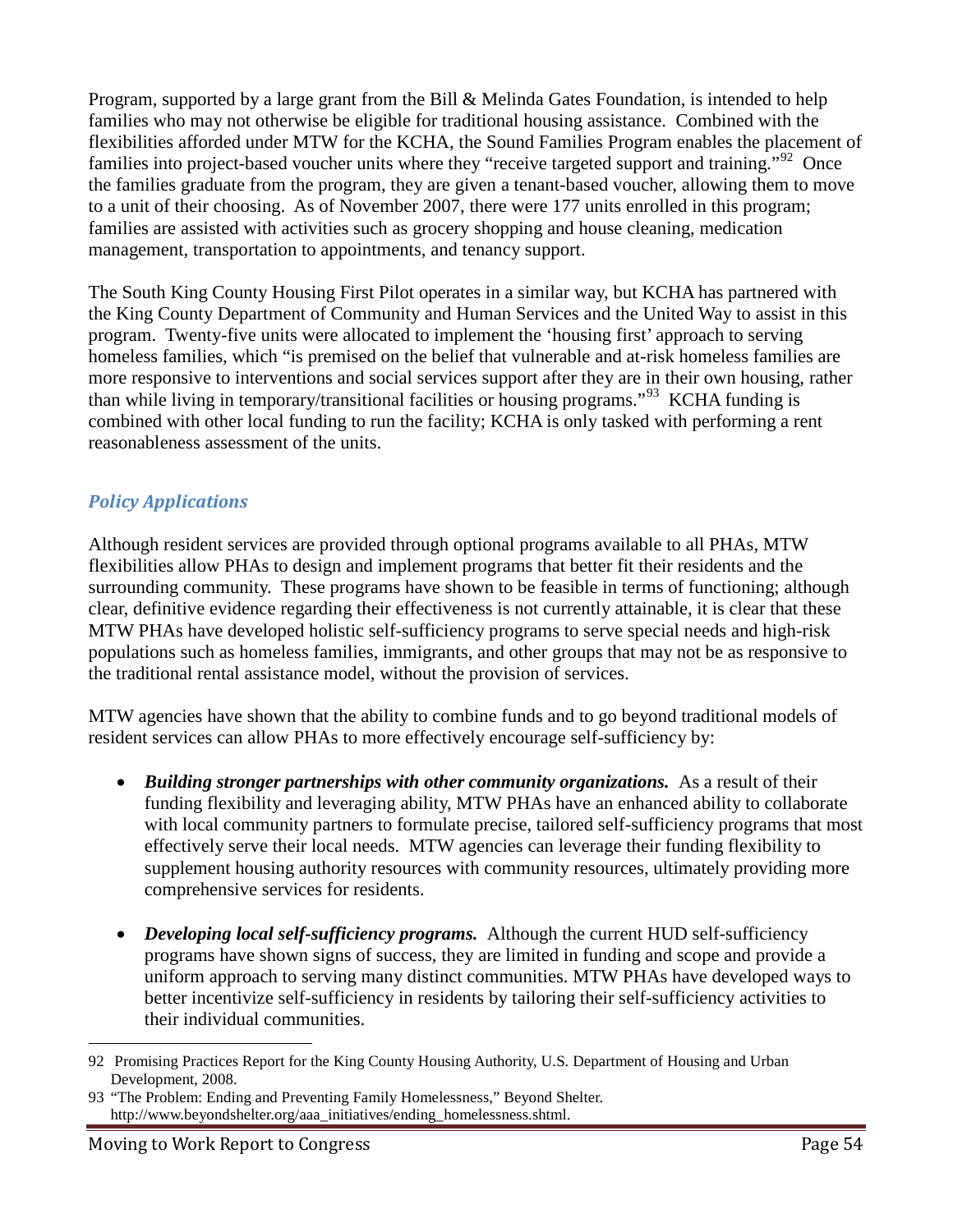• *Providing service-enriched housing.* MTW agencies have used project-based assistance in partnership with local community organizations to provide service-enriched housing for homeless or other high-risk individuals and families. Current traditional public housing program restrictions dictate that residents must sign a permanent lease and can only be terminated for cause, which inevitably excludes homeless residents who would ideally transition out of public housing and may not be financially able to agree to a lease. By projectbasing assistance and leasing to a local community organization, MTW PHAs are able to serve homeless or other high-risk individuals and families, greatly expanding their role in the community and local affordable housing market.

While pairing housing assistance with supportive services may help housing authorities serve more family types (e.g, homeless and special needs families) and reduce the need for public assistance by helping residents become self-sufficient, it is important to recognize trade-offs between providing services and providing housing assistance. Without additional funding sources, the funds directed towards the provision of services may in some cases require a housing authority to serve fewer families. If the ability to develop locally tailored self sufficiency programs is extended to all housing authorities, it is worth considering whether the funds for these programs should be kept separate from those used to provide housing subsidies. The ability of public housing authorities to partner with community organizations is especially important in this consideration, as leveraging community funds can allow housing authorities to provide more services to residents while still maintaining the same level of rental subsidies.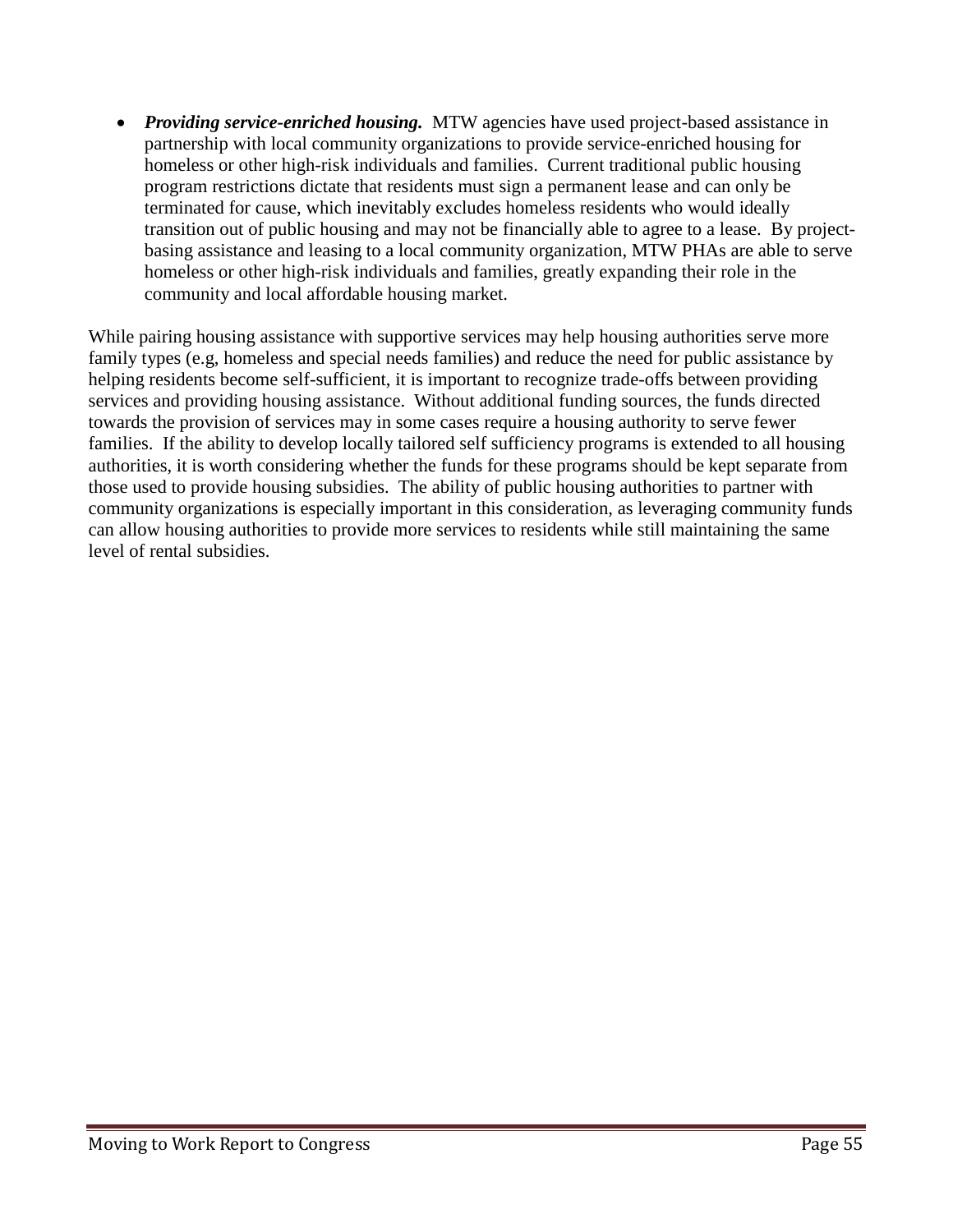# **V. Selecting for Success in MTW**

MTW agencies develop local initiatives that meet community needs while supporting national goals, it is difficult to define success in MTW in a way that captures the broad array of MTW activities. Each MTW agency defines its objectives for each activity, and thus its own related measures of success. Definitions of 'success' include providing more services, serving more residents, moving more residents off of public assistance, giving more families access to housing, developing sustainable communities and transforming housing stock. While MTW agencies can be assessed by their progress towards the three statutory objectives – generating cost efficiencies, encouraging self-sufficiency, and increasing housing choices – it is still difficult to select specific outcome measures by which all MTW activities can be measured in cross-site comparisons.

Though it may be difficult to measure the outcomes of specific activities, there is abundant descriptive and qualitative evidence regarding the implementation of MTW at different PHAs. From this information, it is possible to infer characteristics of PHAs that may make them more successful in MTW. This section thus examines 'success' in MTW not as it pertains to specific policies or reforms, but the traits of MTW agencies that have made them successful in implementing MTW, the obstacles that have limited their success, and the ensuing recommended selection criteria for new MTW agencies.

# *Characteristics of Successful PHAs*

The criteria listed below do not assess 'successful' PHAs by measures like resident incomes or number of residents served, but by the characteristics of the PHAs that allowed for implementation of robust, creative and sweeping changes under MTW – those who can be said to have used MTW to its fullest potential. The criteria for success thus focus on the ability to make significant changes and to report on their outcomes in a way that is instructive to HUD and the housing industry.

#### *Resident, Community and Stakeholder Support*

MTW PHAs unanimously cite resident, community and stakeholder support as necessary to implement major and often controversial reforms. Successful MTW PHAs demonstrate a commitment to soliciting input from these groups at the outset of the policy planning process, and continue to solicit feedback on an ongoing basis.

• The Cambridge Housing Authority (CHA) remarks that they have a unique environment "with lots of advocates and lots of smart folks," a byproduct of a large number of institutions of higher learning, an abundance of legal aid and a politically active community. As a result, CHA has one of the most open and exhaustive public processes of any MTW agency in order to maintain community and resident support for their programs, and CHA explains in each of its MTW Plans which comments were raised throughout the public process and how each was addressed. Though residents and other stakeholders often disagree with CHA on specific policies, CHA staff believes that their transparency helps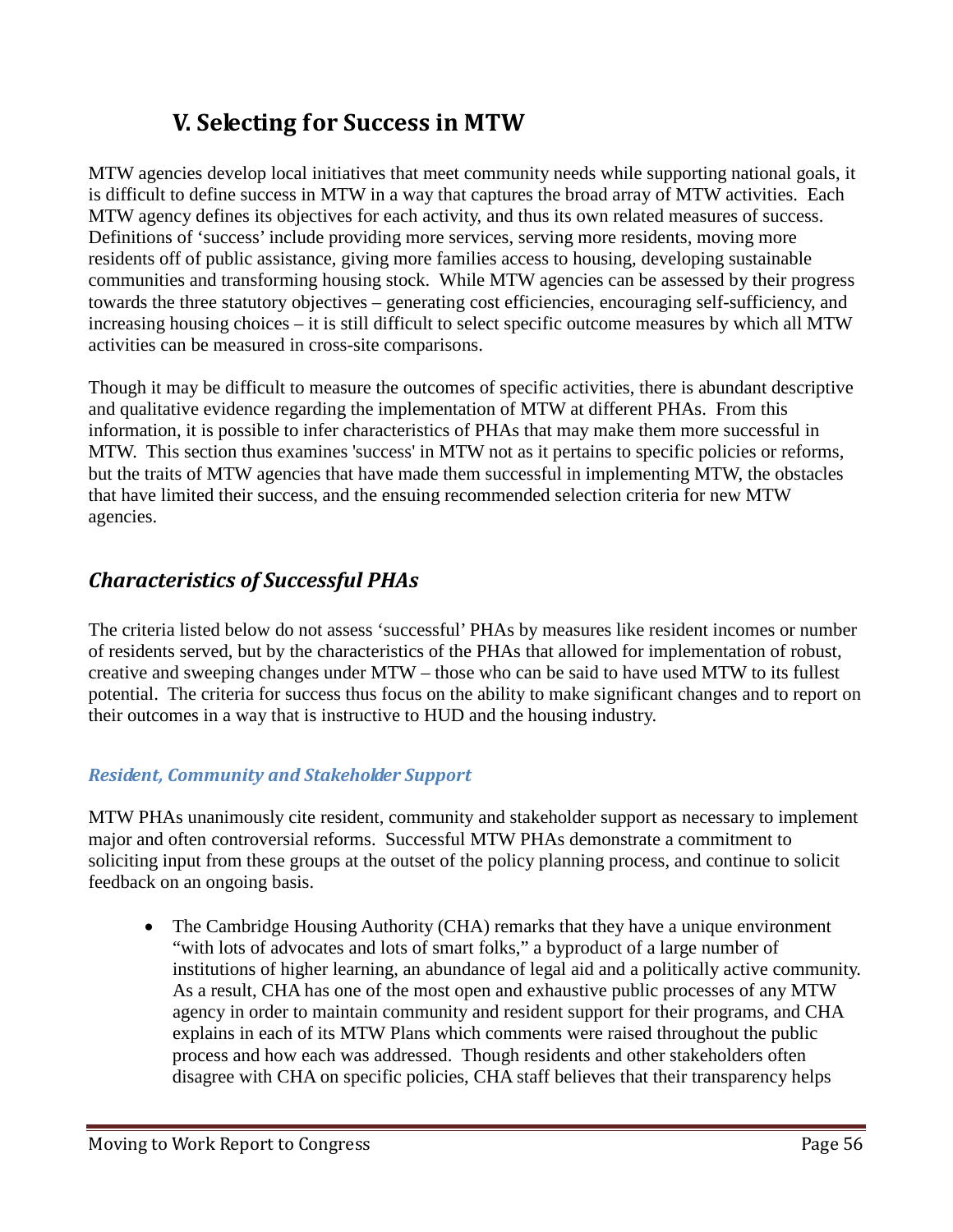generate constructive dialogue, which in turn informs CHA's decisions and improves the quality of their programs.

- Similarly, staff at the Seattle Housing Authority (SHA) explain that "Seattle is very much a process city – it doesn't make a difference what you do, as long as you share your ideas with everybody first. If you have the greatest idea in the world and didn't share it, everyone's against you." With this in mind, SHA staff formed an advisory committee including legal aid, resident association members, advocacy groups and all key department heads of the agency prior to implementation of MTW. SHA found the committee to be very helpful in combating the initial suspicion regarding MTW, and recommend that "for those considering controversial ideas, bring in stakeholders and get not just their support, but their ownership."
- The Minneapolis Public Housing Authority (MPHA) also administers an extensive public process. A resident advisory board has developed and distributed hundreds of surveys to residents, which it uses to develop its priorities. The public process for MPHA's most recent MTW Plan included 30 MTW Plan meetings involving over 500 participants and staff. Like CHA, MPHA includes comments as well as responses in their Annual MTW Plans, showing the responsiveness of the agency to resident suggestions. MPHA keeps residents involved in its operations on an ongoing basis through 41 resident councils, two family-based resident councils, resident participation funds, a resident advisory board, and two resident board member positions on MPHA's board of directors.
- The San Antonio Housing Authority (SAHA) originally implemented a very limited MTW program, with reforms applied to only three developments in its portfolio. Stakeholder engagement was lacking, though, and partnership programs decreased after the third year. SAHA ended its original MTW program, but now under new leadership is expanding MTW to its entire portfolio and making considerable accompanying outreach efforts. SAHA staff have conducted resident meetings in all public housing developments and held numerous MTW stakeholder meetings. SAHA has also established an MTW advisory committee, which includes leaders of public, social service and non-profit agencies and provides monthly feedback to SAHA from an outsider's perspective. SAHA reports that involving resident leaders has helped SAHA dispel myths and rumors about MTW and gives MTW a voice and face in the community, and SAHA is now embarking on implementation knowing that its community is engaged in its MTW efforts.

The MTW agencies that have exceeded the requirements for the public process have found that the ability to gauge the temperature of the community impacts an agency's ability to make significant reforms, but also has added benefits for the agencies. The Portage Metropolitan Housing Authority, for instance, reported that MTW has helped improve communication between staff, program partners, landlords and MTW families.<sup>94</sup> Many agencies have also found that the ongoing brainstorming and feedback improves the quality of their ideas and eventually policies.

 <sup>94</sup> Moving to Work Briefing, PWC Consulting, 2002.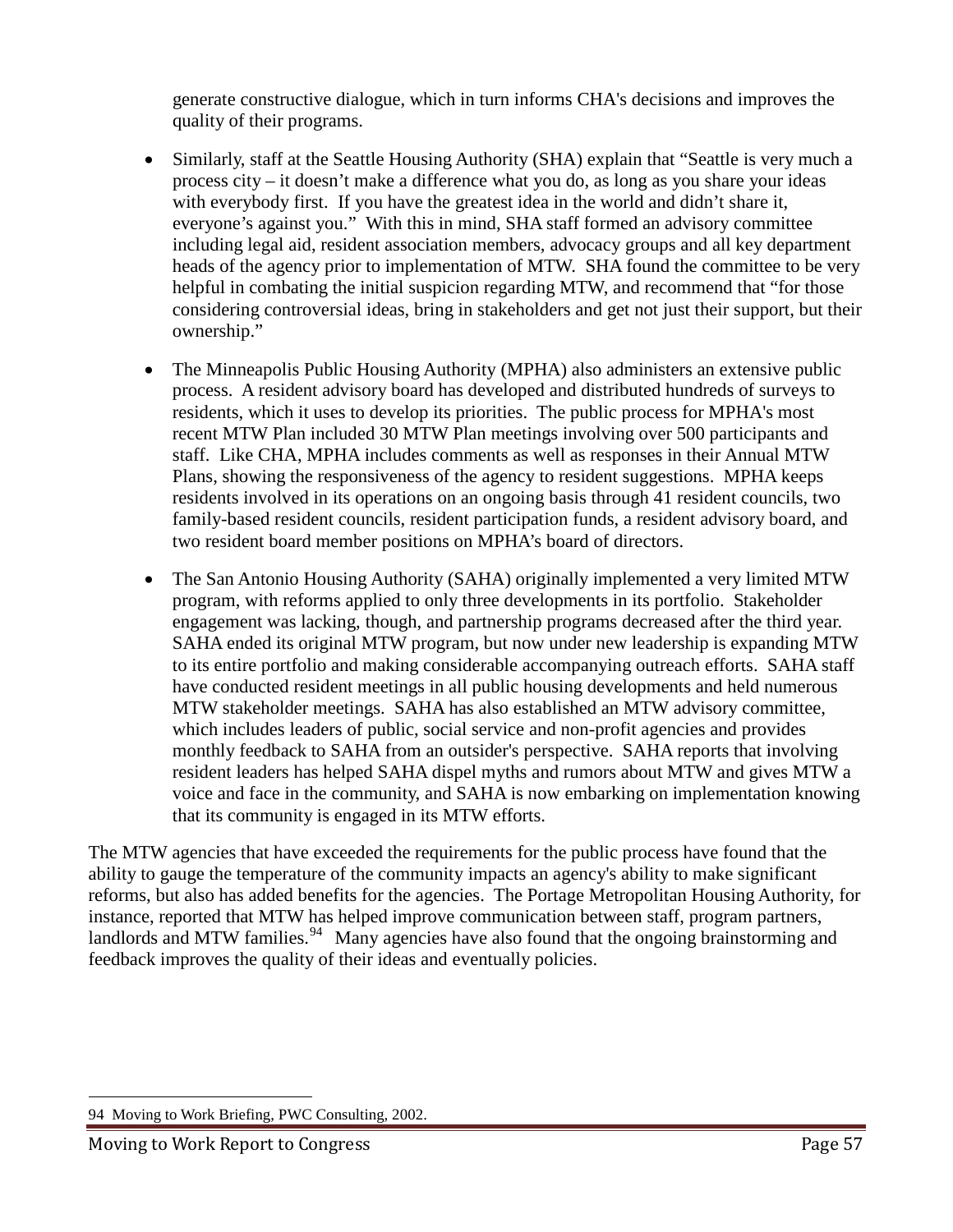#### *Responsiveness to Community Needs*

MTW PHAs have a wide array of flexibilities at their disposal, and are able to use them most effectively when they can articulate their local needs and how MTW would help achieve those goals.

For instance, in Tulare County, California, a competitive affordable housing market with long waiting lists prompted the Housing Authority of Tulare County (HATC) to implement time limits. In Cambridge, Massachusetts, a tight housing market with a dwindling supply of affordable housing led the Cambridge Housing Authority (CHA) to project-base more of its voucher share in order to secure more affordable units. These agencies have built their MTW programs around the flexibilities that allow them to address unmet needs in their communities.

#### *Strong Leadership and Committed Staff*

Though difficult to measure, visionary leadership and staff committed to the mission of MTW is often cited as essential to implementing changes. Because MTW touches so many aspects of an agency's operations, it is crucial to have the mission of the organization, especially as it relates to MTW, communicated to the staff at all levels of implementation. Staff involved in shaping the new processes in some cases gave staff a "strong sense of accountability" and a "renewed sense of purpose" because of their sense of ownership, rather than an obligation to simply follow Federal rules.<sup>95</sup>

Staff at the Keene Housing Authority (KHA), for example, cite Executive Director Curt Hiebert's leadership as a critical component of their success. His leadership capacity, they explain, is not just a motivating force within the organization, but in the community at large, which helps build community partnerships and to earn support for KHA programs. Mr. Hiebert encourages KHA staff to sit on community boards and participate in other community events, and considers himself and other KHA staff an important part of educating the community and residents about KHA's MTW program. Several of the principal staff involved in administering MTW have been with KHA since it joined MTW in 1999, and KHA has been one of the most innovative and aggressive MTW agencies, in large part because of devoted and engaged staff.

#### *Innovation and Openness to Change*

Successful MTW agencies demonstrate a willingness to make substantial changes to agency operations. HUD is able to learn the most from agencies that continually push the envelope, and evolve their MTW programs over time as new community needs arise. These dynamic MTW programs help inform the discussion of how MTW works in practice in the long-term.

• Leadership at the Cambridge Housing Authority (CHA), which is known for pushing the envelope even within MTW, explain that it takes "curiosity" to experiment with existing rules. Greg Russ, Executive Director of CHA, specifies that MTW requires a sense that "you've lived in the status quo, you've seen its defects and you have energy to make some change." CHA has

 $\overline{a}$ 95 "Testing Public Housing Deregulation: A Summary Assessment of HUD's 'Moving to Work' Demonstration," Martin Abravanel, Robin Smith, Margery Turner, Elizabeth Cove, Laura Harris and Carlos Manjarrez, The Urban Institute, 2004. http://www.urban.org/UploadedPDF/311009\_TestingPublicHousingDeregulation.pdf.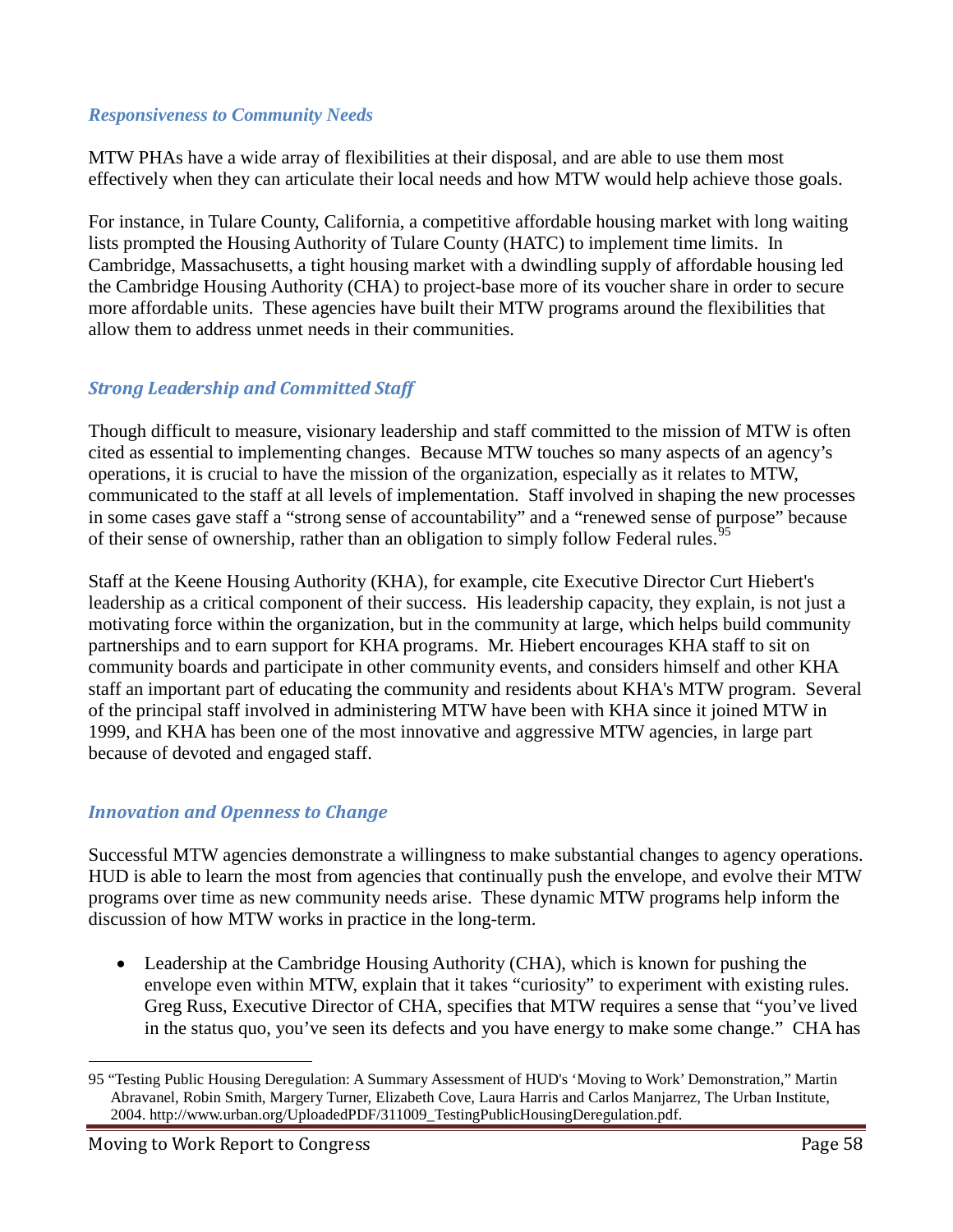continually evolved its MTW program since inception, and takes pride in leading the way in testing new HUD policy priorities.

• Staff at the Seattle Housing Authority (SHA) at the time that MTW was implemented explain that, while staff recognized the enormous potential of MTW, "it was disorienting for a lot of people to go outside of HUD rules. It took 6 months for the agency to figure out what they would do with MTW." SHA staff convened an exhaustive series of brainstorming meetings before eventually proposing a sweeping set of MTW reforms.

It can be difficult for agencies that have been operating in the same way for decades to reconceptualize their operations. The agencies that have made the most of MTW are the ones that, despite initial trepidation, have been willing to fundamentally change the way that their agencies provide and administer services.

#### *Evaluation Capacity*

Many MTW agencies can describe anecdotally and descriptively they way that MTW has changed their organization, but the most successful have been able to identify and effectively report on outcome measures that help inform policy decisions.

Several have secured third-party evaluators to ensure rigorous monitoring of key MTW initiatives without monopolizing staff time and effort. The Cambridge and Atlanta Housing Authorities, for instance, have been supported in their evaluation by consulting corporations, while the Housing Authority of the County of San Bernardino is supported by a university.

- The Atlanta Housing Authority (AHA) began demolishing distressed public housing and replacing it with mixed-income communities in 1994. AHA paired with EuQuant to examine impacts on relocated families between 1995 and 2007, four years of which were years that AHA was part of the MTW demonstration. The study used a longitudinal comparison for families relocated as part of the revitalization effort versus families living in public housing that was not revitalized. This study is notable in that it helps to isolate the impacts of reforms at one of the largest MTW PHAs.
- The Cambridge Housing Authority (CHA) partnered with Quadel Consulting Corporation to conduct a benchmarking study to assess the outcomes of CHA's rent simplification procedures in 2007.<sup>96</sup> The study examined both resident outcomes and agency outcomes, looking to measures like resident earnings and income as well as CHA staff time saved as a result of the new procedures, offering a somewhat holistic description of the impacts of a major MTW reform.
- The Housing Authority of the County of San Bernardino (HACSB) partners with the Loma Linda University School of Social Work to develop detailed assessments of the families participating in a work requirement pilot program. HACSB also compiles quarterly tracking reports, in which they exceed HUD reporting requirements and assess their progress for each of their evaluation measures, modifying the goals if necessary. Each activity has an "activity

 $\overline{a}$ 96 Performance Benchmarking of the Rent Simplification Initiative in the Cambridge Housing Authority's Moving to Work Program, Quadel Consulting Corporation May 2007.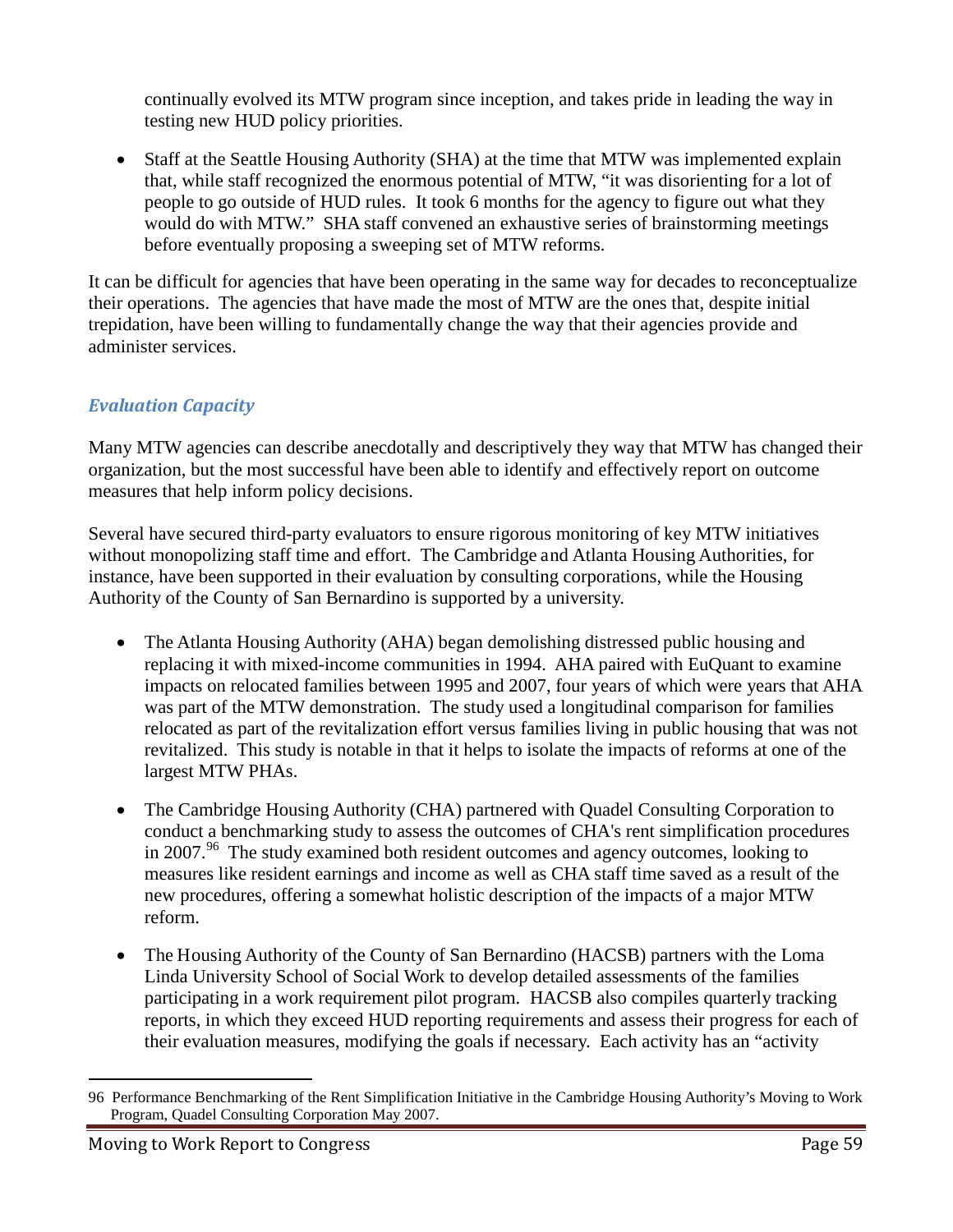owner," who is not responsible for carrying out the activity, but is responsible for monitoring its progress and assessing it against its evaluation metrics.

Some of the newer agencies, such as HACSB and others admitted in 2008 and 2009, have the strongest initial evaluation components to their programs. Unlike the earlier MTW agencies, the newer agencies have begun their MTW programs with more stringent reporting requirements in place. A key difference is that they are required and well-positioned to develop strong baseline measures, which some of the earlier agencies are only now beginning to develop for activities implemented years ago.

# *Obstacles to Implementation*

MTW reforms are often controversial by nature, as they change long-established policies procedures in ways that impact residents and communities. Even reforms designed with worthy goals in mind can have adverse impacts and unforeseen consequences. As such, implementing MTW can be difficult, and the following obstacles represent some of the most common barriers to success.

### *Lack of resident, community and local stakeholder support*

Resident and community opposition can make implementation of MTW reforms difficult or impossible. When MTW was first introduced, many residents initially viewed MTW with suspicion, which in some cases limited their willingness to make use of services provided under MTW or to participate in voluntary MTW programs and, in some cases, limited the agency's ability to implement an activity at all. In particular, rent reform changes that were difficult to explain or not well explained to residents made some residents feel "tricked" into participating in MTW.<sup>97</sup>

The Vancouver Housing Authority (VHA), for instance, originally included a 5-year time limit as part of its MTW rent reform, and also proposed a rent structure that would be based on number of family members instead of income. Aspects of both programs received significant opposition from local legal aid organizations and from residents. VHA was unable to implement their original reform and subsequently revisited its policies, using a stakeholder group to help shape the initiatives.

#### *Unrealistic Goals*

An overly ambitious implementation schedule can make implementation of MTW difficult or impossible. Enthusiasm for MTW reforms is often unmatched with agency capacity to implement these reforms, and implementation of MTW has often been slower than expected when agencies attempted to change many programmatic and administrative policies at once while attempting to report on and evaluate outcomes. Extensive preliminary planning is universally deemed necessary for successful implementation of MTW.

 <sup>97</sup> "Testing Public Housing Deregulation: A Summary Assessment of HUD's 'Moving to Work' Demonstration," Martin Abravanel, Robin Smith, Margery Turner, Elizabeth Cove, Laura Harris and Carlos Manjarrez, The Urban Institute, 2004. http://www.urban.org/UploadedPDF/311009\_TestingPublicHousingDeregulation.pdf.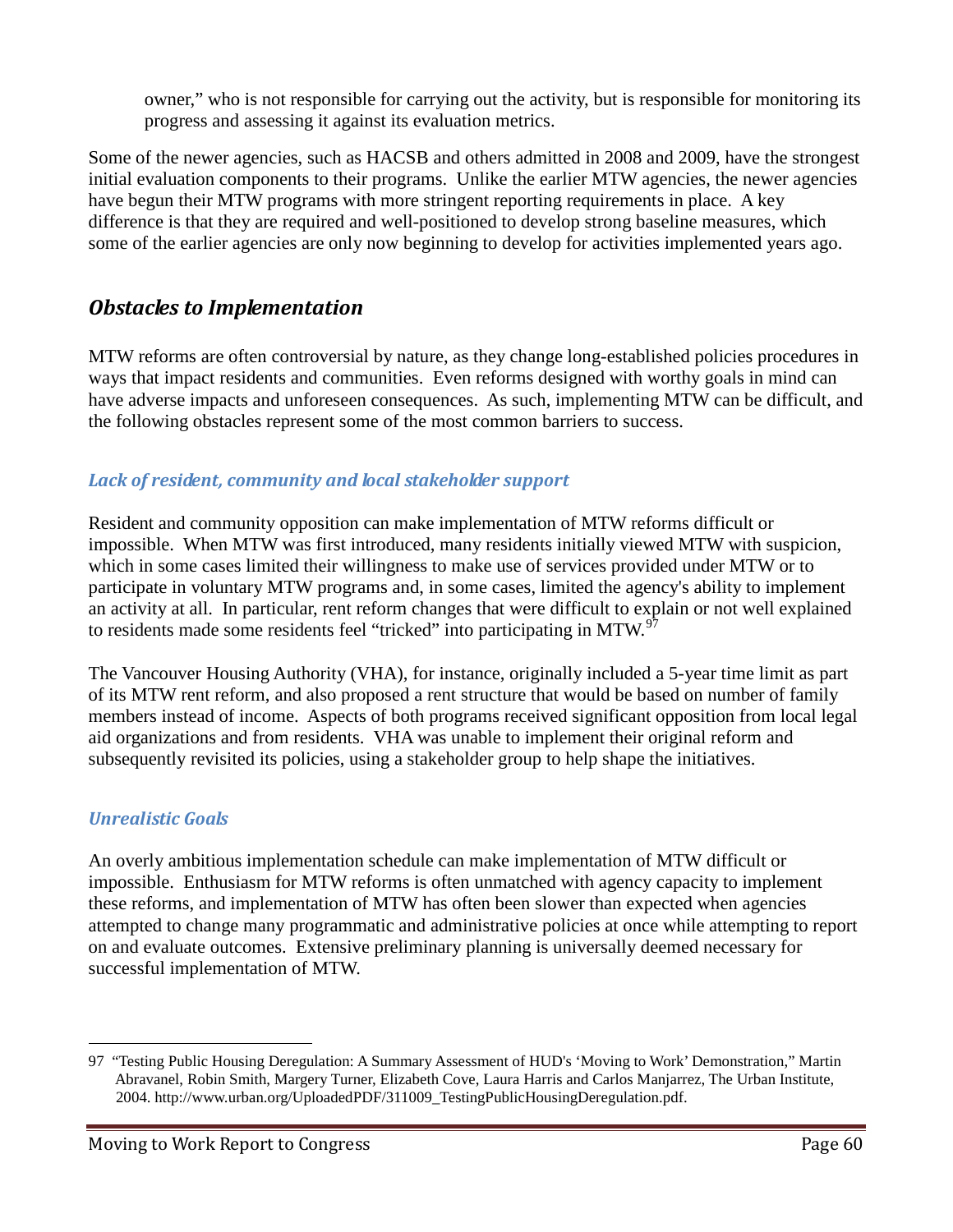#### *Deep Systemic Management Issues*

Several PHAs with serious issues that kept them from high performance were admitted into MTW, and in some cases, MTW was a tremendous asset in addressing those issues. The Chicago Housing Authority (CHA), for instance, could not have transformed its stock and completed its Plan for Transformation without combining funds in order to leverage capital for extensive improvements, and CHA has now successfully emerged from a long-standing judicial receivership. However, some deep systemic issues could not be addressed with MTW, and these issues often complicated MTW agencies' ability to implement a robust MTW program. Ongoing legal entanglements, poor management and financial controls, and open IG or audit findings have all constrained MTW PHAs in ways that limit their ability to make sweeping and creative changes. Some MTW agencies admitted in this fashion have also had issues complying with MTW reporting requirements as well as other HUD requirements.

#### *Limited Vision or Staff Capacity*

Several MTW PHAs have staffing issues, such as high turnover with key staff, which limit the vision and buy-in of the team to continue policies forward. The capability of key staff and communication between staff is often crucial in administering a program as complex as MTW. The Lincoln Housing Authority (LHA), for instance, found that many of the staff involved in the initial planning for MTW were not involved in implementation because of high turnover, and support for the program suffered. Although the issue has since been resolved, further implementation planning, LHA believes, could have been somewhat preventative and allowed for a smoother transition to MTW.<sup>98</sup> Another MTW PHA found that staff involved in administering the programs does not understand their MTW Agreement, which made consistent and complete implementation difficult.

#### *Difficulty Evaluating Activities*

Monitoring and evaluating activities often requires establishing new systems and management procedures and can be extremely time-consuming, especially at the outset. At the PHAs in Lincoln, Keene, Lawrence, Portage, Greene Metropolitan and other small PHAs, the cost savings that resulted from MTW were sometimes eliminated by the burden of having senior and policy staff heavily involved in evaluating MTW. At the Greene Metropolitan Housing Authority, for instance, staff reported that they became so involved with monitoring and evaluating the MTW program that the administration of the program may have suffered.<sup>99</sup>

Some of the earlier MTW agencies also face difficulty evaluating their MTW programs because they lacked a rigorous evaluation component at the outset of their demonstrations. At the time, such a component was not required of agencies. The Massachusetts Department of Housing and Community Development, for instance, acknowledges that the agency did not plan for a rigorous evaluation of their MTW pilot program. While they know the number of participants who have graduated from the program, they lack accompanying data on outcomes for the residents. Others, like the Seattle Housing Authority, have been implementing robust MTW programs for so long without being subject to rigorous evaluation that the staff has difficulty retroactively evaluating the agency's activities.

#### 99 *Ibid*.

 $\overline{a}$ 98 Moving to Work Briefing, PWC Consulting, 2002.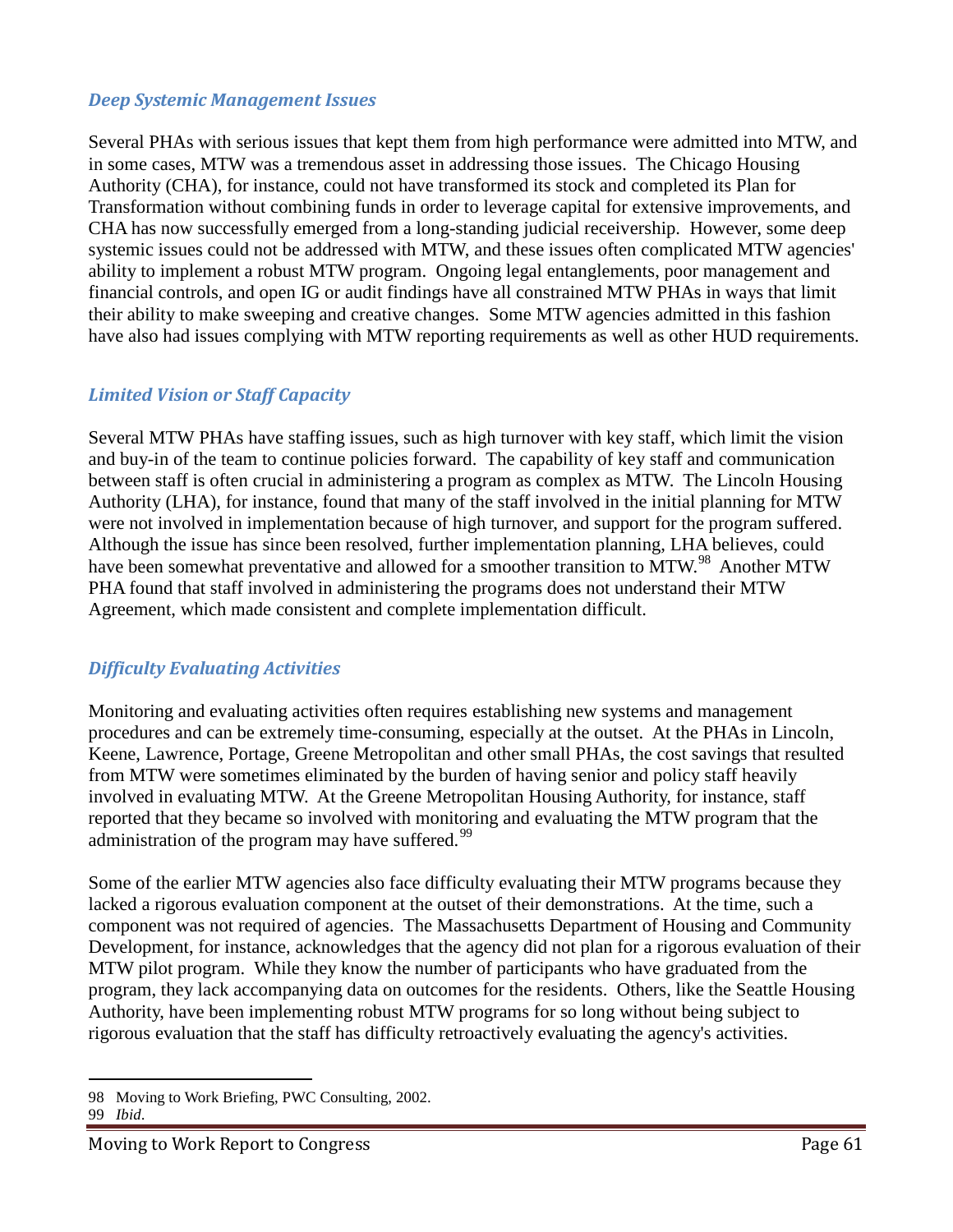# *Criteria for Consideration when Selecting MTW Agencies*

MTW provides unprecedented insight into alternative methods of providing housing assistance, and increasing the MTW demonstration size increases HUD's ability to learn about the impacts of MTW flexibilities in different communities. By prolonging the demonstration and doubling the number of participating agencies, the housing industry stands to learn even more from this unique resource. Expanding MTW up to twice its current size (or roughly 60 agencies) would allow HUD to use MTW to inform different policy issues as they emerge and to understand how MTW flexibilities would impact a more representative range of housing authorities. Each agency admitted would also need a term of participation of at least ten years in order to fully implement a robust MTW program.

If Congress chooses to enact a further expansion of the demonstration, it will need to carefully consider eligibility criteria for agencies to be included in the demonstration. It may be especially beneficial to add new MTW agencies at this point in the demonstration's evolution, now that the lessons learned from the early years of MTW can inform the future of the demonstration, and it is possible to admit new agencies that are more similar to what HUD recognizes as the "successful" MTW agencies. More rigorous evaluation requirements are also in place, providing an opportunity to learn even more from new agencies.

### *High Performance*

Achieving high performer status in HUD reporting systems and complying with other HUD requirements are predictors of ability to succeed in MTW. Because the success of MTW depends on the ability of MTW agencies to report on their activities and outcomes, it is important that any agency selected is already in good standing with HUD on this regard. MTW PHAs should be familiar with and compliant with current regulations prior to seeking relief from these regulations. In particular, MTW agencies should have stringent financial controls so as to effectively report on combined funds. Suggestions include:

- A reporting rate in the Inventory Management System-Public and Indian Housing Information Center (IMS-PIC) of at least 95% of households in both the public housing and Housing Choice Voucher programs;
- All required submissions into the Voucher Management System (VMS) must have been submitted and up-to-date;
- All required submissions for the preceding three fiscal years into the Financial Assessment Sub-System (FASS-PH), Financial Data Schedule (FDS) must have been submitted;
- An absence of unaddressed findings<sup>100</sup> from IG audits, IPA audits, FHEO reviews, Tier I or II reviews, RIM reviews, American Reinvestment and Recovery Act (ARRA) monitoring, litigation, or from any other on-site or remote reviews;
- Capital Fund Program (CFP) grants awarded in the past three years have been obligated and expended in accordance with the requirements of Section 9(j) of the 1937 Act, if applicable;

 $\overline{a}$ 

<sup>100</sup> Unaddressed findings are findings not resolved to the satisfaction of HUD, are not under a corrective action plan agreed to by HUD, or are in a corrective action plan which in HUD's sole judgment the PHA is not compliant.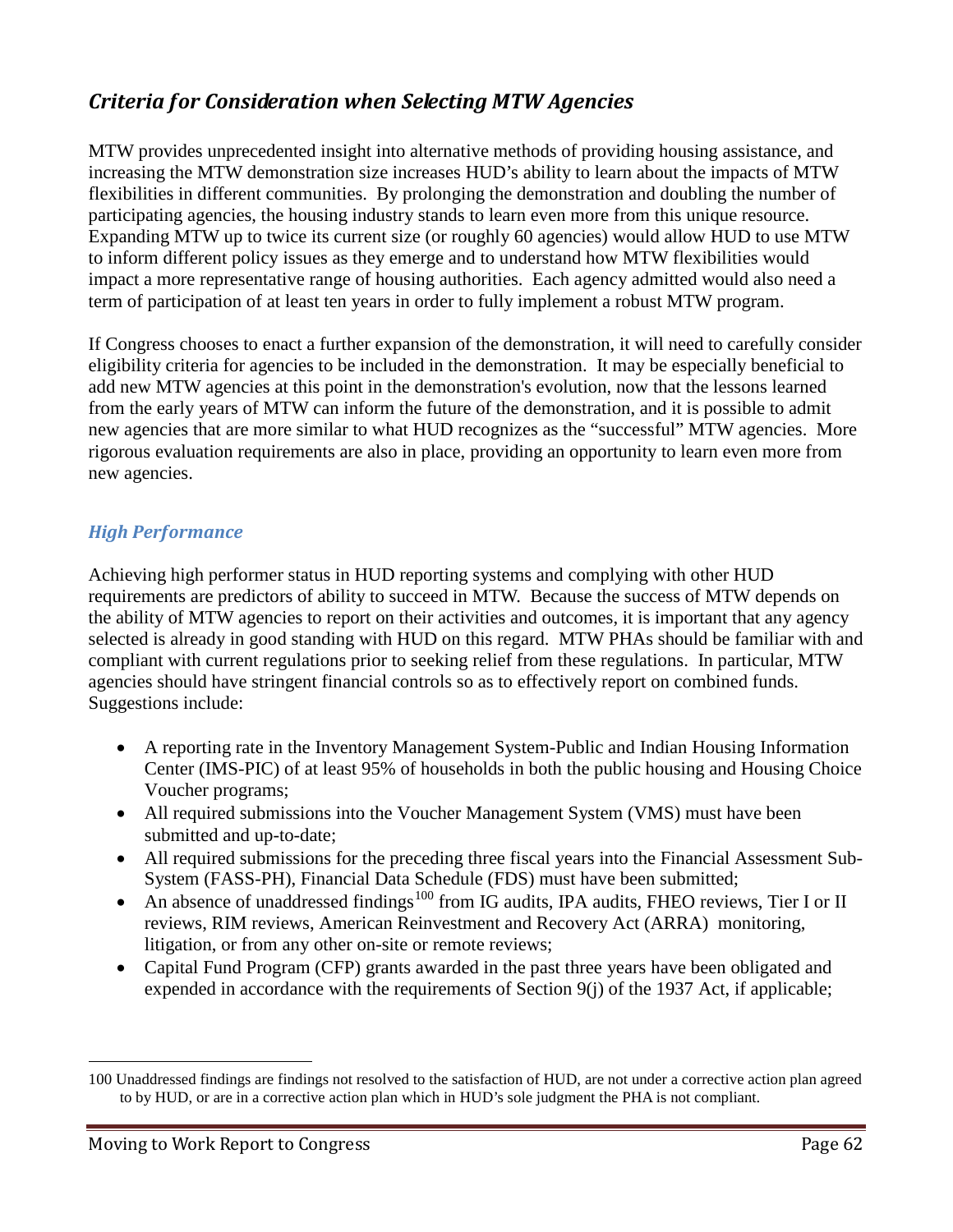- A PHA must be in compliance with the use of Enterprise Income Verification (EIV) for tenant income verifications, reexaminations, and recertifications as required by the December 29, 2009 Final Rule;
- American Recovery and Reinvestment Act (ARRA) grants, if applicable, have been obligated and expended in accordance with that Act's requirements, including all reporting requirements.

While MTW can help some PHAs address the issues that prevented them from achieving High Performer status, in some cases admitting these PHAs compromises the ability of MTW to inform industry. MTW adds a monitoring, evaluation and reporting burden to these agencies, which are often already facing challenges addressing their systemic issues and may not be able to devote full attention to the demonstration aspects of MTW.

### *Evaluation Strategy and Capability*

The demonstrative ability of MTW has been limited since the program's inception because of the lack of a built-in evaluation methodology. Steps have been taken over time to improve the outcome measures for MTW, including the more rigorous reporting requirements in the Standard Agreement, so that MTW has improved its demonstrative capacity. Admitting new agencies into the demonstration presents an opportunity to make the evaluation component even stronger. All three of the new agencies admitted to the demonstration in 2009 had strong evaluation components; two had commitments from local universities to evaluate their programs. It is recommended that incoming agencies have committed third-party evaluators or propose a rigorous program design, and demonstrate willingness to cooperate with HUD on future evaluations.

MTW agencies already must agree to design and implement an alternate rent strategy via MTW. As part of the design, HUD suggests that applicants must institute a random assignment process for participants to treatment and control groups, in order to rigorously analyze the effects of such a rent policy change. While additional technical support funds would be needed in order to properly manage the experiment and reimburse the PHA for their expenses, requiring incoming MTW agencies to implement a controlled rent study would present an unprecedented opportunity to learn conclusively about the outcomes of rent reforms – one of the initial goals in developing MTW.

#### *Demonstrated Innovation*

Though non-MTW PHAs have much less flexibility available to them, than MTW PHAs there are a number of HUD programs that they can access that demonstrate an interest in going beyond requirements to better serve their communities. Programs available to all PHAs, which demonstrate innovative thinking and the capacity to implement changes within regulations, include, but are not limited to:

- Family Self-Sufficiency Program
- Section 8 or Section 32 Homeownership Programs
- Energy Efficiency Investments
- Mixed-Finance Development, including HOPE VI
- Resident Opportunity and Self- Sufficiency (ROSS) Grants
- Capital Fund Financing Program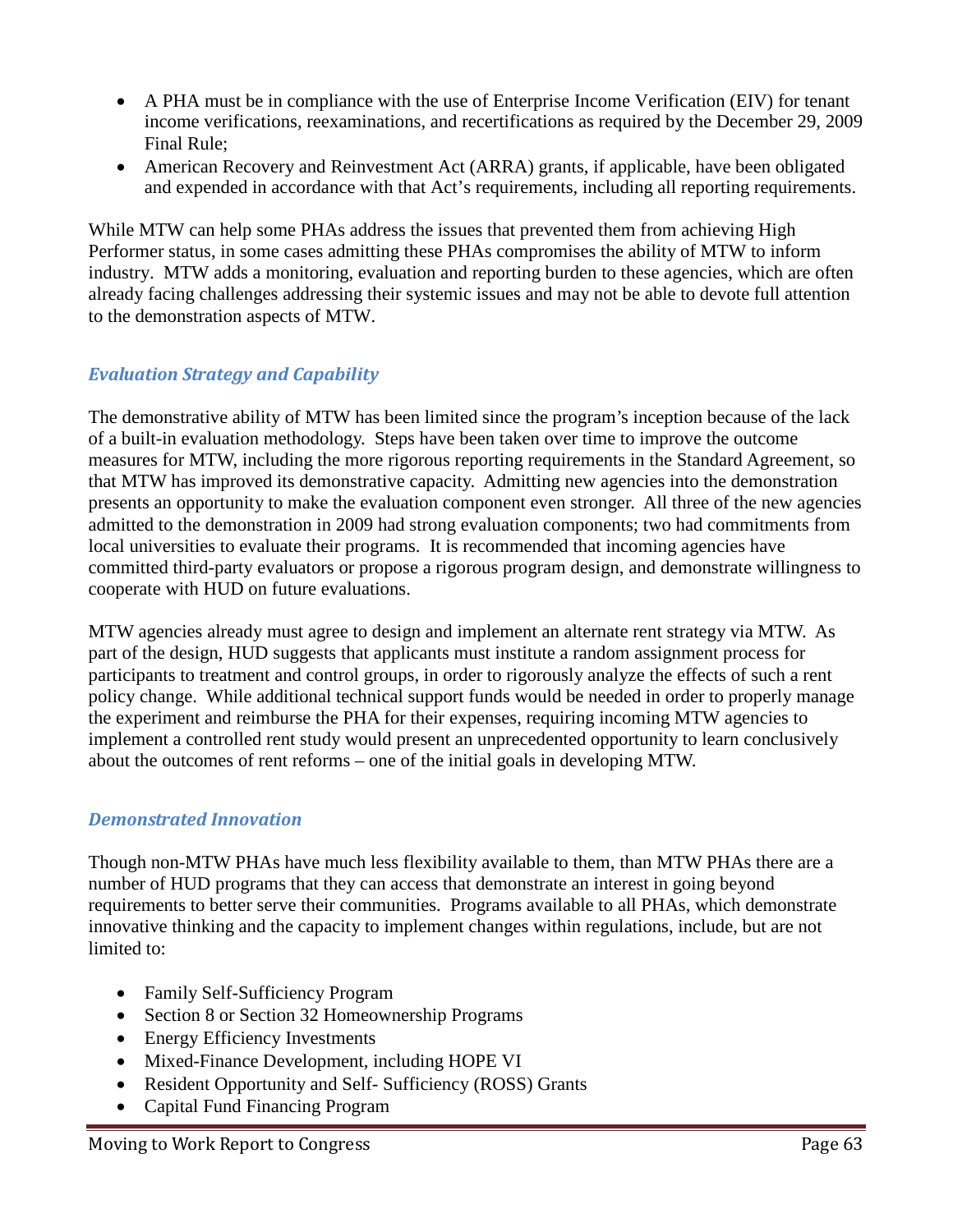Agencies seeking to join the MTW demonstration should be able to explain which HUD programs they have pursued to better adapt to their communities, and what they have been able to accomplish with these opportunities.

## *Local Support*

An incoming MTW agency should be able to demonstrate evidence of resident, community, local stakeholder and local political support. This includes:

- Involving these groups in the initial MTW planning process. The Orlando Housing Authority, which was admitted to MTW in the FY 2009 competition, held over 40 meetings with residents and local groups at different times, locations and locations, and at all stages of the process, including initial brainstorming and reviewing drafts of the application.
- Strong community partnerships are essential to allowing MTW PHAs to leverage their resources and make the fullest use of their flexibility. Looking for evidence of past experience of leveraging community resources and demonstrating commitments going forward will help ensure that MTW agencies selected will be able to have the most robust programs and make the most of each HUD dollar received.

Having support already in place endures that agencies will be ready to begin implementing their MTW programs soon after selection, without sacrificing the quality of the MTW program or the housing authority's ongoing operations.

#### *Identification of Community Needs*

Potential MTW PHAs should be able to articulate specific local community needs and how MTW would contribute to their goals. Many agencies are interested in MTW for its administrative flexibilities alone. While the ability to streamline can certainly provide tremendous benefits for some agencies, MTW designation may be more appropriate for agencies that are also interested in using MTW to fill unmet needs of the low-income residents in the community. Incoming MTW agencies should outline how their vision fits into their community and agency needs, supported by evidence from community and resident meetings.

#### *Balanced Distribution of MTW PHAs*

Because MTW is a demonstration, there is a value to ensuring a representative distribution of housing authorities in the program. It is impossible to draw conclusions about whether the size or location of an MTW agency is a factor that contributes to its success in implementing MTW, but may contribute to the MTW demonstration's ability to better inform industry if a more even distribution of PHAs are participating.

*PHA Size:* There is a high number of large housing authorities participating in MTW. The MTW demonstration includes only 33 out of over 3,000 public housing authorities nationwide, but serves near 13 percent of the nation's public housing and Housing Choice Voucher residents.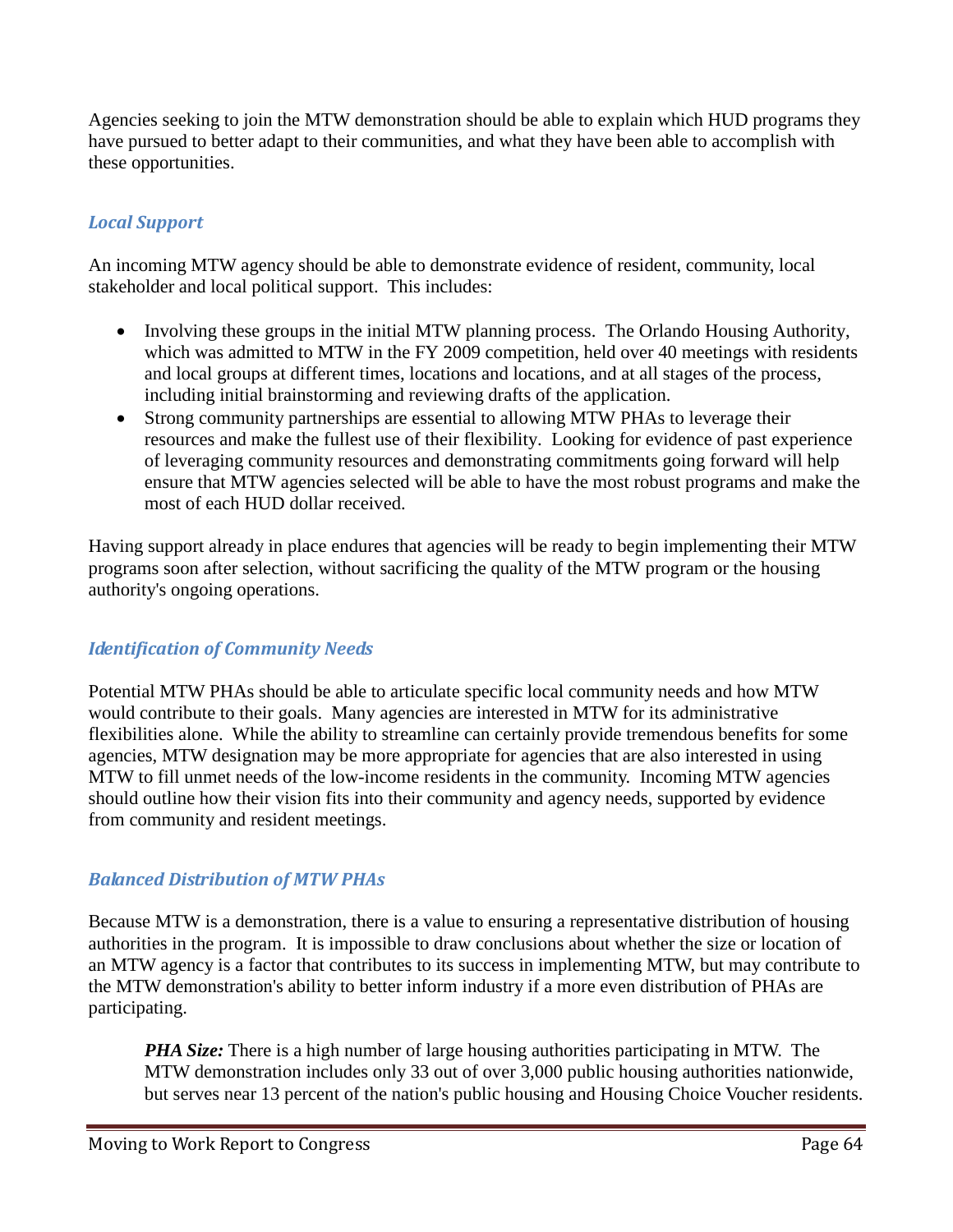While some argue that MTW can have the greatest impact at a large agency, adding more small agencies may better represent the nationwide distribution of PHAs.

*Geography:* The original MTW agencies were selected with the goal of representing a diversity of localities, populations and housing markets, but as the program has evolved agencies have become somewhat clustered in the West, Northwest and Northeast. Some have advocated adding more MTW agencies in the South, Southwest and Midwest. There are competing views to the point, however, as some PHA staff see large benefits to 'regionalizing' MTW flexibilities and being able to work more congruently with nearby MTW PHAs.

While size and geography may help create a more balanced distribution of MTW PHAs, these factors may be far less important than the qualifications, capability and vision of the agency. While these characteristics can be useful in narrowing down a pool of highly qualified aspiring MTW PHAs, the ultimate selection criteria should focus on agency capacity to administer existing programs and potential to contribute to MTW.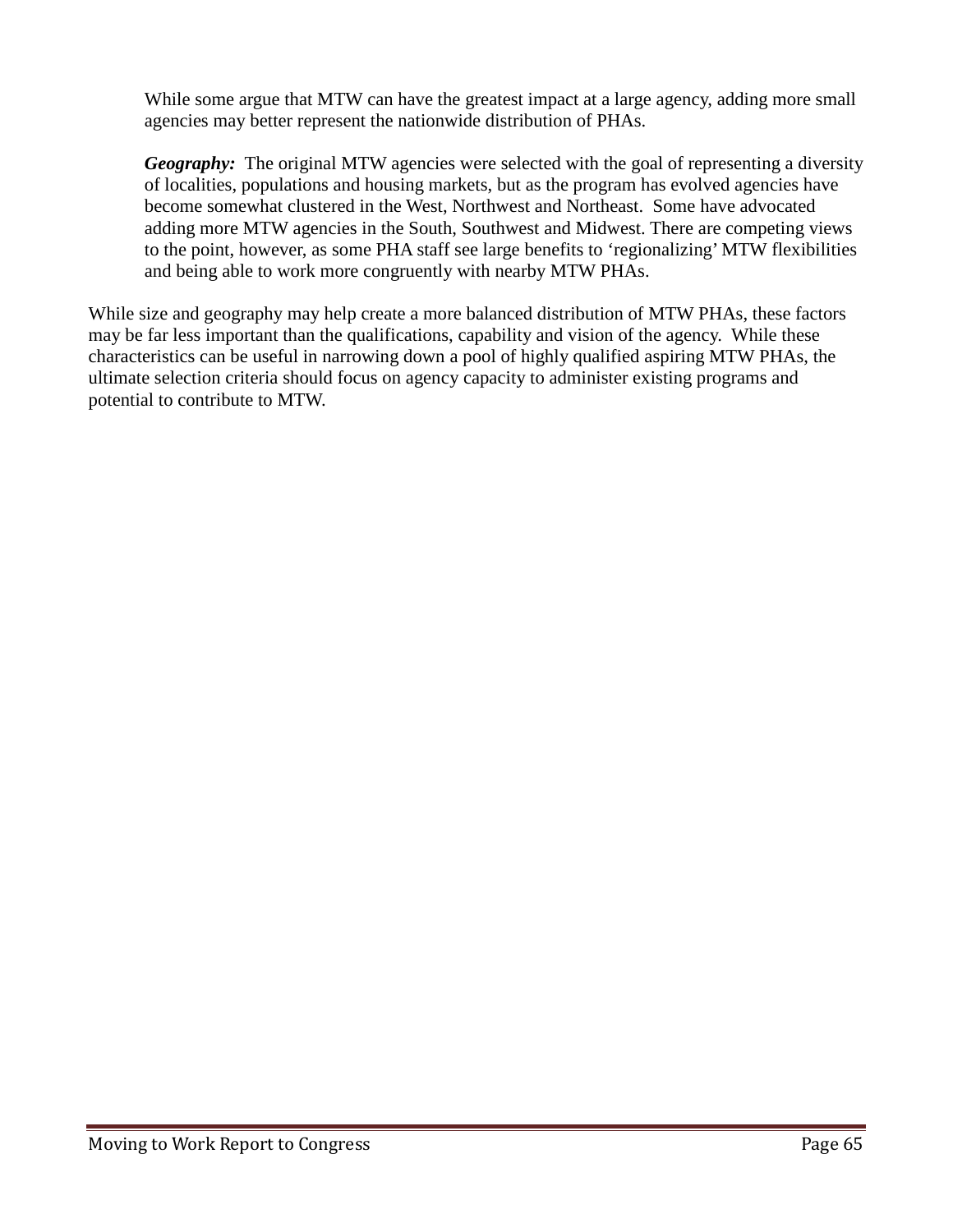# **VI. Conclusion**

MTW is currently the only HUD program through which public housing authorities can wholly transform their operations, programs and housing. The broad flexibility to waive statute and regulations allows these agencies to better serve and house their residents and broader communities while streamlining their internal operations. Though there are limitations to evaluating the outcomes of MTW because of weak initial reporting requirements and a lack of a research design, the ability to learn from these changes is unprecedented.

This report identifies a number of MTW flexibilities that could be adopted nationally, based on their demonstrated impact. With more research and evaluation, other flexibilities will likely show promise. Roughly ten years into the demonstration, it is also possible to shape the demonstration in coming years to better illustrate how various policies impact residents, communities and housing authorities.

Admitting new PHAs to MTW with the use of strategic selection criteria and program implementation can help demonstrate the impacts of MTW on a broader scale, with the ultimate objective of applying the most successful approaches nationwide. However, program expansion should only proceed if the newly admitted PHAs structure their programs for high quality evaluations that permit lessons learned to be generalized beyond the single PHA experience. Altering the scope of the demonstration for new participants by mandating controlled studies and other more rigorous evaluation methodologies would lend insight into a variety of areas of interest. For example, by selecting agencies committed to testing a particular rent reform or other innovation in combination with a rigorous evaluation, the addition of new agencies can help HUD learn about specific areas of interest as they arise. Moreover, by requiring improved data collection methods and evaluation strategies from the outset, incoming MTW agencies will be better positioned to significantly strengthen the existing body of data on MTW.

The finite nature of the demonstration makes some MTW agencies hesitant to fully utilize their funding flexibility, develop new reporting systems to capture their MTW activities, risk political capital to make significant changes, or change the organizational structure of the agency to better fit their redesigned programs. Ensuring that each participating agency has adequate time to implement a robust MTW program will further assist policy-makers in understanding the impacts of MTW flexibilities.

Regardless of whether the size, length or scope of the demonstration change in coming years, MTW should be taken into account when considering substantial changes to housing policy. The goals surrounding the formation of MTW in 1996 are still HUD's goals today, as evidenced in HUD's FY 2010 – 2015 Strategic Plan. MTW can provide insight into achieving HUD's Strategic Plan goals of meeting the need for quality affordable rental homes, utilizing housing as a platform to improve quality of life and transforming the way HUD does business.

Recent legislative initiatives like the Preservation, Enhancement and Transformation of Rental Assistance (PETRA) Act or the Section Eight Voucher Reform Act (SEVRA), both of which would make substantial changes to the existing regulatory framework, can also be informed by the MTW housing authorities who have already undertaken transformations similar to those proposed. The pending third-party evaluation of MTW will clarify the impacts of MTW to date and lend further insight to these debates.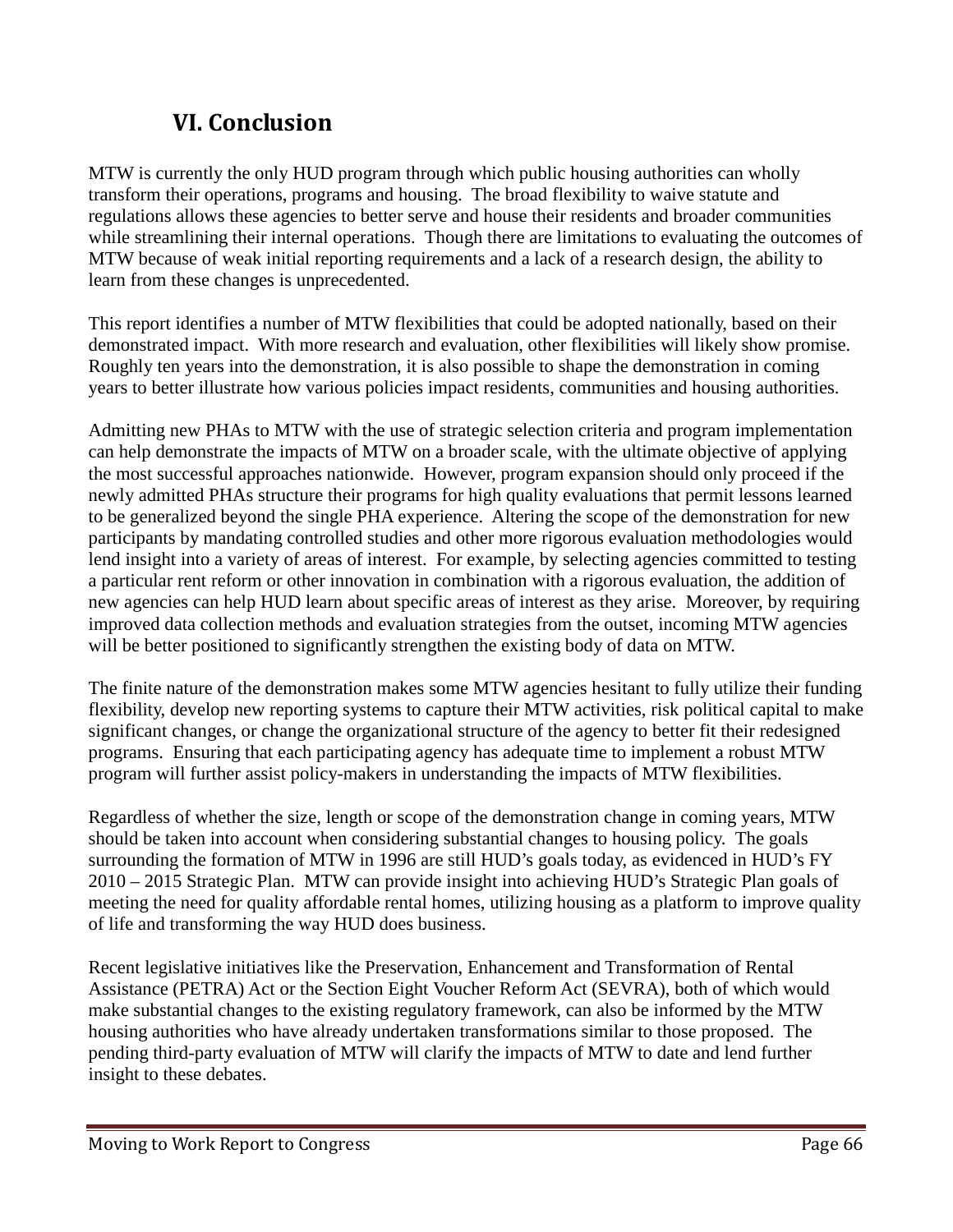MTW was designed as a temporary response to the ongoing need for a sustainable public housing platform. While the nation's public housing system faced a number of challenges, more information was needed before making sweeping changes. MTW was predicated on the belief that giving public housing authorities more flexibility would allow them to make more efficient use of federal funds, better incentivize self-sufficiency in residents, and provide more housing choices for low-income families. The experiences of MTW agencies have supported this theory. At the same time, the need for comprehensive reform has only grown. While MTW can continue to inform the housing industry about the outcomes of various approaches, a more extensive overhaul of the public housing laws would allow all public housing authorities to experience the benefits available to MTW agencies.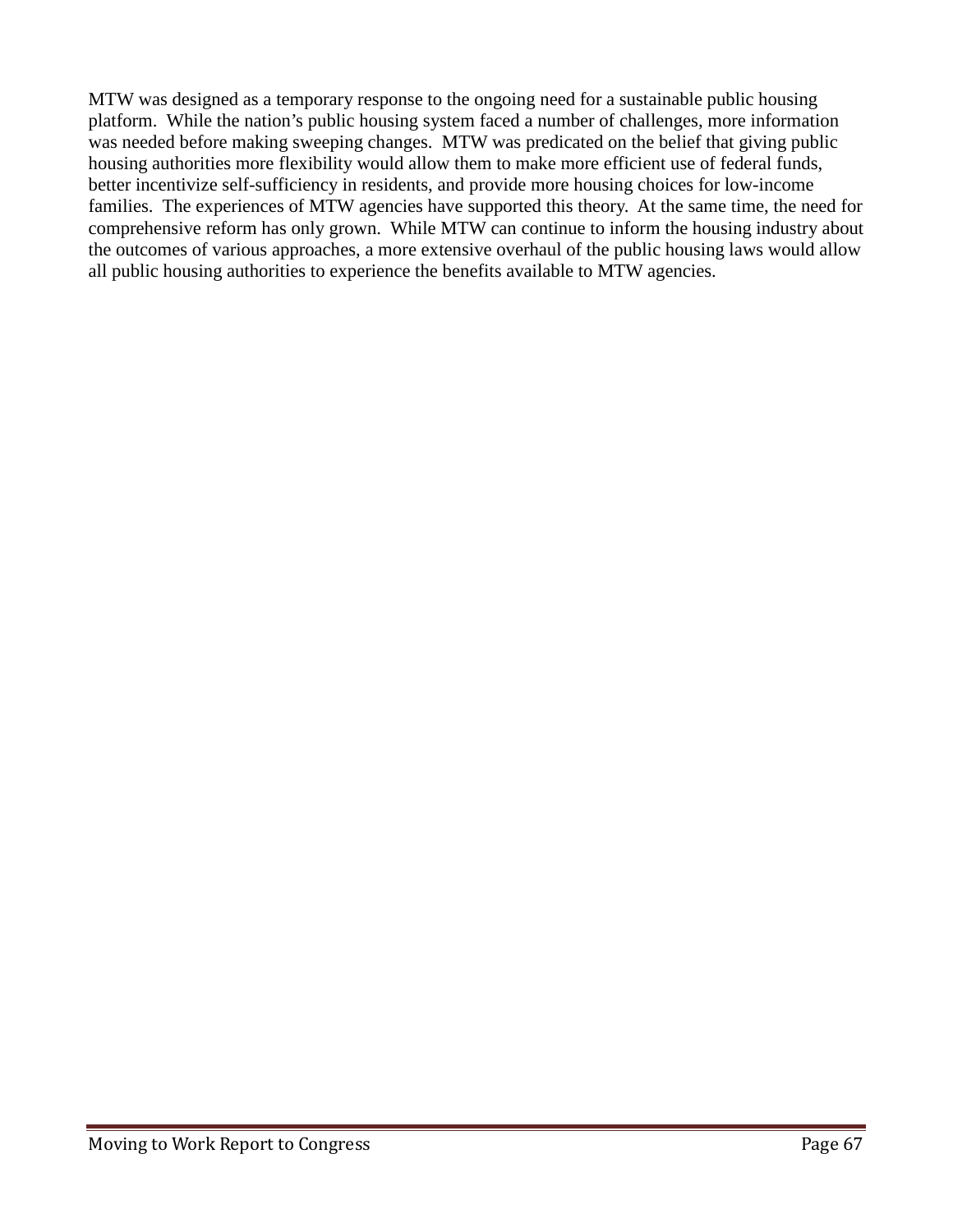# **Appendix A: List of Participating MTW Agencies**

- Alaska Housing Finance Corporation, AK
- Atlanta Housing Authority, GA
- Housing Authority of the Baltimore City, MD
- Cambridge Housing Authority, MA
- Housing Authority of Champaign County, IL
- Charlotte Housing Authority, NC
- Chicago Housing Authority, IL
- Delaware State Housing Authority, DE
- District of Columbia Housing Authority, DC
- Keene Housing Authority, NH
- King County Housing Authority, WA
- Lawrence-Douglas County Housing Authority, KS
- Lincoln Housing Authority, NE
- Louisville Metro Housing Authority, KY
- Massachusetts Department of Housing and Community Development, MA
- Minneapolis Public Housing Authority, MN
- Housing Authority of the City of New Haven, CT
- Oakland Housing Authority, CA
- Orlando Housing Authority, FL
- Philadelphia Housing Authority, PA
- Housing Authority of the City of Pittsburgh, PA
- Portage Metropolitan Housing Authority, OH
- Housing Authority of Portland, OR
- San Antonio Housing Authority, TX
- Housing Authority of the County of San Bernardino, CA
- San Diego Housing Commission, CA
- Housing Authority of the County of San Mateo, CA
- Housing Authority of the County of Santa Clara / Housing Authority of the City of San Jose,  $CA<sup>101</sup>$
- Seattle Housing Authority, WA
- Tacoma Housing Authority, WA
- Housing Authority of Tulare County, CA
- Vancouver Housing Authority, WA

 $\overline{a}$ 

<sup>101</sup> The Housing Authority of the County of Santa Clara and the Housing Authority of the City of San Jose operate as a single entity.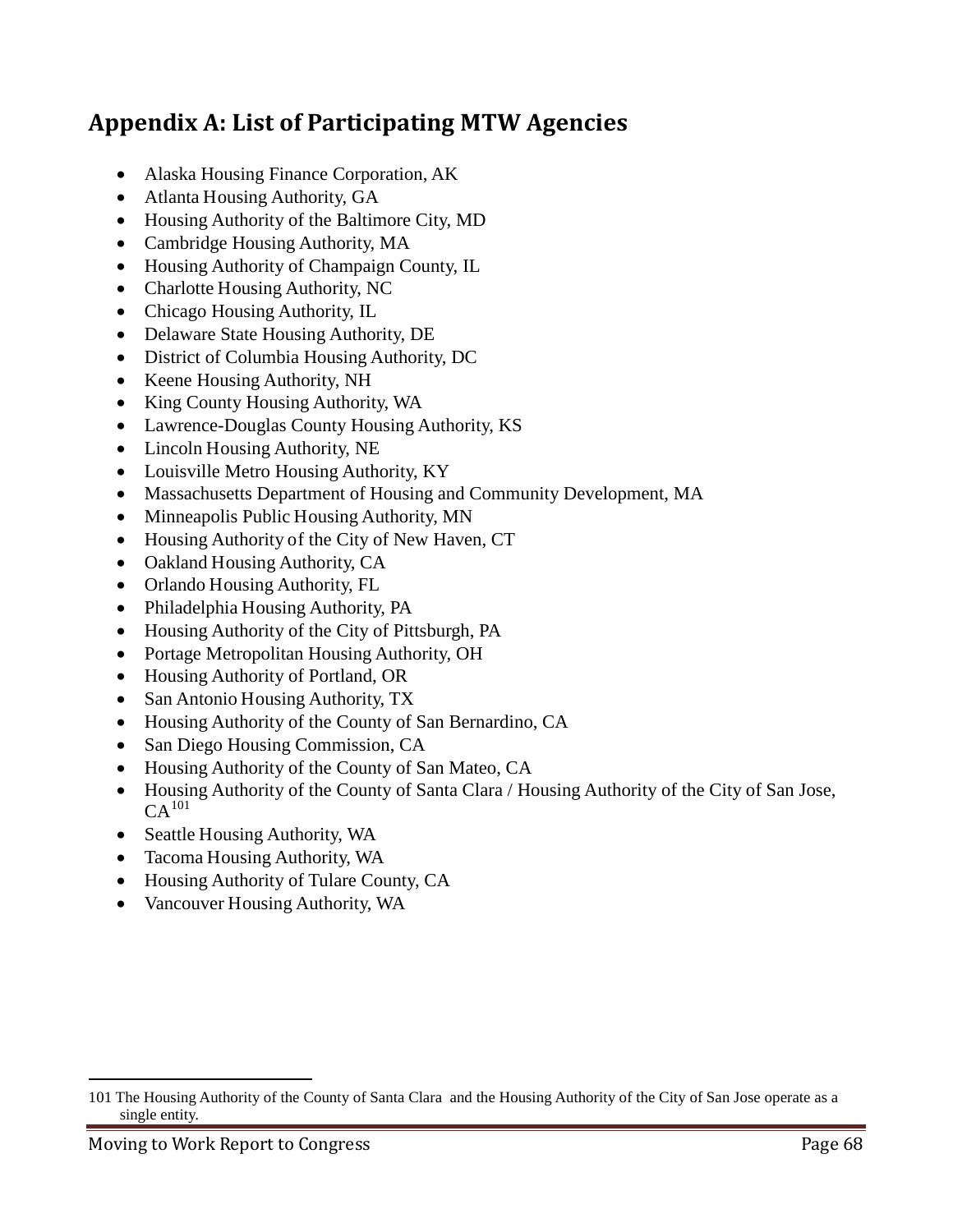# **Appendix B: HUD Program Data and Methodology**

As a demonstration program, MTW has a number of unique reporting requirements designed to capture information on the impacts of MTW flexibilities. MTW agencies are required to develop agencyspecific performance goals and measure annual progress toward MTW statutory objectives, which places an additional reporting requirement on agencies as a result of their participation in MTW. However, while MTW agencies are required to submit more information on outcomes, they are also exempt from reporting into certain HUD systems which may no longer be applicable because of systemic changes enacted through the MTW demonstration. For instance, MTW agencies are exempt from HUD's Public Housing Assessment System (PHAS) and/or Section 8 Management Assessment Program (SEMAP

In addition to existing research and literature related to MTW, this report makes use of the following program data sources, the benefits and limitations of which are noted below.

### *Annual MTW Plans and Reports*

MTW agencies are required to submit Annual MTW Plans and Reports, which focus on the aspects of their operations that are uniquely of the MTW program, in lieu of the non-MTW Agency Plan required by Section 5A of the U.S. Housing Act of 1937. This is a similar process to the Annual PHA Plans and PHA Reports submitted by non-MTW PHAs.

In order to implement a new MTW initiative, an MTW agency must submit a proposal for the initiative within their Annual MTW Plan to HUD for approval. The initiative proposal must include a description of evaluation metrics, authorizations and a description of the projected stated impact. The metrics are intended to show how implementing each individual MTW authorization helps achieve at least one of the three statutory objectives. Each Plan also lists all MTW activities previously approved and whether any changes have been made to the activity. Plans and Reports must go through a thirtyday public process and be approved by the agency's Board of Directors before they are submitted to HUD.

MTW agencies then report on the outcomes of their MTW activities as they relate to the three statutory objectives in the Annual MTW Report. Agencies are expected to refer back to the performance goals set in the Plan for that year when tracking their progress on these activities. If needed, agencies are also expected to revise benchmarks for any activity which did not accomplish its stated goal.

The Plans and Reports give the agencies an opportunity to articulate their broader MTW agency goals and to summarize housing authority operating and financial information already submitted into other HUD systems. Many MTW agencies use these documents not just as a way to submit required information to HUD, but to communicate with their communities and stakeholders. As such, many Plans and Reports present rich detail on the housing authorities' goals, progress and operations. Thus, these Plans and Reports provide a valuable source of information to track the trajectory and success of MTW initiatives within the agency.

Many MTW agencies have developed innovative and creative ways to measure their MTW initiatives' performance and the progression toward the three statutory goals. However, there are several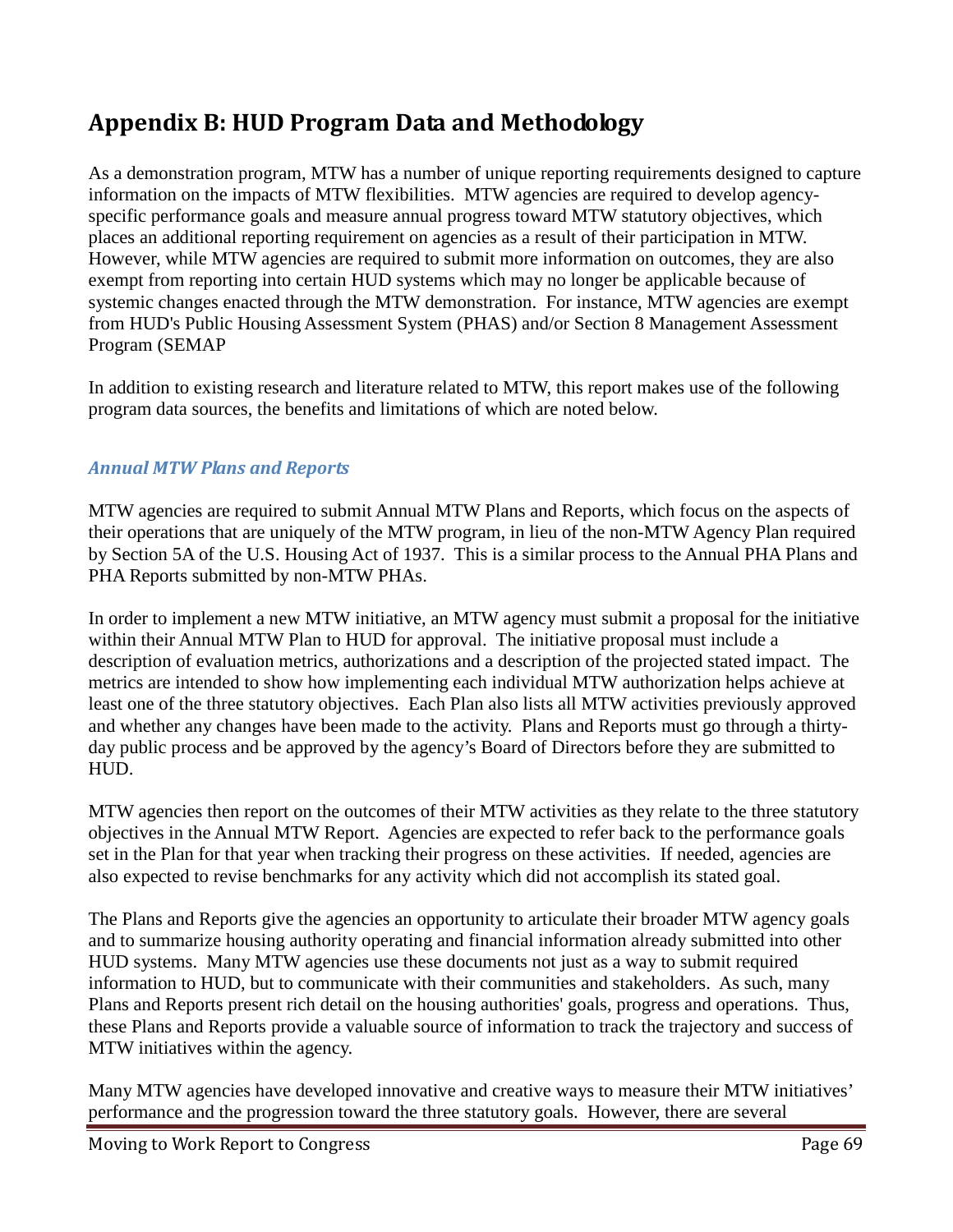limitations to the data found in the Annual MTW Plans and Reports:

- MTW agencies were not required to provide details on the outcomes of MTW activities until the Standard Agreement between the PHA and HUD was executed. As a result, data from MTW Plans and Reports drafted prior to 2008/2009 have less consistency in the quality of data and evaluation metrics.
- Some smaller agencies were not required to submit Annual MTW Reports at all until after they signed the Standard Agreement. Agencies are now required to report on all MTW activities dating back to the beginning of the demonstration, but because some agencies were not collecting this information from the outset, they have trouble reporting on outcomes of initiatives years after implementation. The lack of high-quality baseline data on MTW agencies' operations prior to implementing MTW makes the effects of MTW difficult to assess. Because baseline data is not of high-quality, pre- and post-MTW effects are not reliable.
- Throughout the MTW demonstration, agencies have defined their success individually and locally, such that measures of success vary greatly between agencies. Without a standard measure of success, it is difficult to compare and generalize outcomes between agencies.
- Because most MTW agencies have implemented multiple MTW activities at once, it is difficult to isolate the effect of a single authorization. Though MTW agencies can, for instance, track employment and earnings data on residents over time, it is often difficult to assess which MTW activities, if any, contributed to any changes.

## *HUD Reporting Systems*

While MTW agencies are exempt from some HUD reporting requirements, agencies are still required to submit data on the number and types of families served, housing inventory characteristics and other housing authority operating and management information to the Information Management System – Public Housing Information Center (IMS-PIC) system, so that their data can be compared over time and between housing authorities. In past years, several agencies did not report on families served outside of the traditional public housing and voucher programs. HUD has developed a new PIC-MTW module for MTW agencies, and MTW agencies can now more accurately report on families served through MTW that do not fit into the traditional categories of families served (such as transitional housing units or tax credit properties). MTW agencies are now transitioning these families into the PIC module so that all data regarding families served by MTW agencies will be captured in PIC.

Other HUD reporting systems, such as the Financial Data Schedule (FDS), which is a database of approved audited financial statements, and the Voucher Management System (VMS), which is a database of financial obligations for the Housing Choice Voucher program, were not used in this report.

#### *Promising Practices Reports*

HUD has a collection of Promising Practices Reports on the notable progress towards the MTW program objectives for the majority of MTW agencies, drafted internally and based on interviews with housing authority and HUD staff, Annual MTW Plans and Reports and other program data. Although the data in these reports are largely anecdotal and were mostly compiled in 2008, prior to when MTW agencies had developed more rigorous outcome measures, these reports present valuable snapshots of the MTW activities whose success was most evident to housing authority staff and HUD.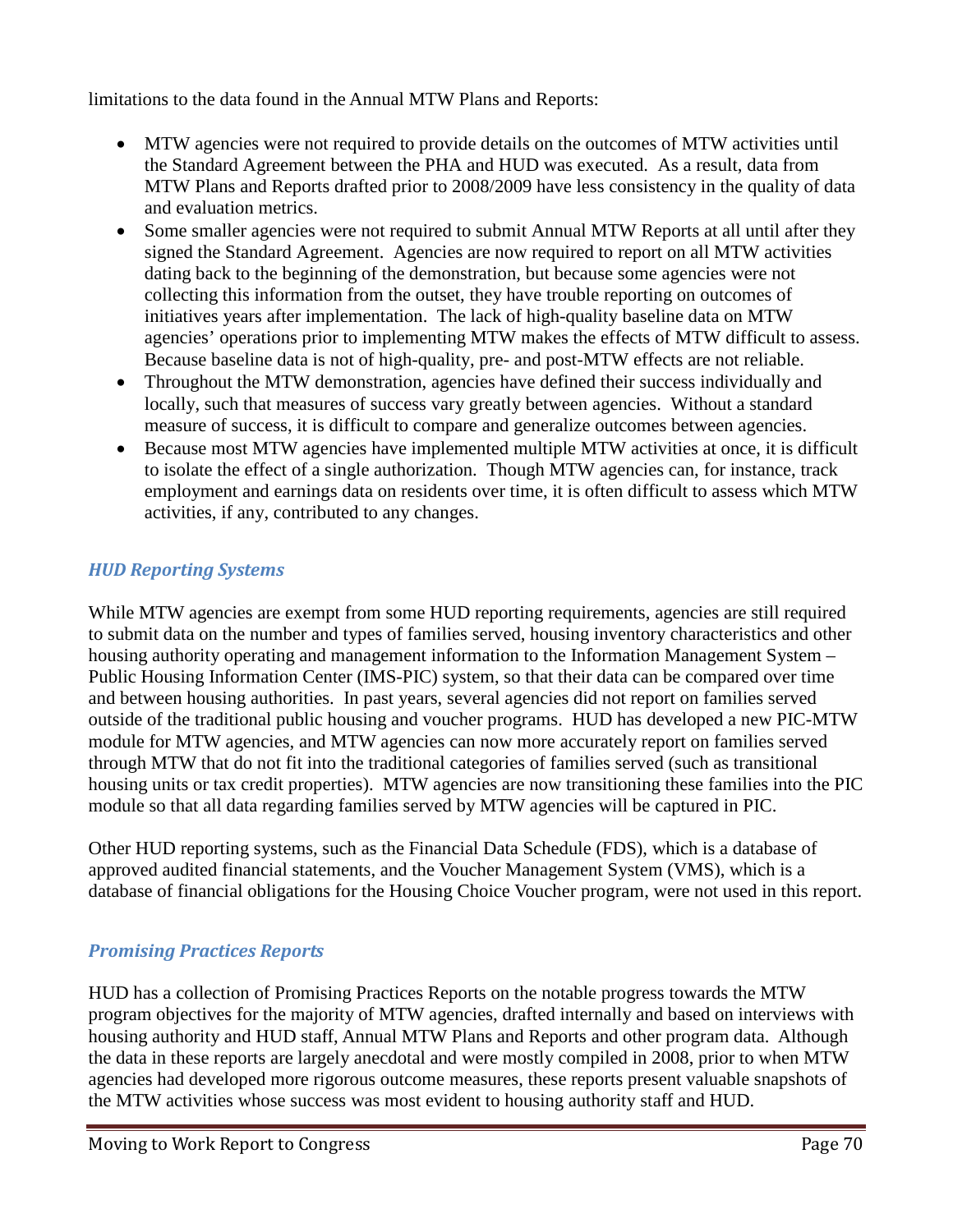#### *MTW Conference Reports*

In 2008 and 2009, MTW PHA staff and HUD staff involved in administering MTW participated in Annual MTW Conferences. The conference sessions covered a wide range of topics, including technical programmatic requirements, agency initiatives and developing strategies. HUD's contract support staff takes notes on the presentations and the subsequent discussions; staff then compiles all notes, handouts and other instructional material in a Conference Report. Both the presentation handouts and the transcription of the dialogue from the sessions help supplement the material found in other sources; this information provides a valuable 'on the ground' resource for both MTW practitioners and HUD program staff

The 2010 MTW Conference was held from June 2-4. While the Conference Report is not yet available, the presentation materials, notes from Conference sessions and discussions with Conference participants are used throughout this report.

#### *Site Visit Reports*

MTW coordinators and Field Office representatives conduct annual site visits to each MTW agency to discuss the agency's vision, ongoing and proposed activities, evaluation of activities and challenges that the agency has encountered in implementing its MTW program. Technical support contract staff accompanies HUD staff on these visits and compiles site visit reports that provide details on the discussion that takes place. These reports typically do not contain any data, but provide a qualitative assessment of progress, outcomes and challenges in the implementation of MTW.

#### *Interviews with HUD and PHA Staff*

For this study, interviews were conducted with current and former HUD staff, current and former HUD technical support contract staff and MTW PHA agency staff involved in administering the MTW demonstration. Questions focused on benefits and challenges associated with MTW, defining success in MTW and characteristics of successful MTW agencies.